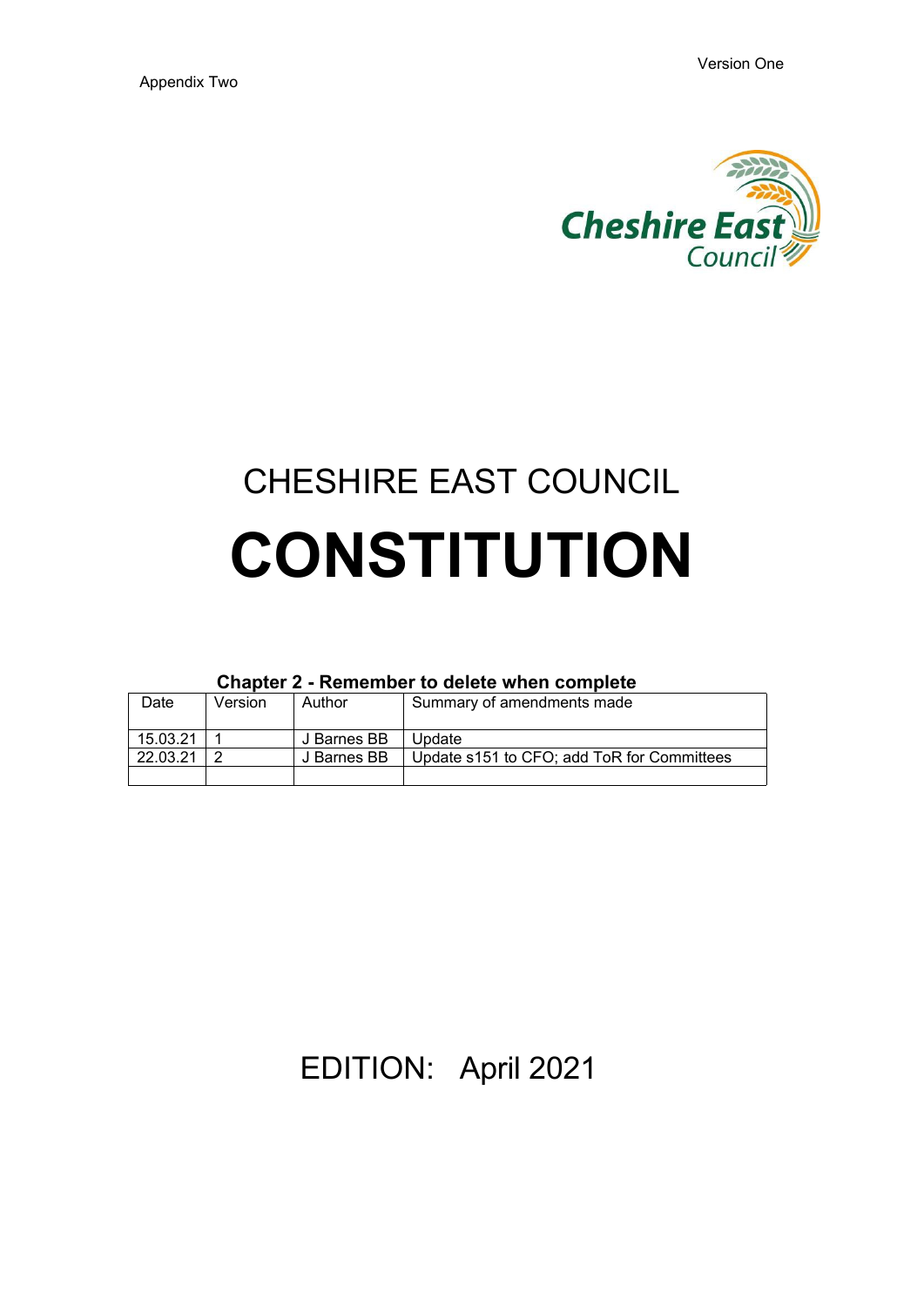This page is left intentionally blank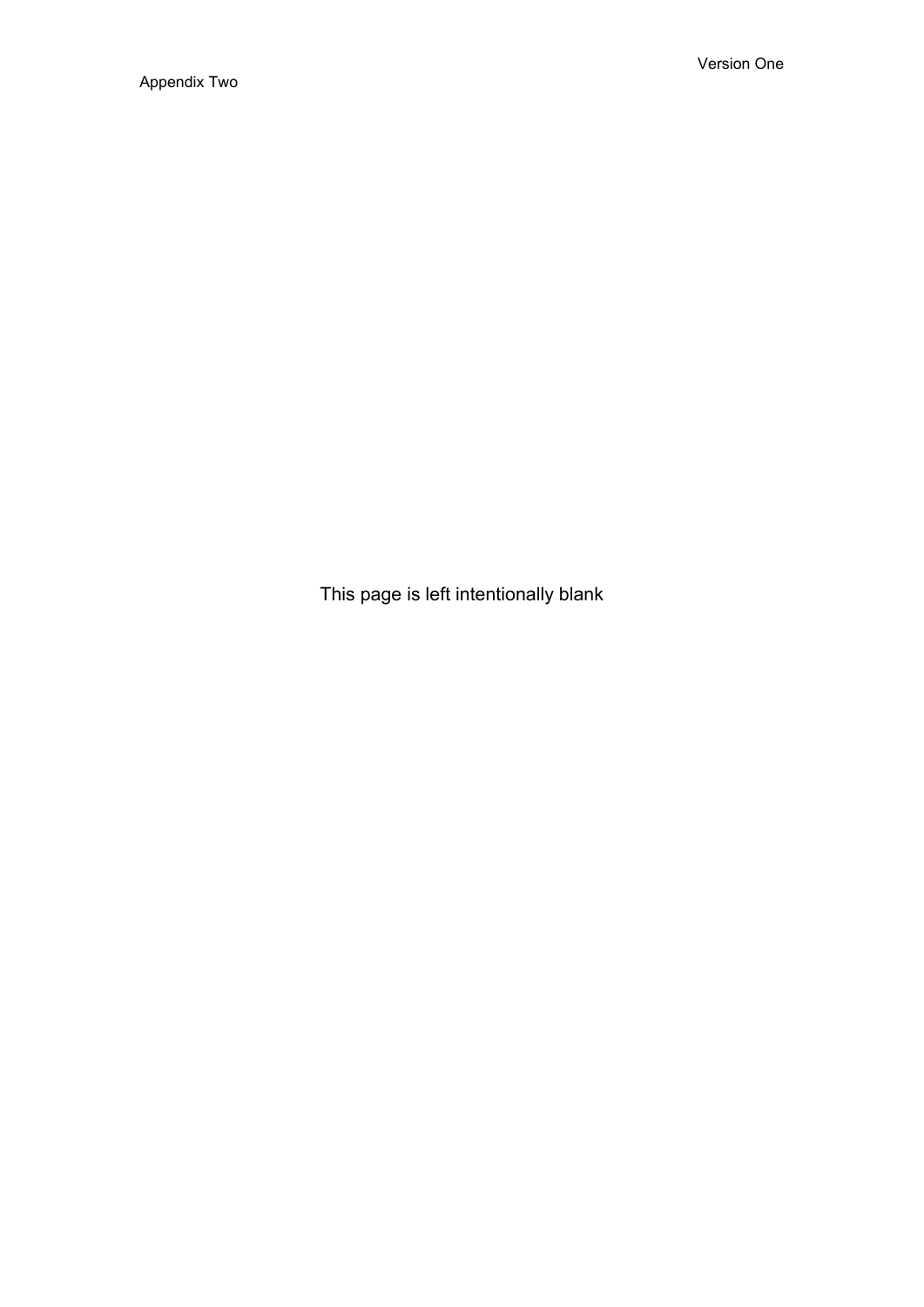# **Chapter 2**

# **Responsibility for Functions**

| <b>Part</b>    | <b>Title</b>                                    | <b>Contents</b>                                                                                                 |  |
|----------------|-------------------------------------------------|-----------------------------------------------------------------------------------------------------------------|--|
| 1              | <b>Explanation of</b><br><b>Decision Making</b> | This part shows a diagram of the Committee<br><b>Structure</b>                                                  |  |
| $\overline{2}$ | Introduction to<br><b>Decision Making</b>       | This part sets out an introduction to who<br>makes decisions in the Council                                     |  |
| 3              | <b>The Full Council</b>                         | This part sets out:                                                                                             |  |
|                |                                                 | <b>Functions of the Full Council</b>                                                                            |  |
|                |                                                 | <b>Council Meetings</b><br>$\bullet$                                                                            |  |
|                |                                                 | <b>Policy Framework</b><br>$\bullet$                                                                            |  |
|                |                                                 | <b>The Budget</b>                                                                                               |  |
|                |                                                 | <b>Appointment to Outside Organisations</b>                                                                     |  |
| 4              | <b>Functions of</b><br><b>Committees</b>        | This part sets out the Functions, Roles and<br>responsibilities of the Committees of the<br>Council, which are: |  |
|                |                                                 | <b>Corporate Policy Committee</b>                                                                               |  |
|                |                                                 | <b>Finance Sub-Committee</b>                                                                                    |  |
|                |                                                 | <b>Appeals Sub-Committee</b><br>$\bullet$                                                                       |  |
|                |                                                 | <b>Community Governance Review Sub-</b><br>$\bullet$<br><b>Committee</b>                                        |  |
|                |                                                 | <b>Economy and Growth Committee</b><br>$\bullet$                                                                |  |
|                |                                                 | <b>Environment and Communities</b><br>$\bullet$<br><b>Committee</b>                                             |  |
|                |                                                 | <b>Highways and Transport Committee</b><br>$\bullet$                                                            |  |
|                |                                                 | <b>Public Rights of Way Sub-Committee</b>                                                                       |  |
|                |                                                 | <b>Children and Families Committee</b>                                                                          |  |
|                |                                                 | <b>Corporate Parenting Committee</b>                                                                            |  |
|                |                                                 | <b>Health and Adults Committee</b><br>$\bullet$                                                                 |  |
|                |                                                 | <b>Health and Wellbeing Board</b>                                                                               |  |
|                |                                                 | <b>Scrutiny Committee</b>                                                                                       |  |
|                |                                                 | <b>Strategic Planning Board</b>                                                                                 |  |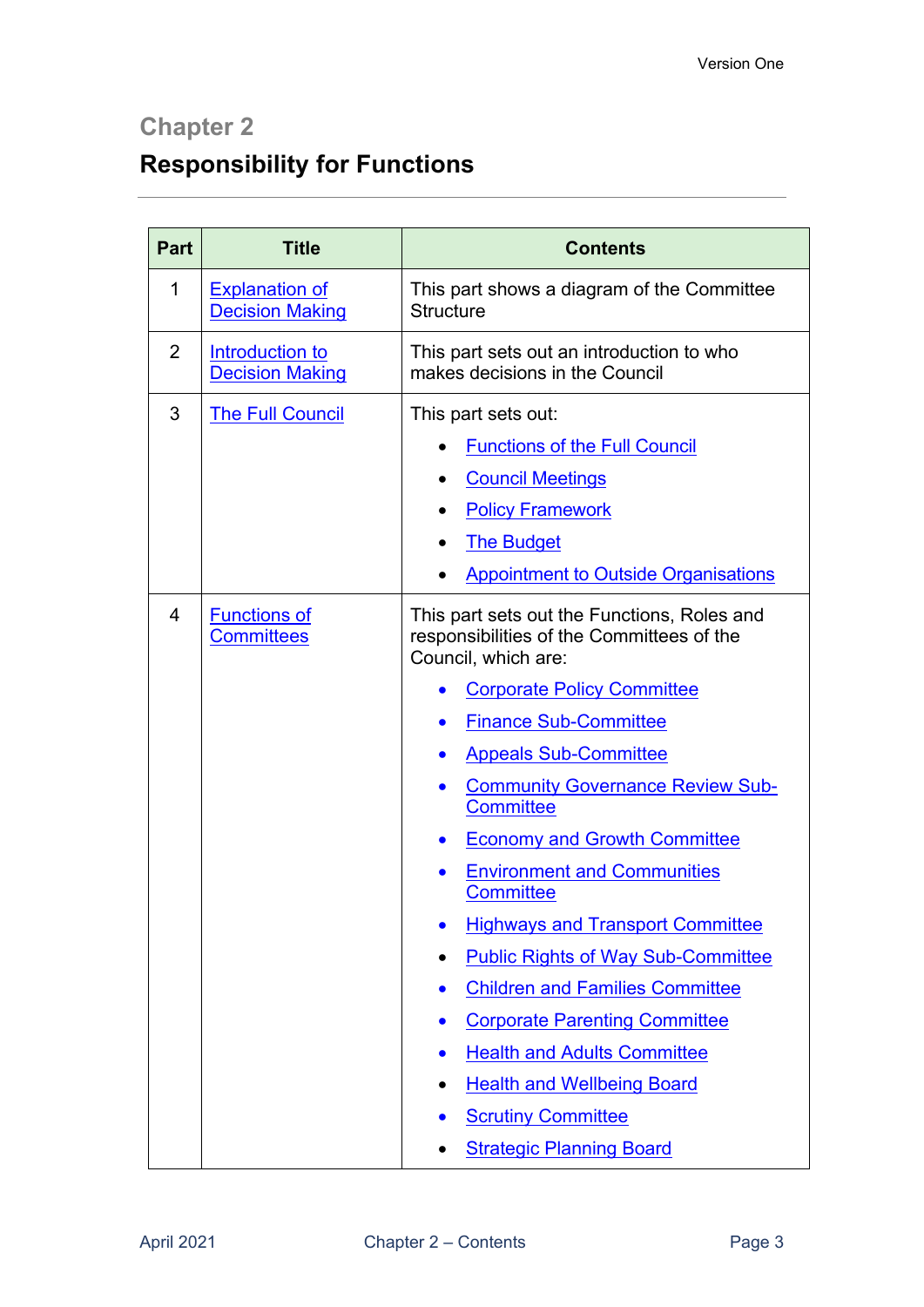| Part | <b>Title</b>               | <b>Contents</b>                                                                                                                                                                                                                                                                                            |  |
|------|----------------------------|------------------------------------------------------------------------------------------------------------------------------------------------------------------------------------------------------------------------------------------------------------------------------------------------------------|--|
|      |                            | <b>Northern Planning Committee</b><br>$\circ$                                                                                                                                                                                                                                                              |  |
|      |                            | <b>Southern Planning Committee</b><br>$\circ$                                                                                                                                                                                                                                                              |  |
|      |                            | <b>Licensing Committee</b>                                                                                                                                                                                                                                                                                 |  |
|      |                            | <b>General Licensing Sub-Committee</b>                                                                                                                                                                                                                                                                     |  |
|      |                            | <b>Licensing Sub-Committee</b>                                                                                                                                                                                                                                                                             |  |
|      |                            | <b>Appointments Committee</b>                                                                                                                                                                                                                                                                              |  |
|      |                            | <b>Investigation and Disciplinary Sub-</b><br><b>Committee</b>                                                                                                                                                                                                                                             |  |
|      |                            | <b>Disciplinary Appeals Committee</b>                                                                                                                                                                                                                                                                      |  |
|      |                            | <b>Independent Persons Panel</b><br>$\bullet$                                                                                                                                                                                                                                                              |  |
|      |                            | <b>Audit and Governance Committee</b>                                                                                                                                                                                                                                                                      |  |
|      |                            | <b>Standards Sub-Committee</b>                                                                                                                                                                                                                                                                             |  |
|      |                            | <b>Independent Remuneration Panel</b>                                                                                                                                                                                                                                                                      |  |
|      |                            | <b>Joint Arrangements</b>                                                                                                                                                                                                                                                                                  |  |
|      |                            | <b>Shared Services Joint</b><br>$\circ$<br><b>Committee</b>                                                                                                                                                                                                                                                |  |
|      |                            | <b>Cheshire Police and Crime Panel</b><br>$\circ$                                                                                                                                                                                                                                                          |  |
|      |                            | <b>Cheshire Fire Authority</b><br>$\circ$                                                                                                                                                                                                                                                                  |  |
| 5    | <b>Officer Delegations</b> | This part sets out the <b>Scheme of Officer</b><br>Delegation and contains a diagram of the<br>officer structure at the Council. It sets out the<br>areas of responsibility of the Senior Officers<br>and Statutory Officers and the arrangements<br>for the discharge of the Proper Officer<br>functions. |  |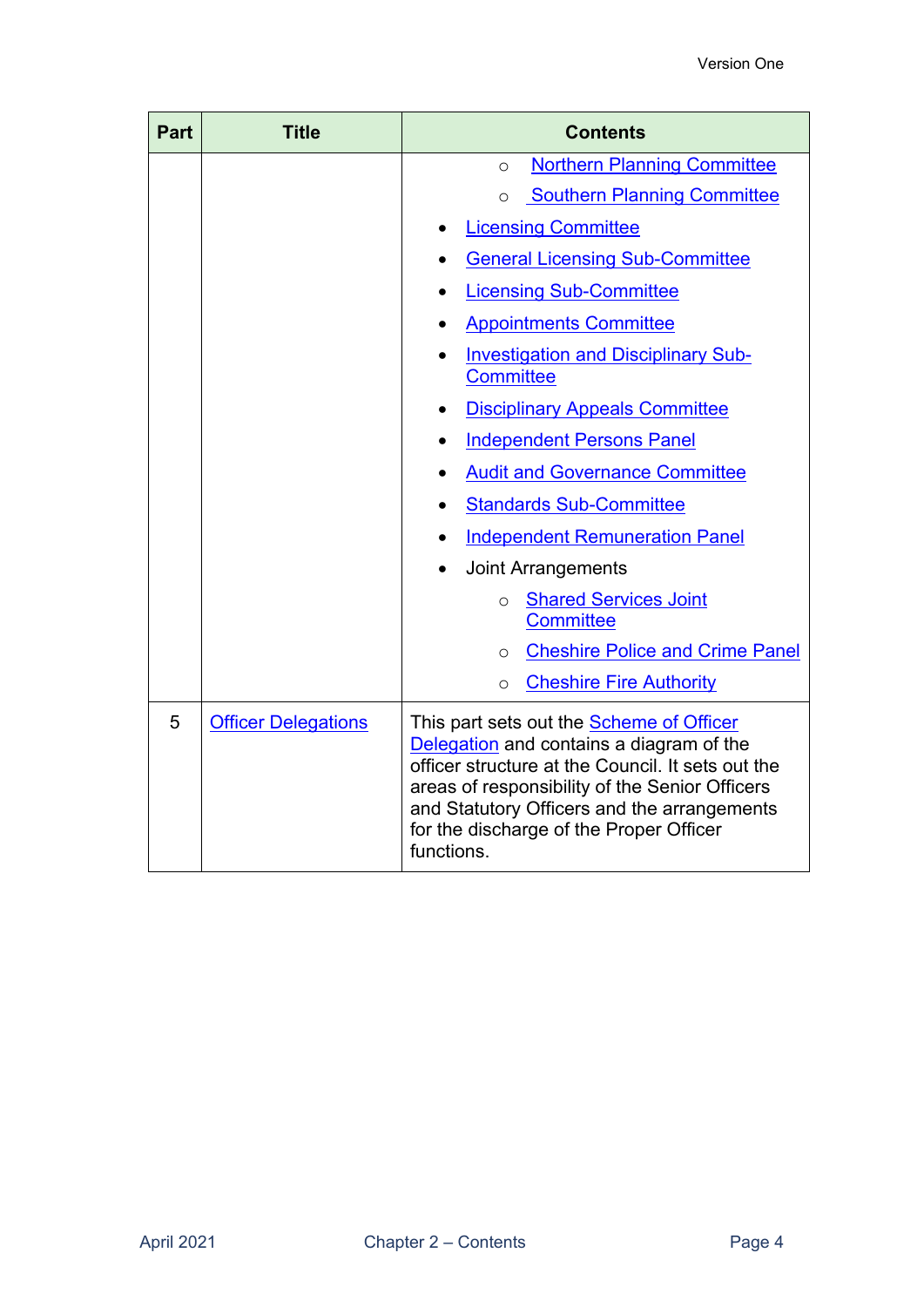# **Chapter 2 – Part 1: Committee Structure**

<span id="page-4-0"></span>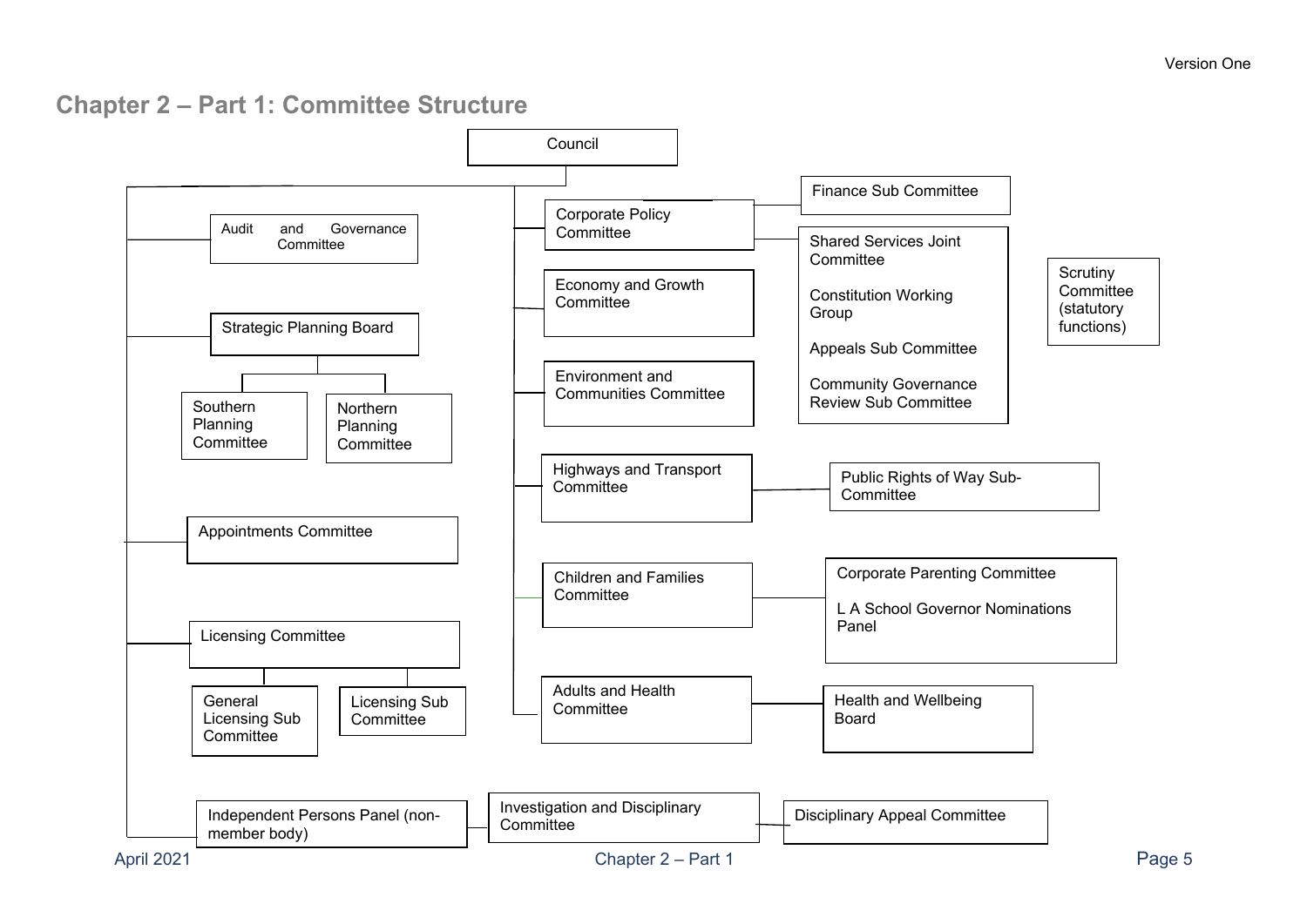Version One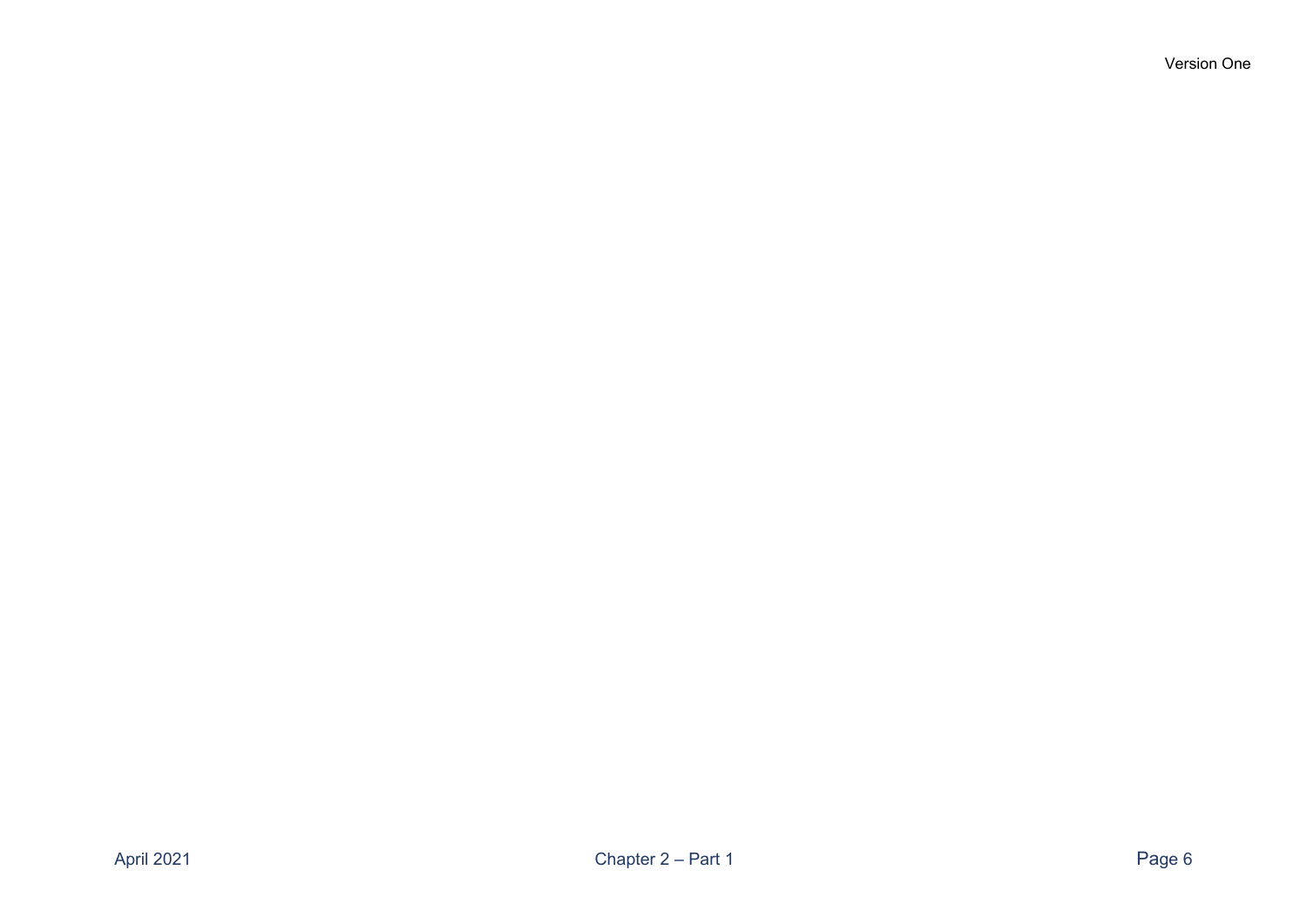# **Chapter 2 – Part 2**

# <span id="page-6-0"></span>**Introduction to decision making**

- 1 This Part of the Council's Constitution sets out how decisions are made so that members of the public are clear about which part of the Council or which individual has responsibility for particular types of decisions.
- 2 The Council and any Committee or Sub-Committee of the Council may delegate a function or decision to an officer in accordance with this Constitution. This can be on a permanent or one-off basis.
- 3 Where a matter covers numerous Committee Terms of Reference or there is any dispute or disagreement between Committees on:
	- Whether something falls within a Committee's Terms of Reference; or
	- A proposed course of action;

the matter shall be referred to the Corporate Policy Committee (or Council if more convenient) to resolve and decide upon a way forward.

#### **Types of decision and the decision-takers**

- 4 When the Full Council makes decisions, it will comply with the Council Procedure Rules.
- 5 When Committees and Sub-Committees make decisions, they will comply with the Committee Procedure Rules.
- 6 When the Scrutiny Committee makes decisions, it will comply with the **Error! Reference source not found.**
- 7 On occasions, the Council, a Committee, Sub-Committee or an officer will act as a tribunal or in a quasi-judicial manner when they determine the civil rights, obligations or criminal responsibility of an individual. When this happens, they will follow a proper procedure which accords with the requirements of natural justice and the right to a fair trial contained in Article 6 of the European Convention on Human Rights.
- 8 Significant decisions may appear on the [Council's](http://moderngov.cheshireeast.gov.uk/ecminutes/mgListPlans.aspx?RPId=241&RD=0&bcr=1) Forward Plan.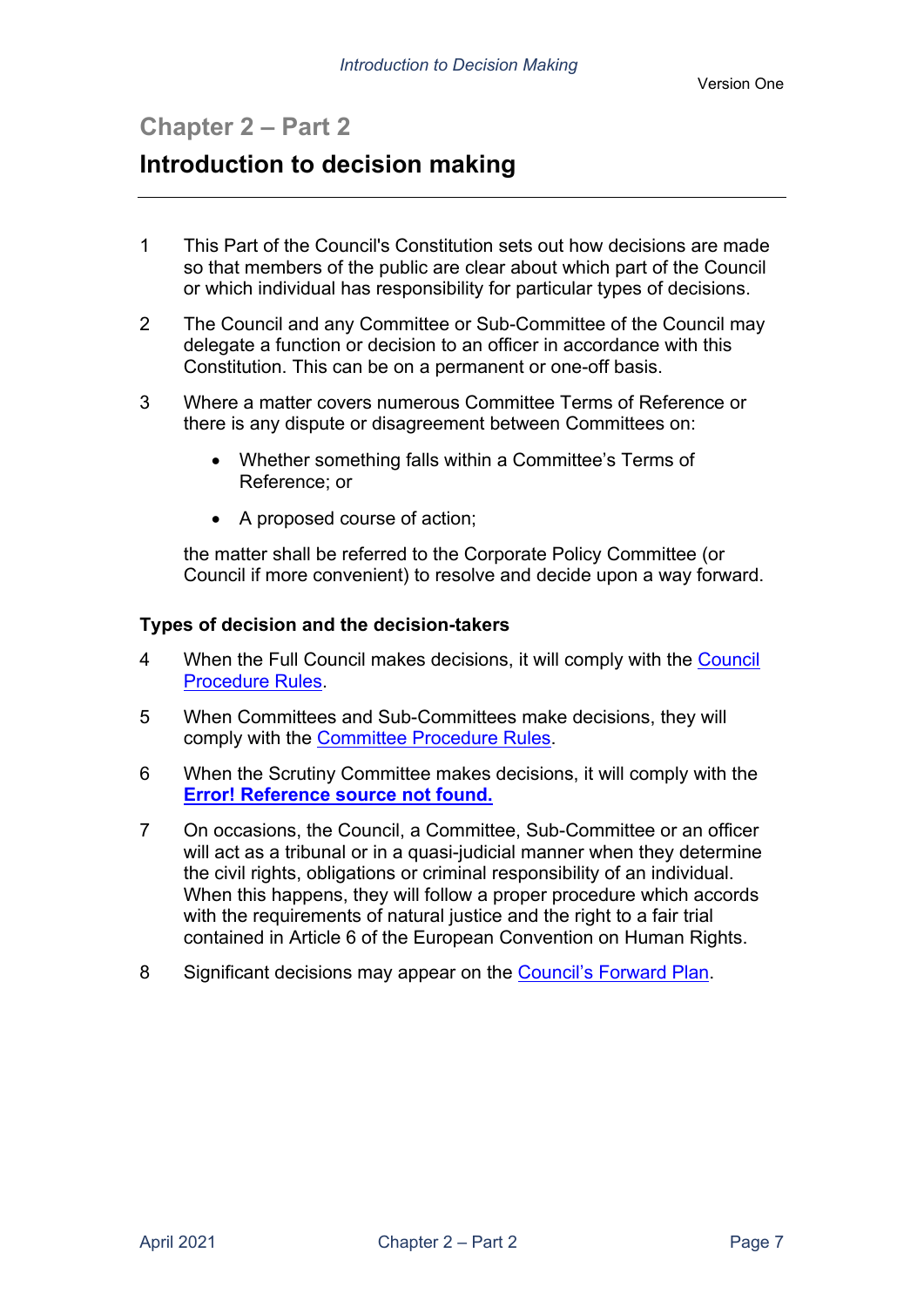## **Chapter 2 – Part 3**

# <span id="page-7-0"></span>**The Full Council**

## <span id="page-7-1"></span>**Functions of the Full Council**

- 1 The following functions are the responsibility of the Council and will be discharged by the Full Council (all Councillors meeting together) unless specifically delegated to another Committee, Sub-Committee, body or officer elsewhere in this Constitution. The Council:
	- 1.1 is accountable to residents and service users for the proper discharge of all of its functions and the delivery of its services
	- 1.2 will keep under review the running of the Council's affairs and will implement changes where it considers there is a need to do so to improve the way in which the organisation operates, its relationships with the public and the delivery of services in the most efficient and effective way to deliver best value
	- 1.3 will adopt the Council's Constitution and approve any amendments to it (except where specifically delegated to the Corporate Policy Committee or the Monitoring Officer)
	- 1.4 will:
		- 1.4.1 elect the Mayor
		- 1.4.2 appoint the Deputy Mayor
		- 1.4.3 elect the Leader of the Council
		- 1.4.4 appoint to such other offices and/or positions as may be required under this Constitution or by law.
	- 1.5 will adopt the Policy [Framework](#page-8-0) and any of the policies within it
	- 1.6 will agree the Council's [Budget](#page-9-0)
	- 1.7 will determine any decision which would otherwise be contrary to the Policy Framework or contrary to/or not wholly in accordance with the Budget
	- 1.8 will adopt the Council's Codes of Conduct for Councillors and Officers and the Protocol on Councillor/Officer Relations
	- 1.9 will agree:
		- 1.9.1 the establishment and composition of Committees and Sub-Committees
		- 1.9.2 The political balance of such bodies as required from time to time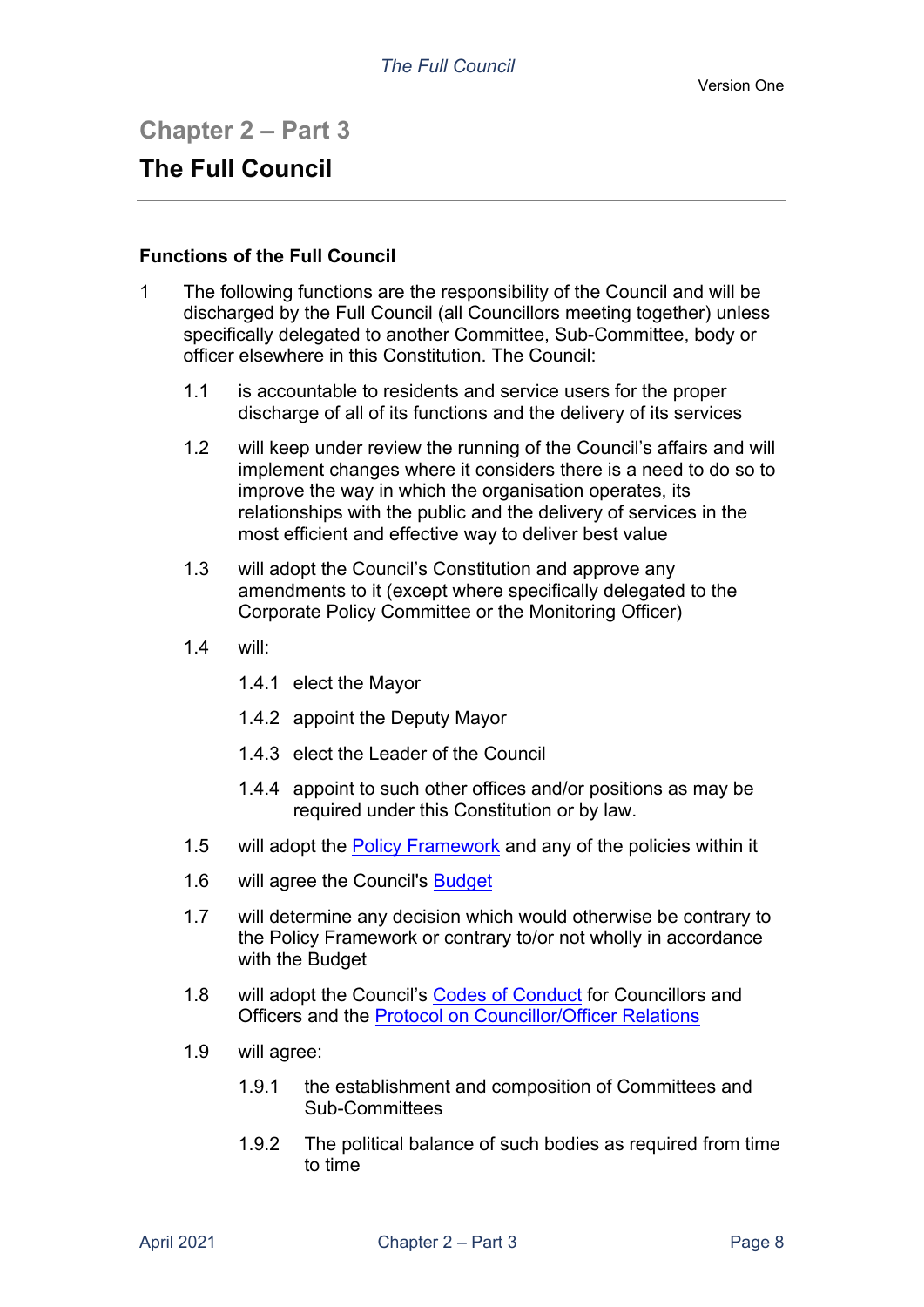- 1.9.3 the allocation of Chairs and Vice-Chairs to those bodies (see paragraph 2 below).
- 1.10 will agree and amend the terms of reference of its Committees and Sub-Committees and the job description for committee Chairs
- 1.11 will determine any matter which is referred to it for determination by a Committee or Sub-Committee
- 1.12 will adopt (or otherwise) Motions submitted in accordance with the Council Procedure Rules
- 1.13 will approve the [Councillors'](http://www.cheshireeast.gov.uk/council_and_democracy/your_council/councillor_expenses.aspx) Allowance Scheme for elected Members following advice from the Independent [Remuneration](#page-34-0) [Panel](#page-34-0)
- 1.14 will appoint/dismiss the Head of Paid Service, dismiss the Monitoring Officer and Chief Finance Officer, designate an officer to act as Monitoring Officer and an officer to act as Chief Finance **Officer**
- 1.15 will appoint the Returning Officer and Electoral Registration **Officer**
- 1.16 will approve the Council's response to any issues or proposals in relation to local government boundaries including Electoral Wards, the conduct of elections and community governance functions
- 1.17 may take decisions relating to the name of the area and may confer the title of Honorary Alderman or Freedom of the Borough
- 1.18 may make decisions relating to the making, amending, revoking, re-enacting, adopting or enforcing byelaws and promoting or opposing the making of local legislation or personal bills
- 1.19 will take decisions in respect of functions which have not been delegated by the Council to Committees, officers or elsewhere.
- 2 Nominations to the Council's Committees, Sub-committees and decision-making bodies, and changes to such nominations, including nominations to Chairs and Vice-Chairs, shall be notified by the Council's Group Leaders or Group Whips in writing or by email to the Head of Democratic Services and Governance and shall thereafter be published on the Council's website. Such nominations shall be in accordance with the relevant numerical allocations made by Council for that body.

## <span id="page-8-0"></span>**Policy Framework**

3 By law, the Council must have a policy framework. This is a list of plans and strategies which are relevant to the Council's functions and are decided by the full Council. These are set out in the Budget and Policy Framework Procedure Rules.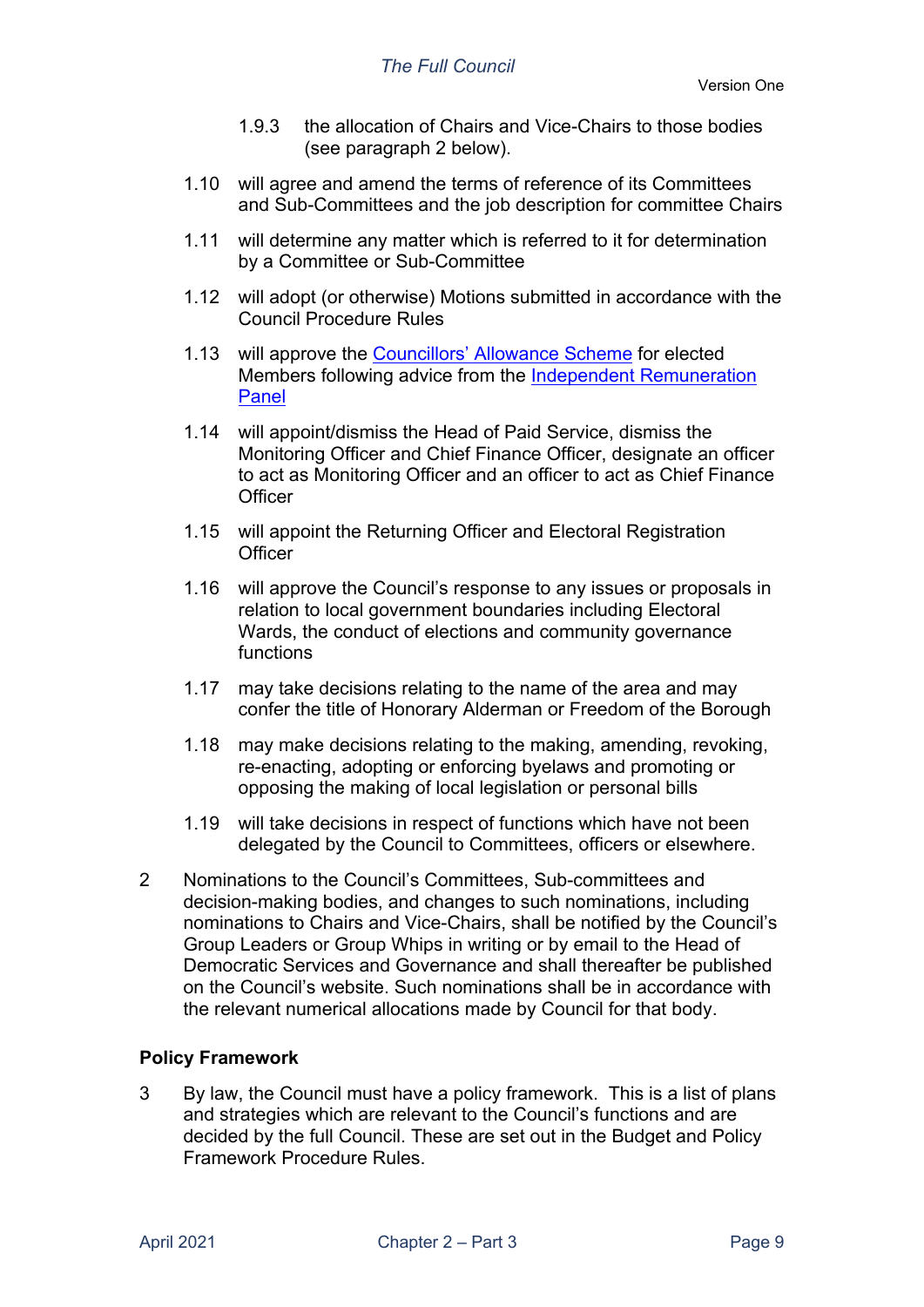## <span id="page-9-0"></span>**Budget**

- <span id="page-9-1"></span>4 The Full Council sets the Council's budget each year, following a recommendation from the Corporate Policy Committee. The budget has a number of elements as follows:
	- 4.1 The allocation of financial resources to different services and projects
	- 4.2 The Medium Term Financial Strategy
	- 4.3 The Council tax base
	- 4.4 Setting the Council tax
	- 4.5 The Capital Strategy
	- 4.6 The Reserves Strategy
	- 4.7 The Treasury Management Strategy, which includes the Council's borrowing requirement
	- 4.8 Council also sets the financial limits within the Finance Procedure Rules.

## **Appointment to Outside Organisations**

5 The Corporate Policy Committee may make appointments to a number of ASDV's and local and regional [organisations](http://www.cheshireeast.gov.uk/council_and_democracy/your_council/councillor_expenses.aspx) which can be found by clicking on the link.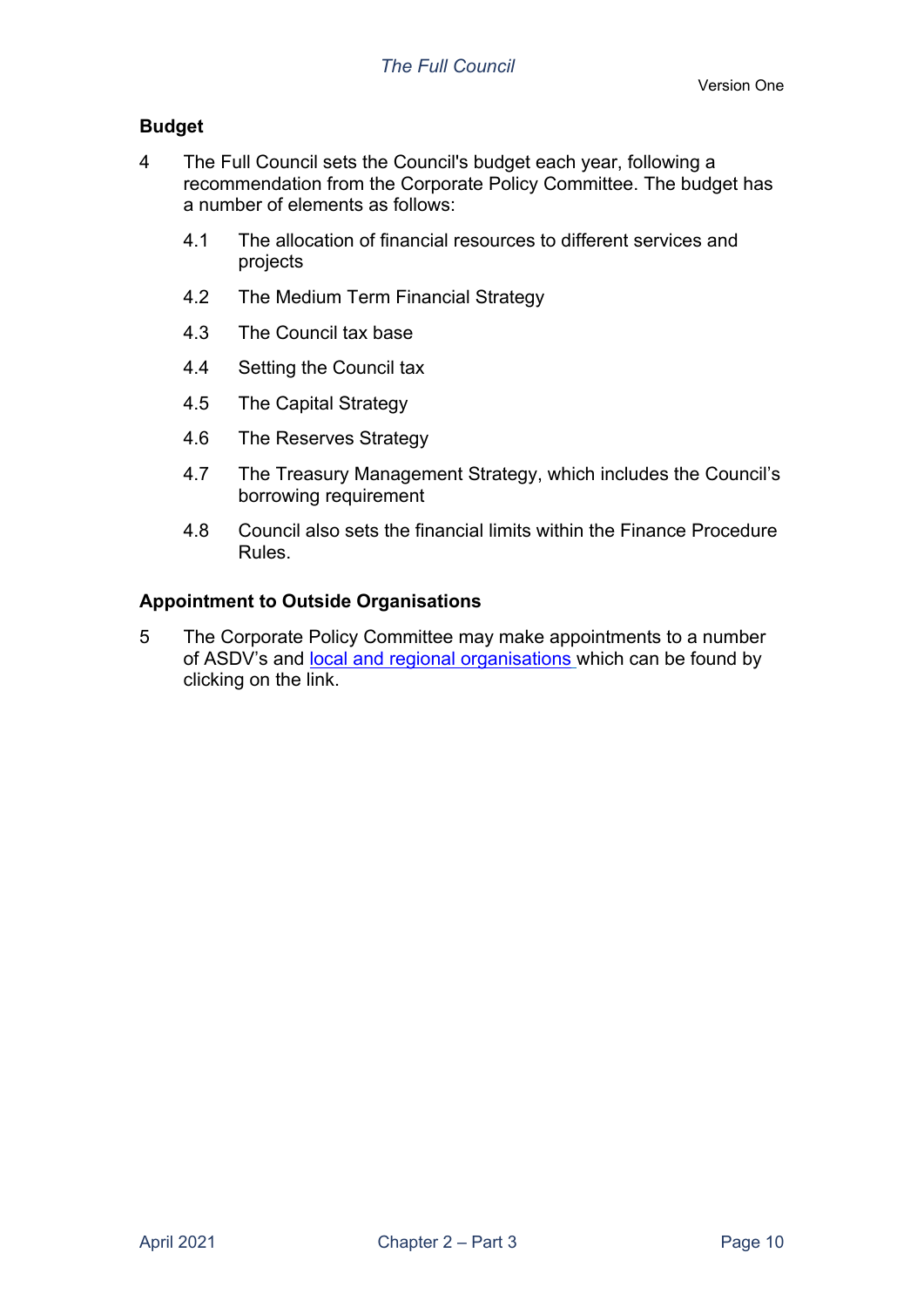# **Chapter 2 – Part 4**

# <span id="page-10-0"></span>**Functions of Committees**

- 1 This section sets out the functions, roles and responsibilities of the Committees of the Council, which are listed in the Contents section on page 4. The Terms of Reference are set out below.
- 2 All committees and sub-Committees will be appointed in accordance with the political balance rules except for Licensing Sub-Committees and other quasi-judicial bodies (unless no Councillor votes against an alternative arrangement).
- 3 The quorum for all Committees and Sub-Committees is one third unless otherwise stated.
- 4 Committees are able to exercise all of the functions of their Sub-Committees and anything calculated to facilitate or conducive or incidental to the exercise of those functions.
- 5 Committees and Sub-Committees are appointed by Council and may appoint informal working groups or task groups.
- 6 All Panels, Working Groups and ad-hoc meetings of Sub-Committees may be convened by the Proper Officer under the normal processes for making appointments to committees (via Group Leader/Whip notification to the Head of Governance and Democratic Services).

## **Corporate Policy Committee**

#### **Membership**: **13 Councillors**

With the Leader of the Council as Chair and Deputy Leader as Vice Chair

- 1 The Corporate Policy Committee will provide strategic direction to the operation of the Council by developing and recommending the Corporate Plan to full Council and making decisions on policies and practice where such decisions are not reserved to full Council.
- 2 The Committee's responsibilities include:
	- 1.1 formulation, co-ordination and implementation of the Corporate Plan and
	- 1.2 corporate policies and strategies, alongside the medium term financial plan (budget) which is the responsibility of the Finance Sub-Committee. In the discharge of those responsibilities the Committee shall determine such matters to the extent that they are not reserved to full Council.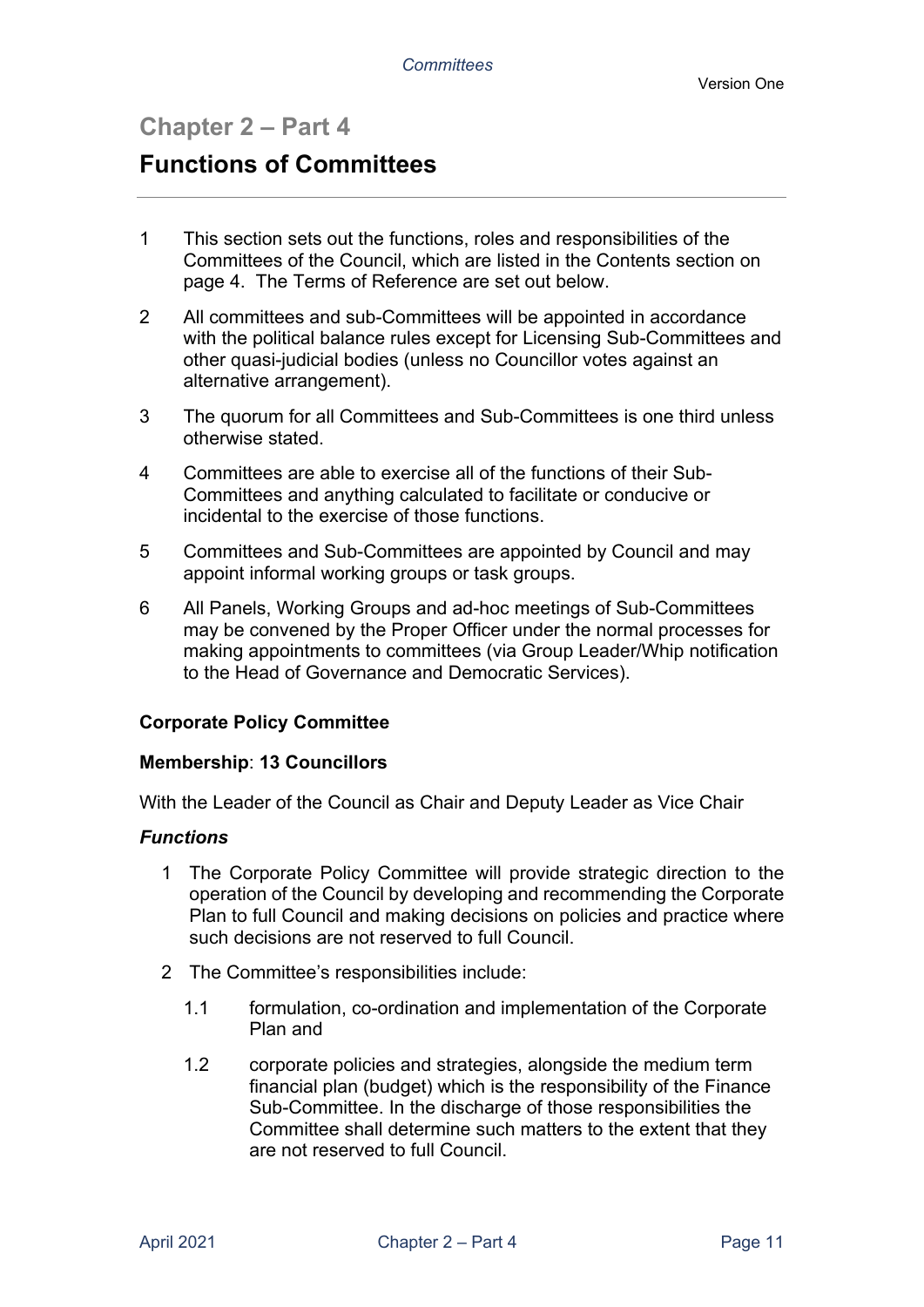#### *Committees*

- 1.3 Human Resources, Organisational Development and Health and Safety matters affecting the Council; including adopting HR policies and practices;
- 1.4 to make recommendations to Council in relation to the annual Pay Policy Statement and any amendments to such statement.
- 1.5 to make recommendations to Council in relation to decisions affecting the remuneration of any new post whose remuneration is or is proposed to be or would become £100,000 p.a. or more.
- 1.6 make decisions in relation to proposed severance packages with a value of £95,000 or more as appropriate (excluding contractual and holiday pay).
- 1.7 exercise the functions relating to local government pensions, so far as they relate to Regulations made under sections 7, 12, or 24 of the Superannuation Act 1972 or subsequent equivalent legal provisions.
- 1.8 determination of key cross-cutting policies and key plans that impact on more than one service committee.
- 1.9 determination of policy matters not otherwise allocated to any other committee.
- 1.10 determination of any matter of dispute or difference between committees.
- 1.11 a co-ordinating role across all other committees and to exercise a corporate view of outcomes, performance, budget monitoring and risk management.
- 1.12 determination of any matter that has a major impact on a number of Council services or the Council as a whole.
- 1.13 oversight and scrutiny of the Corporate Services Directorate, including the following functions: Governance and Compliance, Finance and Customer Services, and Transformation; together with Strategic Partnerships and shared services;
- 1.14 independent assurance of the adequacy of the HR service and staffing related matters;
- 1.15 oversight and monitoring of the Councillors' Allowances budget and keeping under review the scheme for the payment of allowances to Councillors through the appointment of an Independent Remuneration Panel (IRP) to advise full Council on the adoption and any proposed amendments to such scheme.
- 1.16 review of the Council's Constitution and the recommendation of any changes to the Council;
- 1.17 consideration of recommendations and an Annual Report of the Council's involvement in ASDVs;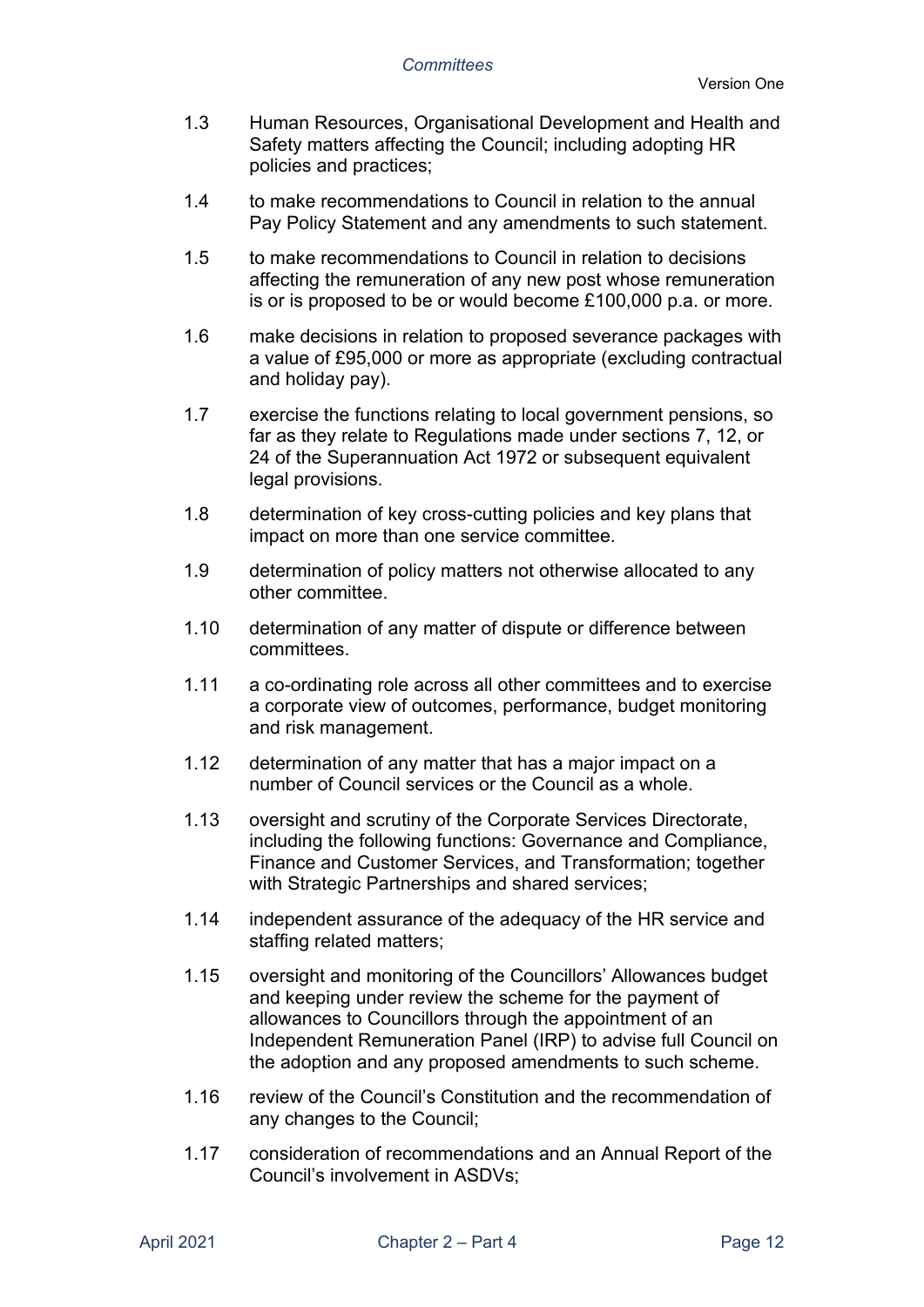- 1.18 appointing representatives to serve on outside bodies and organisations (including education bodies and establishments) and reviewing the process for considering appointments to outside organisations;
- 1.19 appointing Lay Members (who shall not be Councillors) to serve on the Independent Admissions and Exclusion Appeals Panel as required under the relevant legislation;
- 1.20 approving the payment of a reasonable and proper allowances and expenses for the work undertaken by the Council's Independent Persons;
- 1.21 approving annual conference and seminar attendance.
- 3 The Corporate Policy Committee shall be entitled to exercise: any function of the Council not otherwise allocated; as well as the functions of all other Committees and Sub-Committees, particularly where plans or activities straddle a number of Committees.

#### **Finance Sub-Committee**

#### **Membership**: **8 Councillors**

- 1 The Finance Sub-Committee will co-ordinate the management and oversight of the Council's finances, performance and corporate risk management arrangements. The Sub-Committee will make recommendations to the Corporate Policy Committee regarding the development of the Medium Term Financial Strategy and the setting and monitoring of the Capital and Revenue Budgets in accordance with the Corporate Plan and the Policy Framework.
- 2 The Sub-Committee's responsibilities include:
	- 2.1 determination of finance issues, including but not limited to Treasury Management, Insurance, Procurement, , debt write off, settlement payments and virements in line with the constitution.
	- 2.2 establishment of a Procurement Forward Plan.
	- 2.3 Investment Strategy
	- 2.4 grant awards for sums in excess of £50,000;
	- 2.5 estates and property transactions including buying selling and appropriation of land and property;
	- 2.6 management of the Council's involvement in ASDVs and overseeing the production of an Annual Report on performance;
	- 2.7 making decisions as Shareholder, reviewing and approving Business plans, including risk registers and commissioning services and functions from the Council's ASDVs.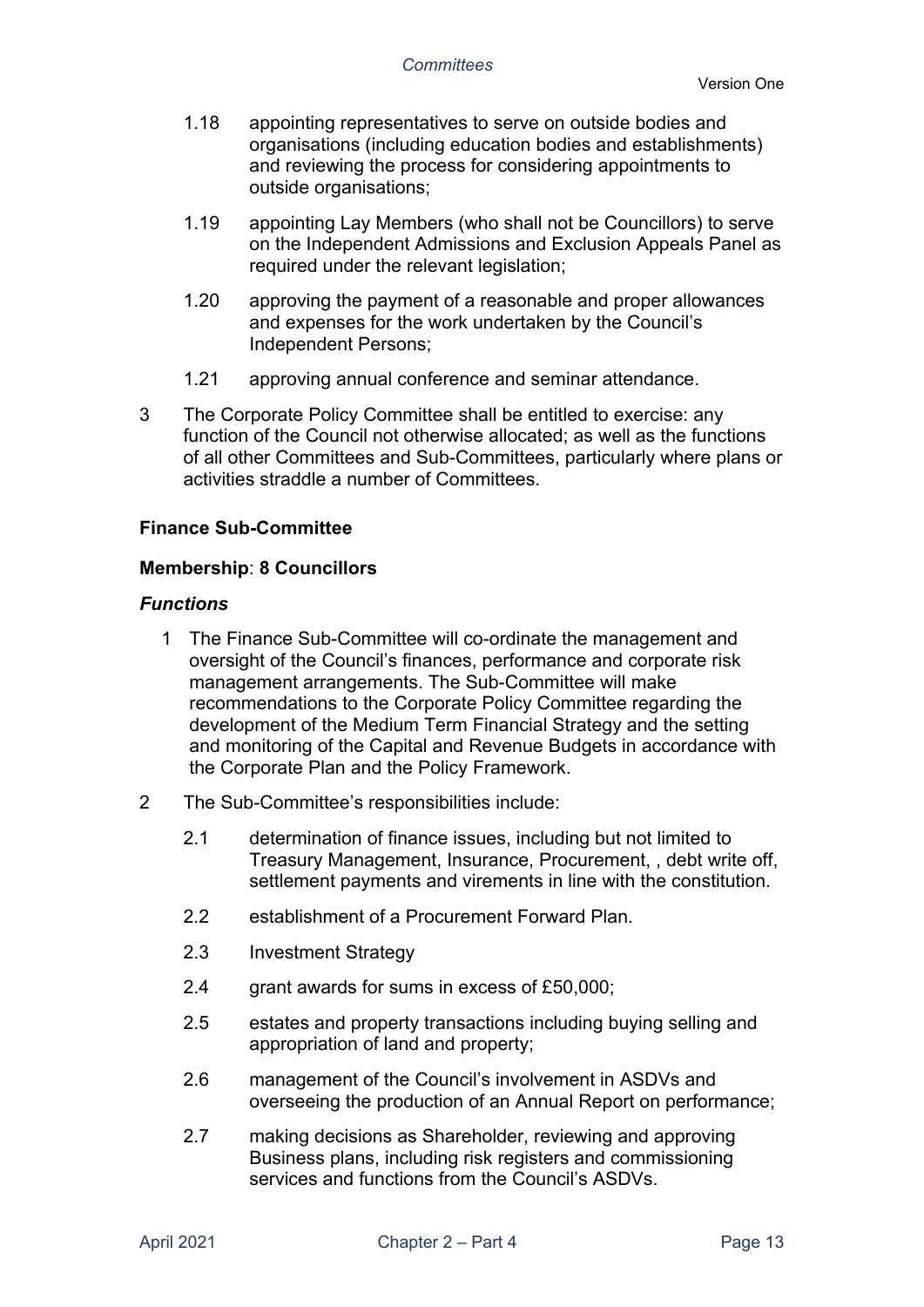## **Appeals Sub-Committee**

**Membership**: **3 Councillors**, established on an ad hoc basis in consultation with the Chair of the Corporate Policy Committee

## *Functions*

- 1 To consider appeals from senior Staff in the following circumstances:
	- 1.1 Appeals against dismissal
	- 1.2 Appeals against grievances
	- 1.3 Appeals against policy (but only the first appeal where the appeals are based on the same issues/circumstances)
	- 1.4 [Appeals against action short of dismissal from the three designated Statutory Officers] (remove duplication by removing Disciplinary Appeals Committee and placing functions here?.)

#### **Community Governance Review Sub-Committee**

#### **Membership: 7 Councillors**

#### *Functions*

- 1 The Sub-Committee is responsible for:
	- 1.1 undertaking a Borough-wide review of community governance arrangements for Cheshire East;
	- 1.2 Appointing persons to fill vacancies on Parish Councils where such Councils are otherwise unable to act; and
	- 1.3 All other Parish Council matters.

## <span id="page-13-0"></span>**Constitution Working Group**

#### **Membership: [ ] Councillors**

- 1 The Constitution Working Group will make recommendations to the Corporate Policy Committee and Council on:
	- 1.5 the Council's administrative business, including electoral matters; administrative boundaries and support for Councillors;
	- 1.6 determining policies and conventions in relation to the political management of the Council, including political balance and party groups for the purpose of Councillors' duties
	- 1.7 reviewing the Council's Constitution and recommending any changes to the Monitoring Officer (where not significant), Corporate Policy Committee and Council;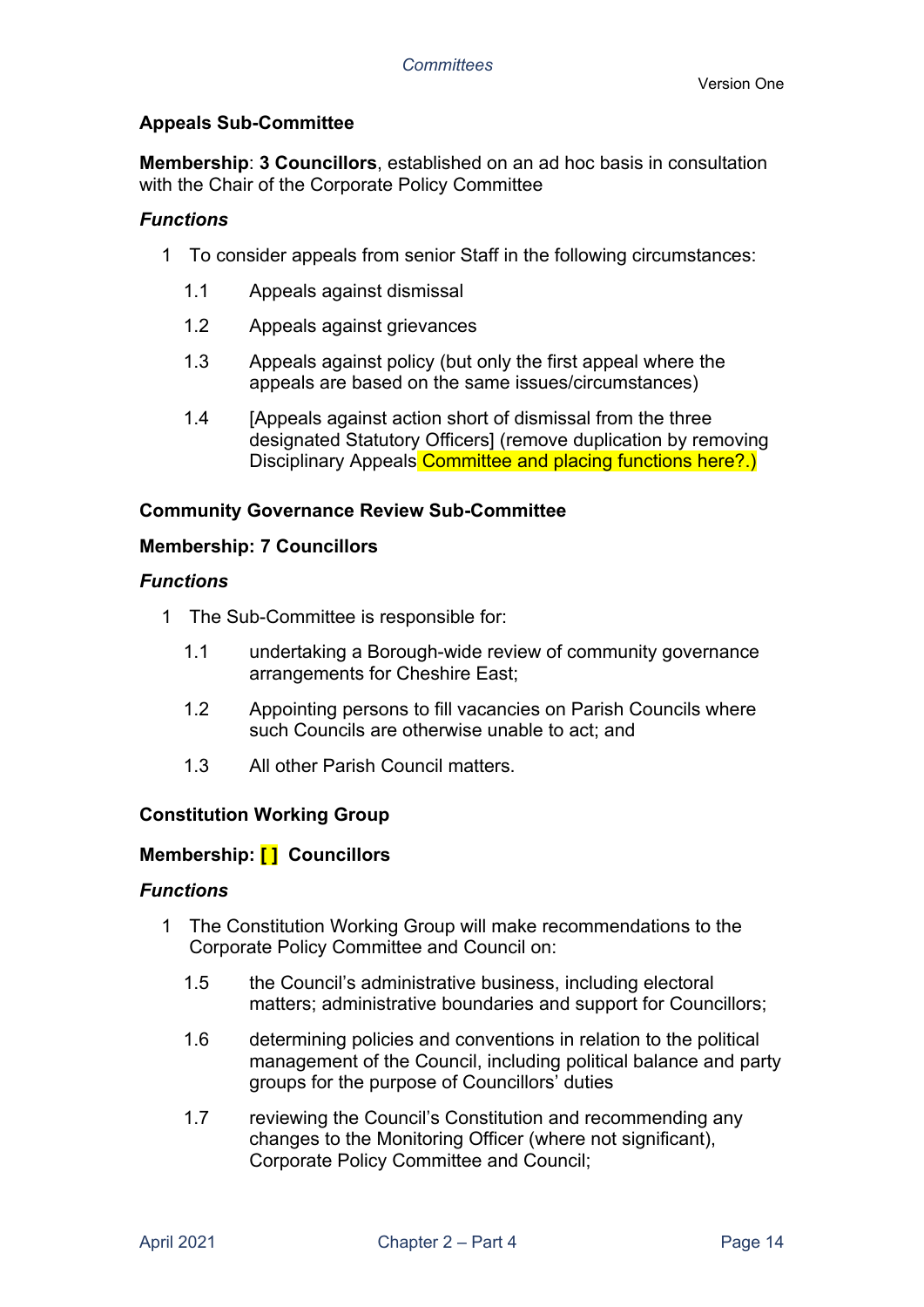- 1.8 recommending to Council, as appropriate, the appointment of Councillors to Committees and Sub-Committees (including any co-opted Members)
- 1.9 overseeing and monitoring the Councillors' Allowances budget and keeping under review the scheme for the payment of allowances
- 1.10 making recommendations to the Council on civic issues, including those affecting the Mayoralty, Honorary Freemen and Aldermen, nationally significant events and the Council's flag flying policy and civic regalia.

## **Environment and Communities Committee**

#### **Membership: 13 Councillors**

#### *Functions*

- 1 The Environment and Communities Committee is responsible for developing policies and making decisions on matters relating to the delivery of inclusive and sustainable economic growth, improving the quality of the environment and delivering improvement in key front line services.
- 2 The Committee's responsibilities include:
	- 2.1 development and delivery of the Council's strategic objectives for Environmental Management, sustainability, renewables and climate change;
	- 2.2 development and delivery of Strategic Planning policies;
	- 2.3 development and delivery of the Council's estates, land and physical assets policies;
	- 2.4 external health and safety good practice and enforcement including instituting proceedings and prosecutions;
	- 2.5 determination of policies and exercising functions in relation to waste collection and disposal, recycling, leisure, culture, museums, libraries, the arts and sports development, bereavement services, trading standards, environmental health, nuisance and anti-social behaviour, public space protection orders, contaminated land and air quality;
	- 2.6 determination of policies and making decisions in relation to flooding and accessibility in co-ordination with the Scrutiny Committee.

#### **Economy and Growth Committee**

#### **Membership: 13 Councillors**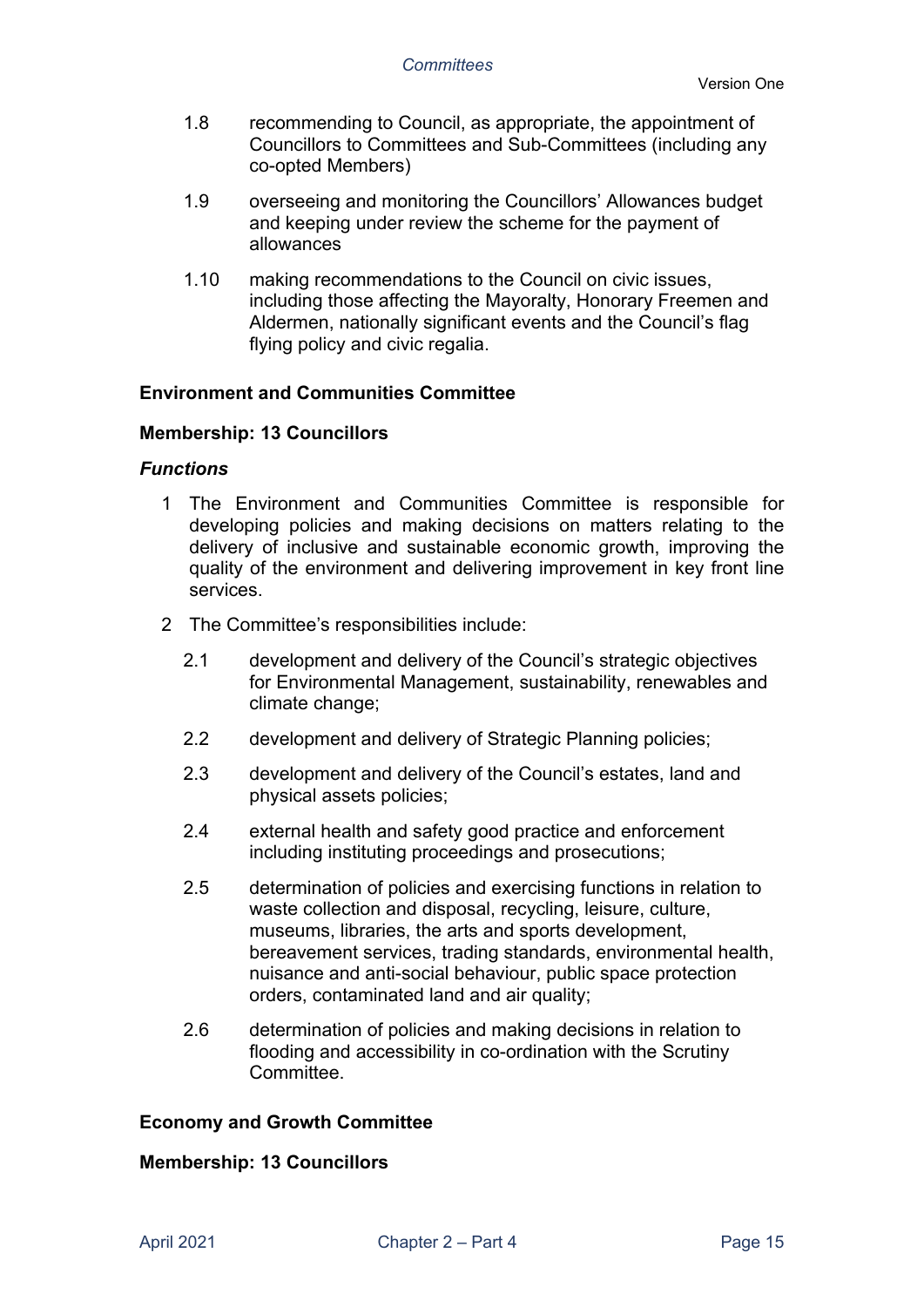## *Functions*

- 1 The Economy and Growth Committee will be responsible for developing policies and making decisions on matters relating to delivering inclusive and sustainable economic growth
- 2 The Committee's responsibilities include:
	- 2.1 determination of policies and making of decisions in relation to housing management and delivery.
	- 2.2 determination of policies and making of decisions in relation to economic development, regeneration, skills and growth.
	- 2.3 determination of policies and making decisions in relation to the rural and cultural economy

## **Highways and Transport Committee**

## **Membership: 13 Councillors**

#### *Functions*

- 1 The Highways and Transport Committee shall be responsible for developing policies and making decisions on matters relating to highways and transport as they affect the area of the Council taking into account regional and national influences
- 2 The Committee's responsibilities include:
	- 2.1 formulation, co-ordination and implementation of corporate policies and strategies in connection with all car parking, transport and accessibility matters.
	- 2.2 determination of any matter affecting the Council's interests in relation to national infrastructure matters, for example HS2, Northern Powerhouse Rail and the National Road Network.
	- 2.3 discharge of the Council's responsibilities as Highway Authority, including, but not limited to, highway adoption, highway maintenance, road safety, network management and street lighting.

## **Public Rights of Way Sub-Committee**

#### **Membership: 7 Councillors**

Before any Councillor can attend a meeting and participate in the business of the meeting, determination of an application or an appeal by any individual or body he/she must attend a suitable training course dealing with the quasi-judicial nature of the role of the Committee.

## *Functions*

1 The Public Rights of Way Sub-Committee's responsibilities include: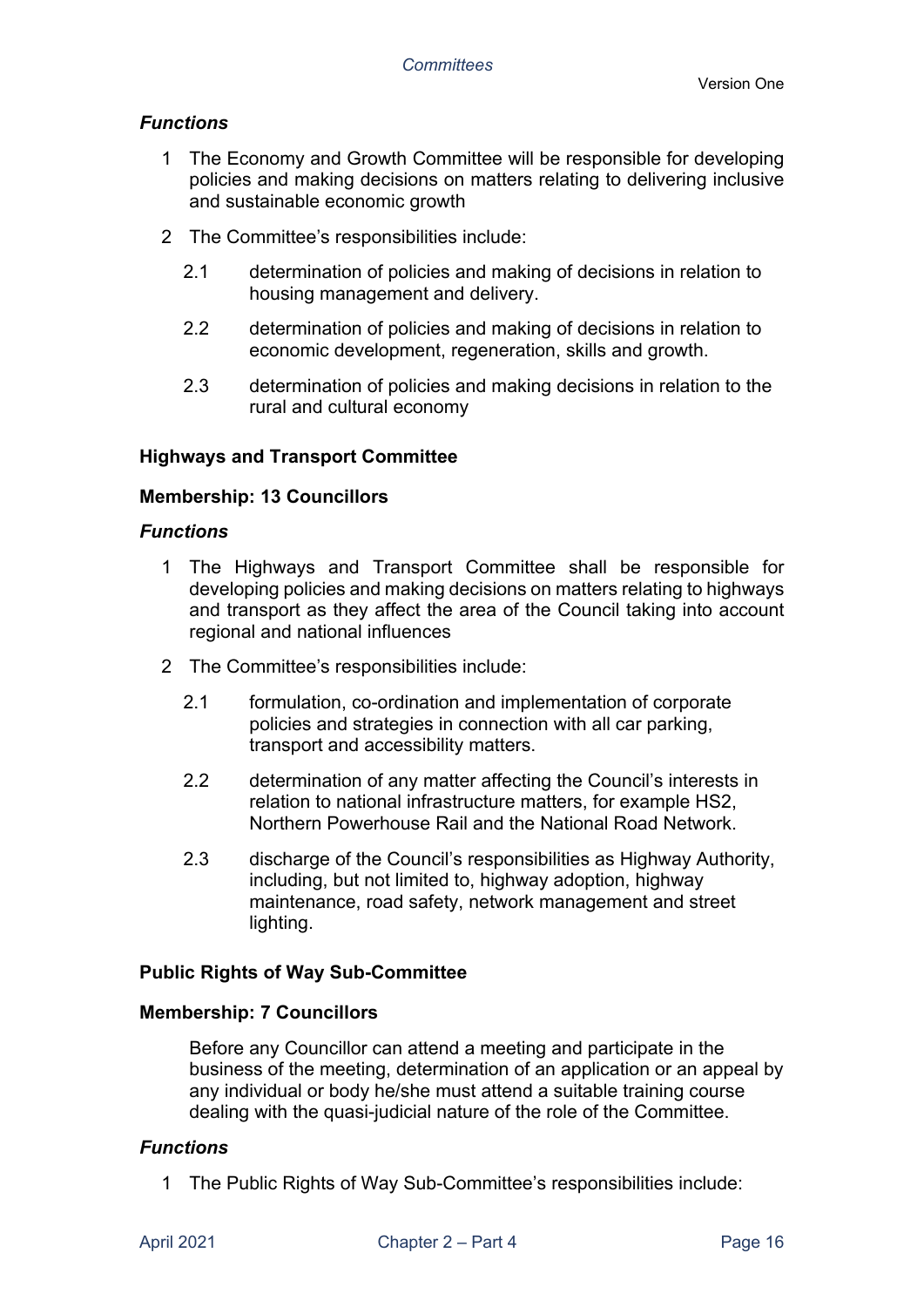- 1.1 discharge all the functions of the Council in relation to public rights of way (except the determination of non-contentious Public Path Order applications which has been delegated to the Executive Director Place);
- 1.2 discharge of Commons and Town and Village Greens functions;
- 1.3 being apprised of, approve, and comment on a range of policies, programmes and practices relating to Rights of Way, Commons, Town and Village Greens and countryside matters including but not limited to:
	- 1.3.1 progress reports on implementation of the Rights of Way improvement Plan (part of the Annual Progress Review for the Local Transport Plan);
	- 1.3.2 Statements of Priorities;
	- 1.3.3 Enforcement Protocols;
	- 1.3.4 Charging Policy for Public Path Order applications.

#### **Children and Families Committee**

#### **Membership**: **13 Councillors**

The Chair of the Committee shall be the statutory Lead Member for Children's **Services** 

- 1 The Children and Families Committee will be responsible for those services which help keep children and young people safe and enable them to achieve their full potential. The responsibility incorporates matters in relation to schools and attainment, early help and family support and social care for children and families. The Committee shall have a particular focus on those children who are looked after and for whom the Council has corporate parenting responsibility.
- 2 The Committee's responsibilities include:
	- 2.1 determination of policies and making decisions in relation to the delivery of services to children and young people in relation to their care, well-being, education and health.
	- 2.2 discharge of the Council's functions in relation to children in need and child protection including safeguarding and youth justice.
	- 2.3 discharge of the Council's functions and powers in relation to the provision of education and oversight of the Schools Forum.
	- 2.4 development and maintenance of relationships with schools in relation to the raising of standards of attainment.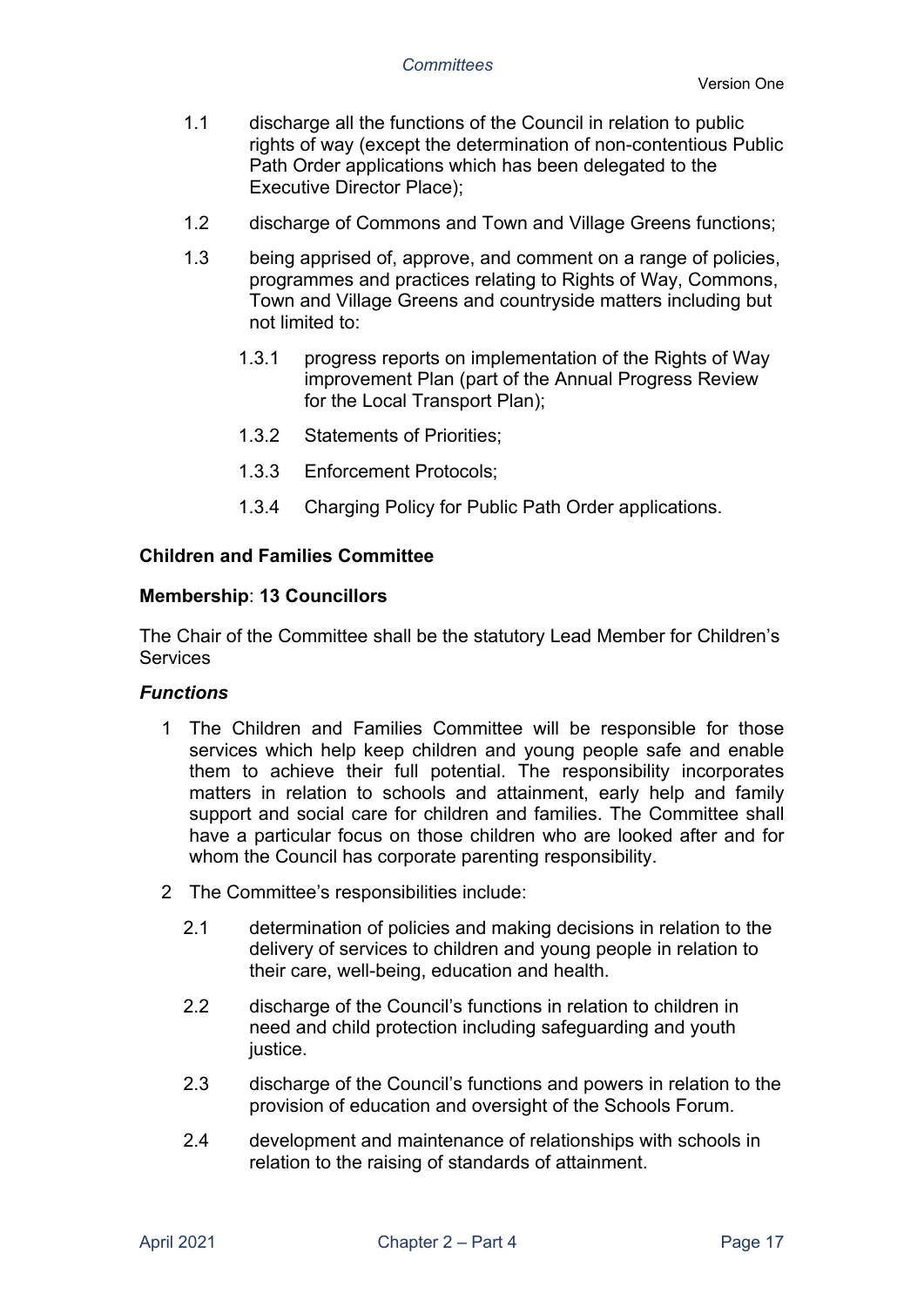- 2.5 coordination of the Council's role as Corporate Parent with a focus on fostering and adoption.
- 2.6 discharge of the Council's functions in relation to Special Education Needs and Disability (SEND).
- 2.7 discharge of the Council's functions in relation to early help and family support.

#### **Corporate Parenting Committee**

#### **Membership: 12 Councillors**

and representative young people from the My Voice (Cheshire East's Children and Care Council) to advise the Committee

- 1 The purpose of the Corporate Parenting Committee is to ensure that the Council effectively discharges its role as Corporate Parent for all children and young people in care and care leavers from 0- 25 years of age and holds partners to account for the discharge of their responsibilities.
- 2 The Committee's responsibilities include:
	- 2.1 acting as advocate for children in care and care leavers, ensuring that their needs are addressed through key plans, policies and strategies throughout the Council and its commissioned services;
	- 2.2 ensuring key strategic plans and reports relating to children in care and care leavers are in place including the Corporate Parenting Strategy, Sufficiency Statement and Children and Young People's Plan;
	- 2.3 overseeing the implementation of Cheshire East's Corporate Parenting Strategy and action plan and monitoring the quality and effectiveness of services to ensure that they fulfil the Council's responsibilities;
	- 2.4 monitoring the quality of care delivered by Cheshire East's residential children's homes through visits and reports, including summary reports of Ofsted inspections;
	- 2.5 reviewing the performance of the Council in relation to outcomes for children and young people in care via the scrutiny of both quarterly performance reports and annual reports including the health of Cared for Children and Care Leavers, the Virtual School, Fostering and the Independent Reviewing Service;
	- 2.6 establishing an environment whereby Councillors and young people work together to address the needs and aspirations of Cheshire East's children and young people in care and empower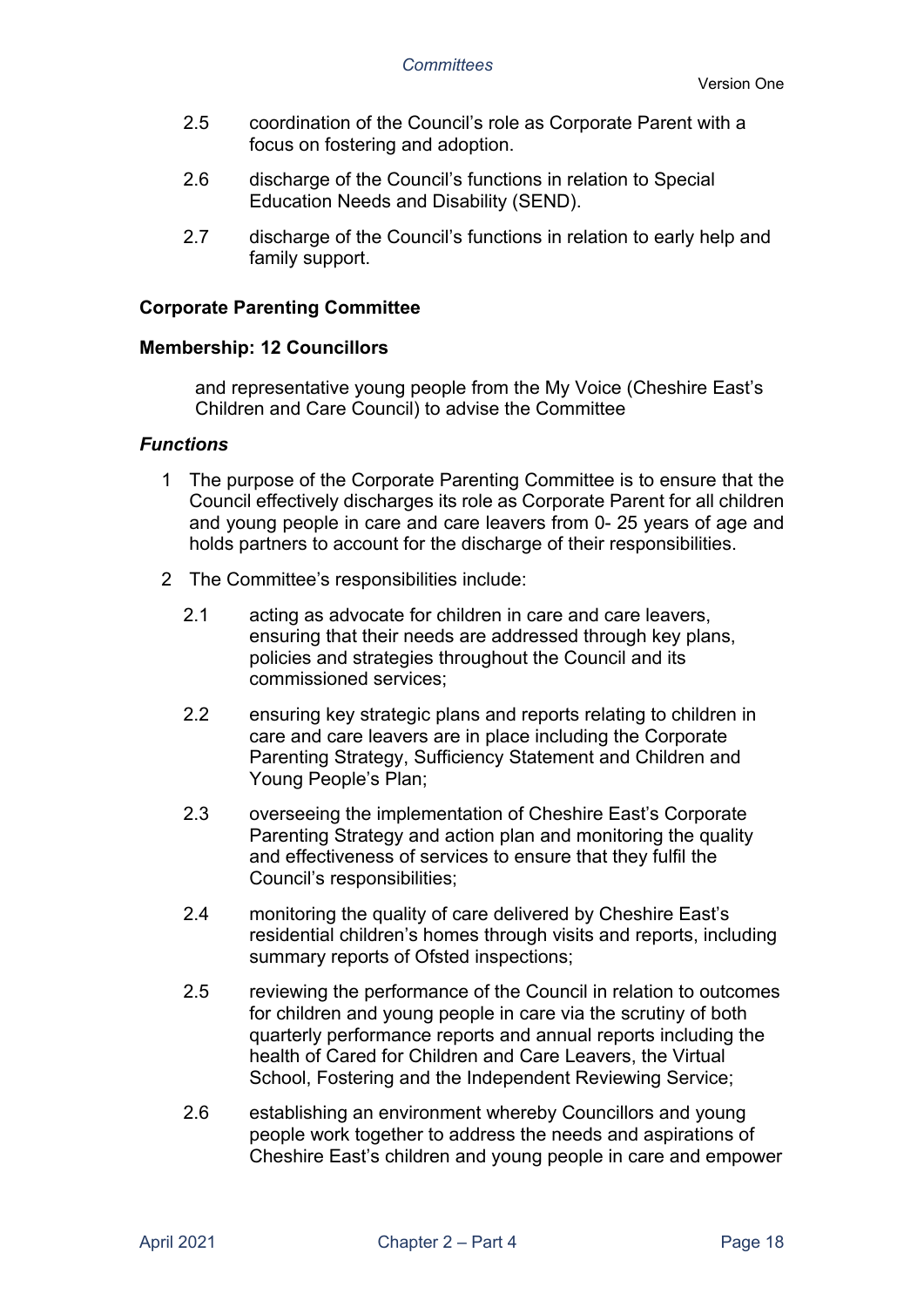children and young people to participate in decision making with adults;

- 2.7 overseeing the implementation of best practice principles in all aspects of service delivery, with the aim of producing positive outcomes for children and young people in care;
- 2.8 supporting the work of foster carers and adopters in making a difference to the care and support they provide;
- 2.9 making sure that staff and partners commit to follow the pledges to cared for children and young people and care leavers set out in the Corporate Parenting Strategy.

#### *Governance*

- 3 The Committee will:
	- 3.1 meet bi-monthly;
	- 3.2 report to the Council's Corporate Policy Committee on at least an annual basis; and
	- 3.3 review its terms of reference annually.
- 4 The Committee will be supported by Democratic Services.
- 5 The meetings will take place out of school hours to enable cared for children and young people to participate.

## **Appeals Sub-Committee**

**Membership**: 5 *Councillors* drawn from a pool of 10

- 1 The Sub-Committee is responsible for:
	- 1.1 hearing and determining appeals lodged under the Marriage Acts;
	- 1.2 hearing and determining any appeals lodged with the Council for determination, as authorised under all relevant education legislation, excluding those duties falling to the Independent Appeals Panel (schools admissions and exclusions);
	- 1.3 hearing and determining any appeals lodged with the Council in respect of school transport;
	- 1.4 hearing and determining appeals from bus contractors in accordance with contract procedures;
	- 1.5 hearing and determining any appeals lodged with the Council as Social Services Authority, and as authorised under all relevant social services legislation;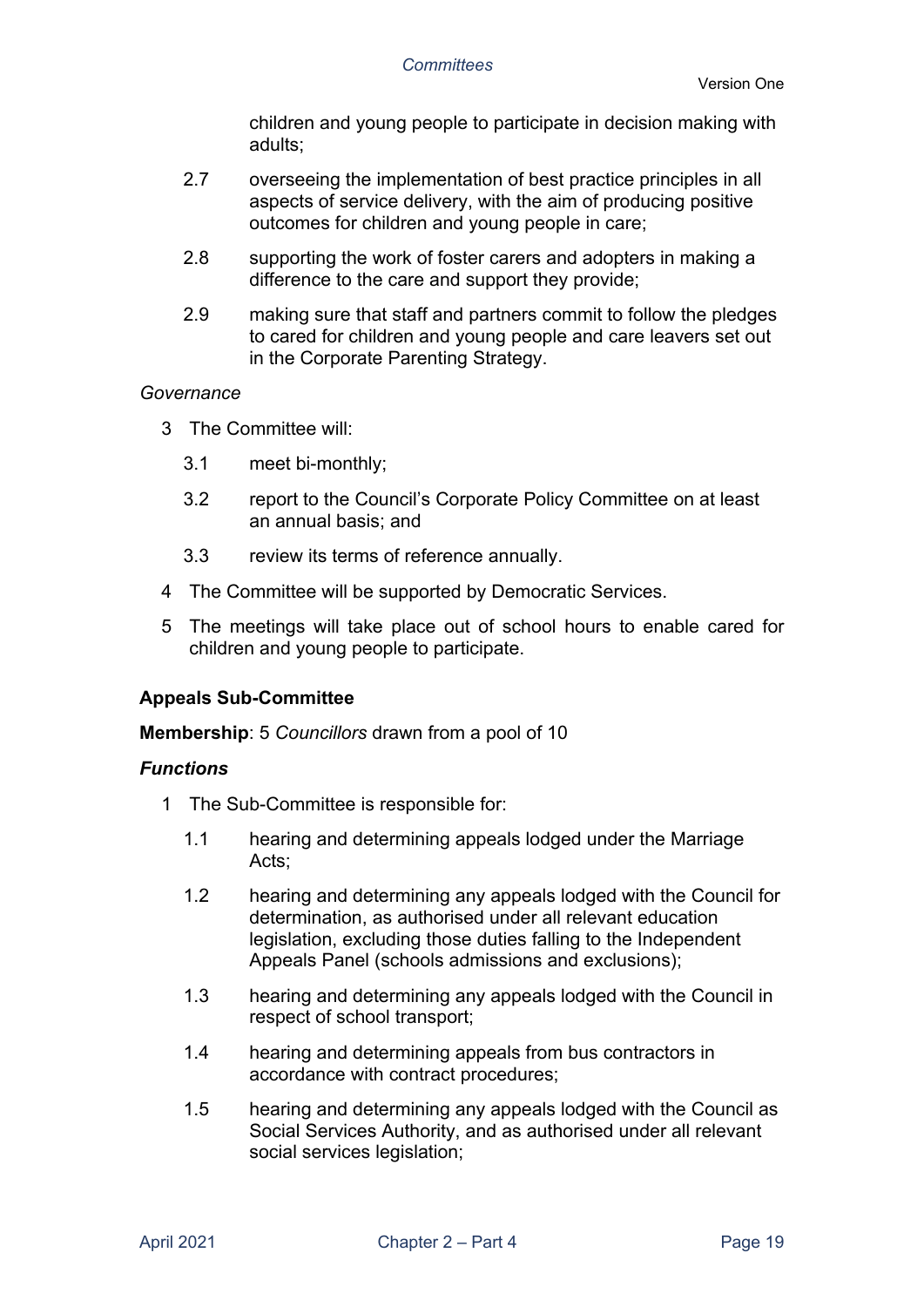1.6 hearing and determining any other appeals (other than staffing matters).

Before any Councillor who is a member of the Appeals Sub-Committee can attend a meeting and participate in the business of the meeting, the determination of an application or an appeal by any individual or body, the Councillor must attend a suitable training course dealing with the quasi-judicial nature of the role of the Sub-Committee.

## **Health and Adults Committee**

## **Membership: 13 Councillors**

#### *Functions*

- 1 The Health and Adults Committee will be responsible for the Council's communities, public health and adult social care services with a view to enabling all people to live fulfilling lives and to retain their independence. When discharging its functions the Committee shall recognise the necessity of promoting choice and independence.
- 2 The Committee's responsibilities include:
	- 1.1 promotion of the health and well-being of residents and others;
	- 1.2 determination of policies and making decisions in relation to people aged 18 and over (some young people up to the age of 25 may still be within Children's services as care leavers or with a Special Educational Needs and Disability) with eligible social care needs and their carers including;
	- 1.3 adult safeguarding, adult mental health, physical health, older people and learning disabilities and lifelong learning;
	- 1.4 determination of policies and making decisions in relation to Public Health in coordination with the Health and Wellbeing Board and the Scrutiny Committee;
	- 1.5 oversight of the Communities Strategy;
	- 1.6 provision and commissioning of domestic violence support services and quality assurance.

#### **Scrutiny Committee**

## **Membership: 13 Councillors**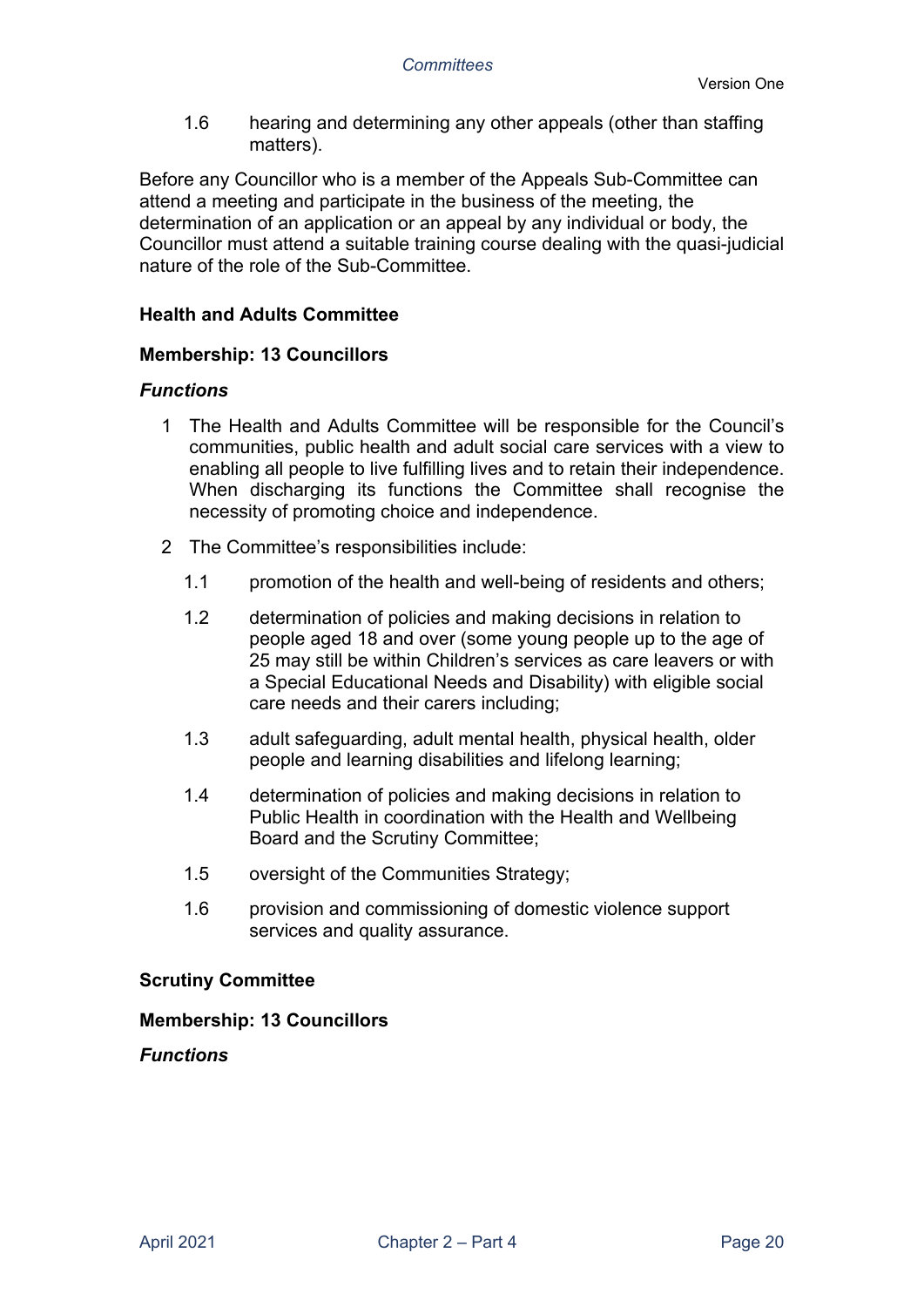The purpose of the Scrutiny Committee is to undertake reviews and make recommendations on services or activities carried out by other organisations and which affect residents, businesses as well as the Council and its **Committees** 

- 1 The Committee's responsibilities include:
- 1.1The discharge of the Council's responsibilities set out in section 19 of the Police and Justice Act 2006, section 244 of the Health and Social Care Act 2006, and section 9JA and 9JB of the Local Government Act 2000 in relation to flood risk management.

#### **Planning and Development Control**

#### **Committee Structure and Delegations**

- 1 Development control functions will be discharged by a Strategic Planning Board, supported by two Planning Committees as follows:
	- 1.1 **Strategic Planning Board** (12)
	- 1.2 **Northern Planning Committee** (12)
	- 1.3 **Southern Planning Committee** (12)

Any Councillor (including planning pool Councillors), must attend all planning training sessions held each year (including induction), in order to properly discharge their planning committee obligations.

Any Member who cannot attend the training must submit their apologies in advance to the event organiser. If a Member fails to attend, they must undertake refresher training, in line with the Committee training programme.

#### **Substitutes and Pool of Planning Substitutes**

2 A cross party pool of 9 planning substitutes shall be maintained to supplement the substitution arrangements for planning committees. Each member of the pool must receive appropriate and up to date planning training without which they may not serve as a member of a planning committee. Political groups may nominate their own members to the pool in accordance with the proportionalities in force at the time and may vary their nominees as and when required subject to the training requirements.

#### <span id="page-20-0"></span>**Strategic Planning Board**

#### *Functions*

1 To oversee the division of the Council's Development Management functions and workload in order to ensure timely and consistent decision-making at the most appropriate level, and to that end: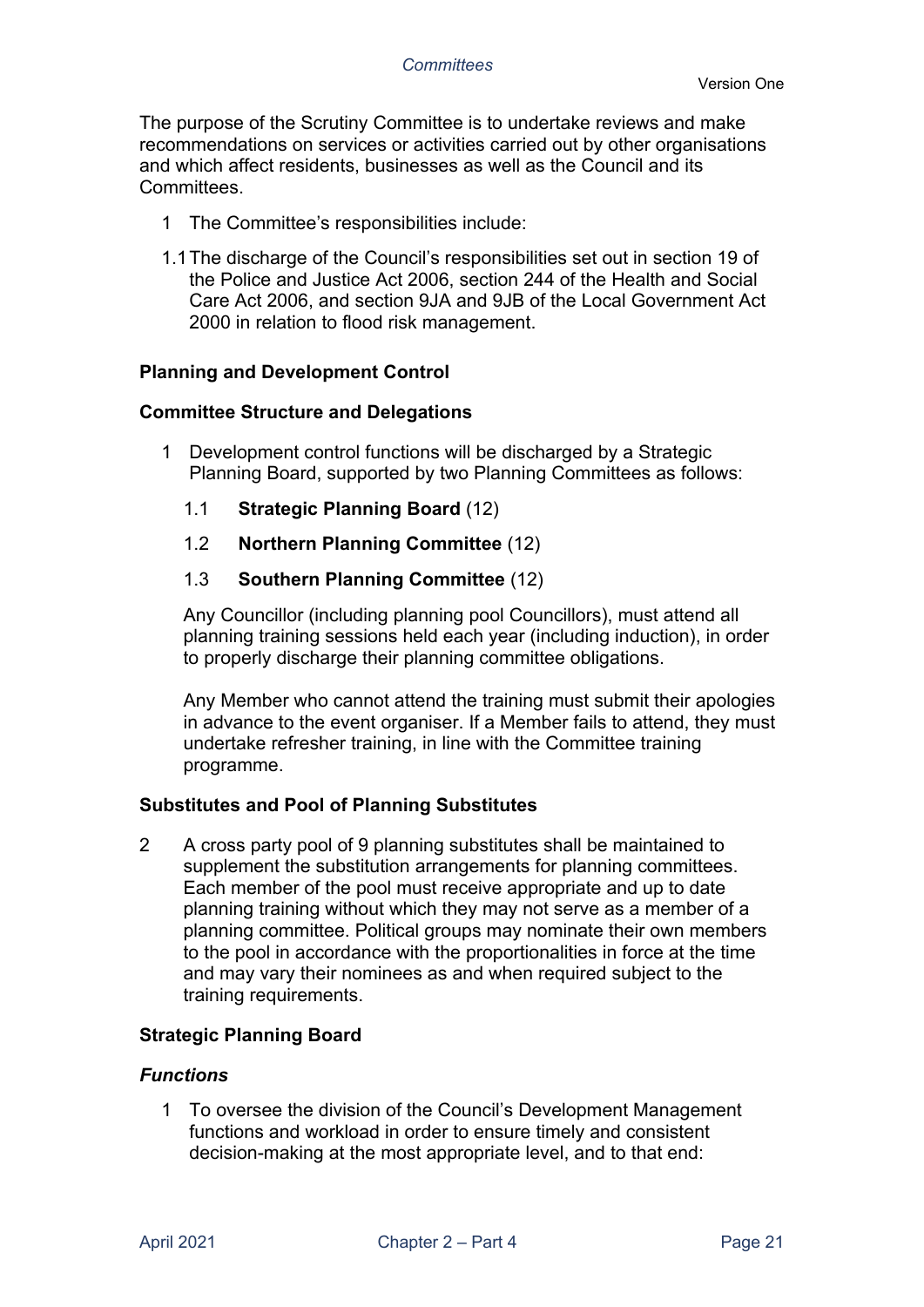- 1.1 to monitor the volume and type of applications determined; assessing the performance of the Development Management service, and, if appropriate
- 1.2 to vary the division of functions and delegations between the Board, the Planning Committees and the Head of Planning
- 1.3 to adopt working protocols and procedures: e.g. protocols governing the direction of applications between the Planning Committees, public speaking rights, Referral procedure and others.
- 2 To exercise the Council's functions relating to town and country planning and development control, protection of important hedgerows, preservation of trees, regulation of high hedges, and any relevant applications pursuant to Schedule 17 of the High Speed Rail (West Midlands-Crewe) Act 2021.. Most of these functions are delegated to the Planning Committees and then onwards to the Head of Planning, but the following are reserved to the Board:
	- 2.1 Applications for Large Scale Major Development as defined by the Strategic Planning Board from time to time. Currently this includes:
		- 2.1.1 residential developments of 200 dwellings or more, or 4 ha. or more
		- 2.1.2 10,000 square metres or more, or 4ha. or more of retail, commercial or industrial or other floor space.
	- 2.2 This does not include re-applications for extant schemes or detailed applications where outline consent has been given or removal/variation of conditions.
- 3 Where the application is to vary or remove a condition that was imposed by the Planning Committee it will not be delegated.
- 4 However, there will be a presumption that a call in request by a local ward Member will be agreed where applications are for:
	- 4.1 the renewal (or extension of time) of extant unimplemented permissions;
	- 4.2 applications for major minerals or waste development other than small scale works which are ancillary to an existing mineral working or waste disposal facility;
	- 4.3 applications involving a significant departure from policy which has been referred to SPB which a Planning Committee is minded to approve;
	- 4.4 any other matters which have strategic implications by reason of their scale, nature or location;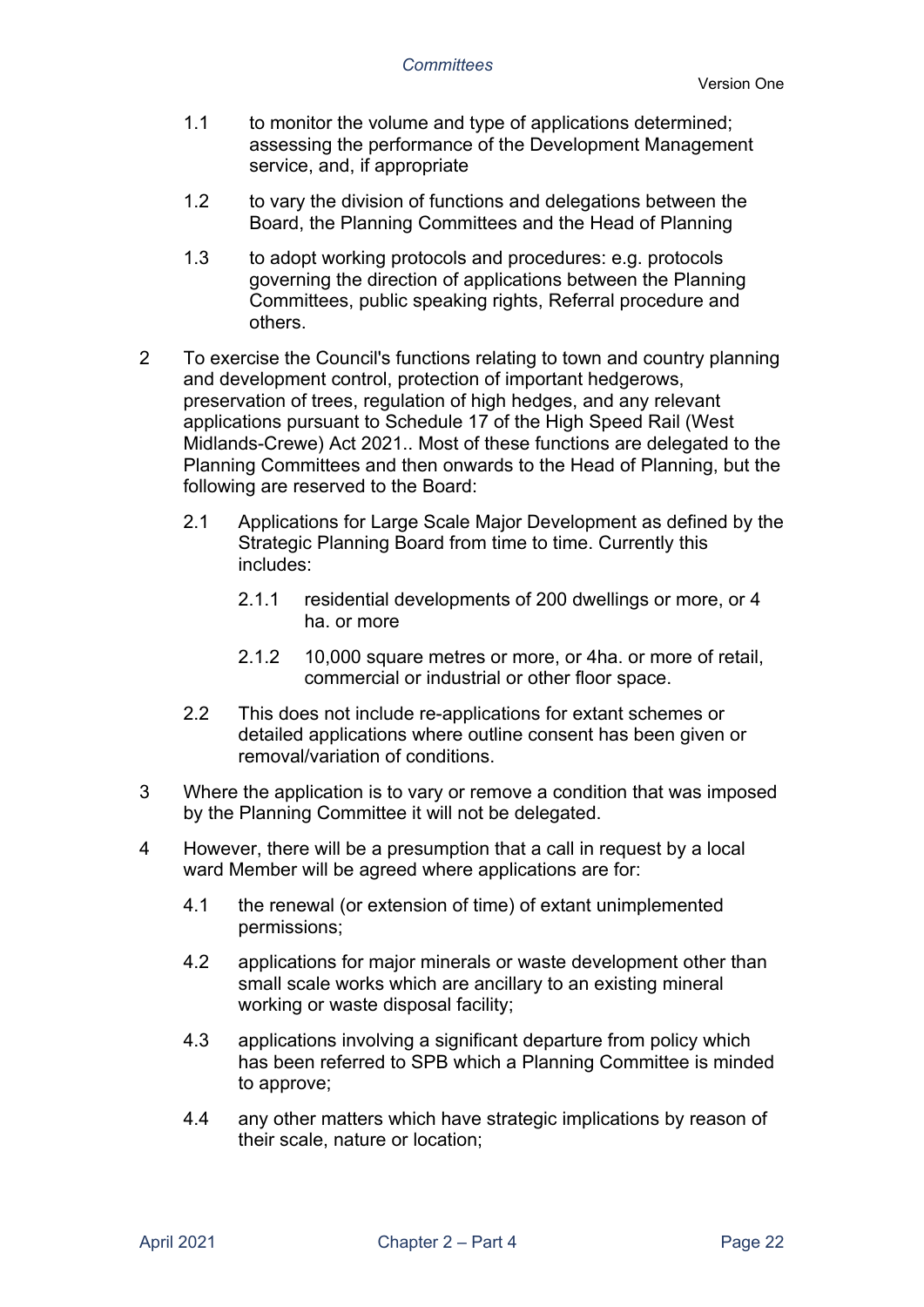- 4.5 any other matters referred up to it at the discretion of the Head of Planning, including major development of less than the thresholds set out in paragraph 2.1 above which have wider strategic implications.
- 5 To exercise a consultation and advisory role, commenting upon the content of proposed planning policy and upon the effectiveness of existing policies employed in development control decisions.
- 6 To exercise on behalf of the Council the function of final approval of the Area Action Plans, and any other document including a Site Allocation Policy, which form part of the Local Plan.
- 7 To determine any relevant Schedule 17 applications as deemed appropriate by the Head of Planning.

## <span id="page-22-0"></span>**Northern and Southern Planning Committees**

- 1 To exercise the Council's functions relating to town and country planning and development control, the protection of important hedgerows, preservation of trees, regulation of high hedges and any relevant applications pursuant to Schedule 17 of the High Speed Rail (West Midlands-Crewe) Act 2021. Some applications have been reserved to the Strategic Planning Board: others are delegated on to the Head of Planning: the following are retained for the Planning Committees:
	- 1.1 Applications for Small Scale Major Development for:
		- 1.1.1 residential developments of 20 to 199 dwellings or between 1 and 4ha.
		- 1.1.2 retail or commercial/industrial or other floor space of between 5,000 and 9,999 square metres or 2-4 ha.
- 2 This does not include re-applications for extant schemes or detailed applications where outline consent has been given or removal/variation of conditions.
- 3 Where the application is to vary or remove a condition that was imposed by the Planning Committee it will not be delegated.
- 4 However, there will be a presumption that a Referral request by a local ward Member will be agreed where applications are for the renewal (or extension of time) of extant, unimplemented permissions.
- 5 To determine any other planning and development control matters:
	- 5.1 advertised as a departure from policy, which the Head of Planning is minded to approve;
	- 5.2 submitted by a Councillor, senior Council officer (Grade 12 or above) or a member of staff employed within the Development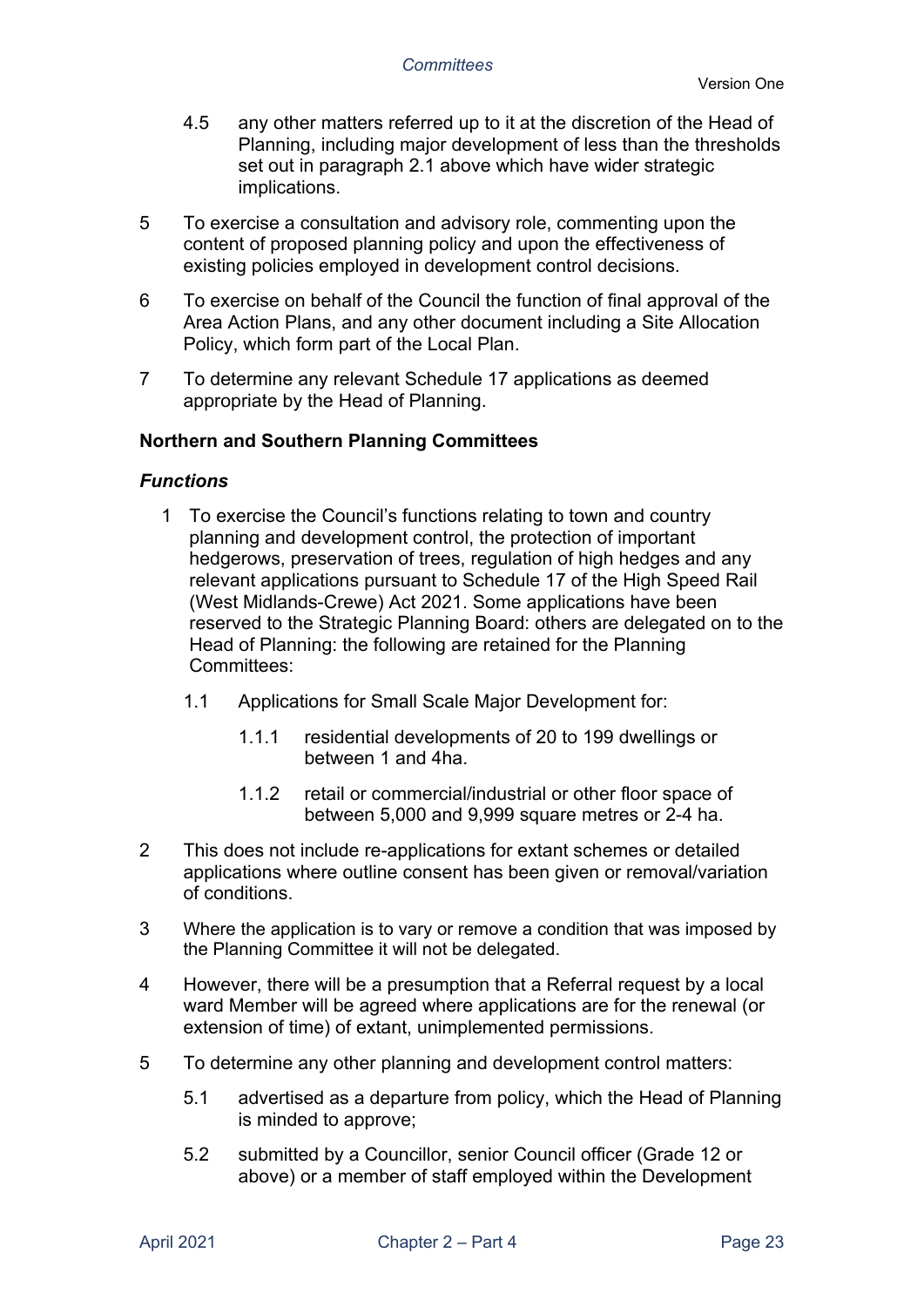Management and Policy service area; or by an immediate family member or partner of these where representations objecting to the application have been received. Where objections have been received, applications recommended for refusal can be dealt with by officers under delegated powers;

- 5.3 significant applications by the Council either as applicant or land owner. This category will not normally include minor developments which accord with planning policy and to which no objection has been made;
- 5.4 referred up to them by a Councillor in accordance with the Committees` Referral procedure. However:
	- 5.4.1 any request must be received within 15 working days of the issue of the electronic notification of the application, and set out the material planning consideration(s) which warrant the application going before committee (except for a request to review a Schedule 17 application, where a 7 day time frame will apply);
	- 5.4.2 applications for householder development, listed building consents to alter/extend and conservation area consents will normally be dealt with under delegated powers;
	- 5.4.3 applications for advertisements, tree work, prior approvals, Certificates of Lawfulness and notifications will not be eligible for call in and will be dealt with under delegated powers;
	- 5.4.4 there will be a presumption that a call in request by a local ward Member will be agreed where applications are for the renewal (or extension of time) of extant, unimplemented permissions.
- 5.5 any other matters referred up at the discretion of the Head of Planning.
- 5.6 To determine any relevant Schedule 17 applications as deemed appropriate by the Head of Planning in liaison with a Principal Planning Officer.
- 6 The Committees will refer up to the Strategic Planning Board matters involving a significant departure from policy which they are minded to approve contrary to recommendation by the Head of Planning.

## <span id="page-23-0"></span>**Licensing**

- 1 The Licensing functions of the Council shall be carried out by the following bodies:
	- 1.1 A full Licensing Committee of **15 Councillors**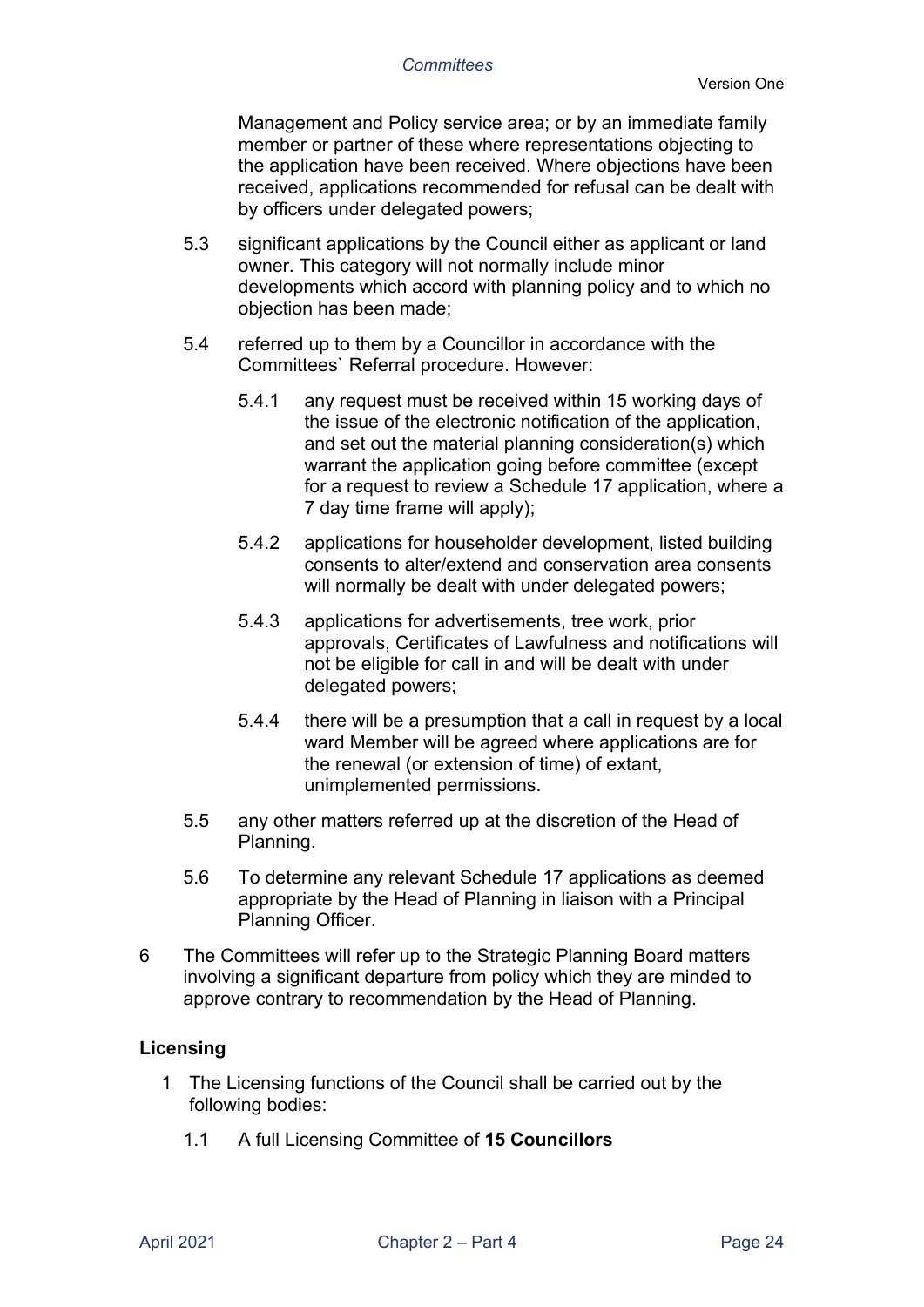- 1.2 Sub-Committees to be established by the Licensing Committee on an ad hoc basis, comprising *3* **Councillors** drawn from the full Committee, to deal with matters under the Licensing Act 2003 and the Gambling Act 2003.
- 1.3 Sub-Committees to be established by the Licensing Committee on an ad hoc basis, comprising *5* **Councillors** (with a **quorum of 3**) drawn from the full Committee (of which at least one shall, subject to availability, be the Chair or Vice-Chair of the full Committee), to deal with 'general' licensing matters.
- 1.4 The requirement of political proportionality under section 15 of the Local Government and Housing Act 1989 is waived in relation to the sub-committee established under the above sub-paragraph.
- 2 Before any Councillor who is a member of the Licensing Committee can attend a meeting and participate in the business of the meeting, the determination of an application or appeal by any individual or body, that Councillor must have attended a suitable training course dealing with the quasi-judicial nature of the role of the Committee.

- 3 The Licensing Committee and its Sub-Committees have responsibility for the following licensing and registration functions of the Council:
	- 3.1 Caravan sites and moveable dwellings/camping sites
	- 3.2 Hackney carriages and private hire vehicles, drivers and operators
	- 3.3 Sex shops and sex cinemas
	- 3.4 Performances of hypnotism
	- 3.5 Acupuncture, tattooing, semi-permanent skin colouring, cosmetic piercing and electrolysis
	- 3.6 Pleasure boats and vessels
	- 3.7 Market and street trading
	- 3.8 Premises for the preparation of food
	- 3.9 Scrap yards and motor salvage operators
	- 3.10 Dog breeding, pet shops, animal breeding, animal trainers and exhibitors, zoos and wild animals
	- 3.11 Employment of children
	- 3.12 Charitable collections
	- 3.13 Operation of loudspeakers
	- 3.14 Storage of celluloid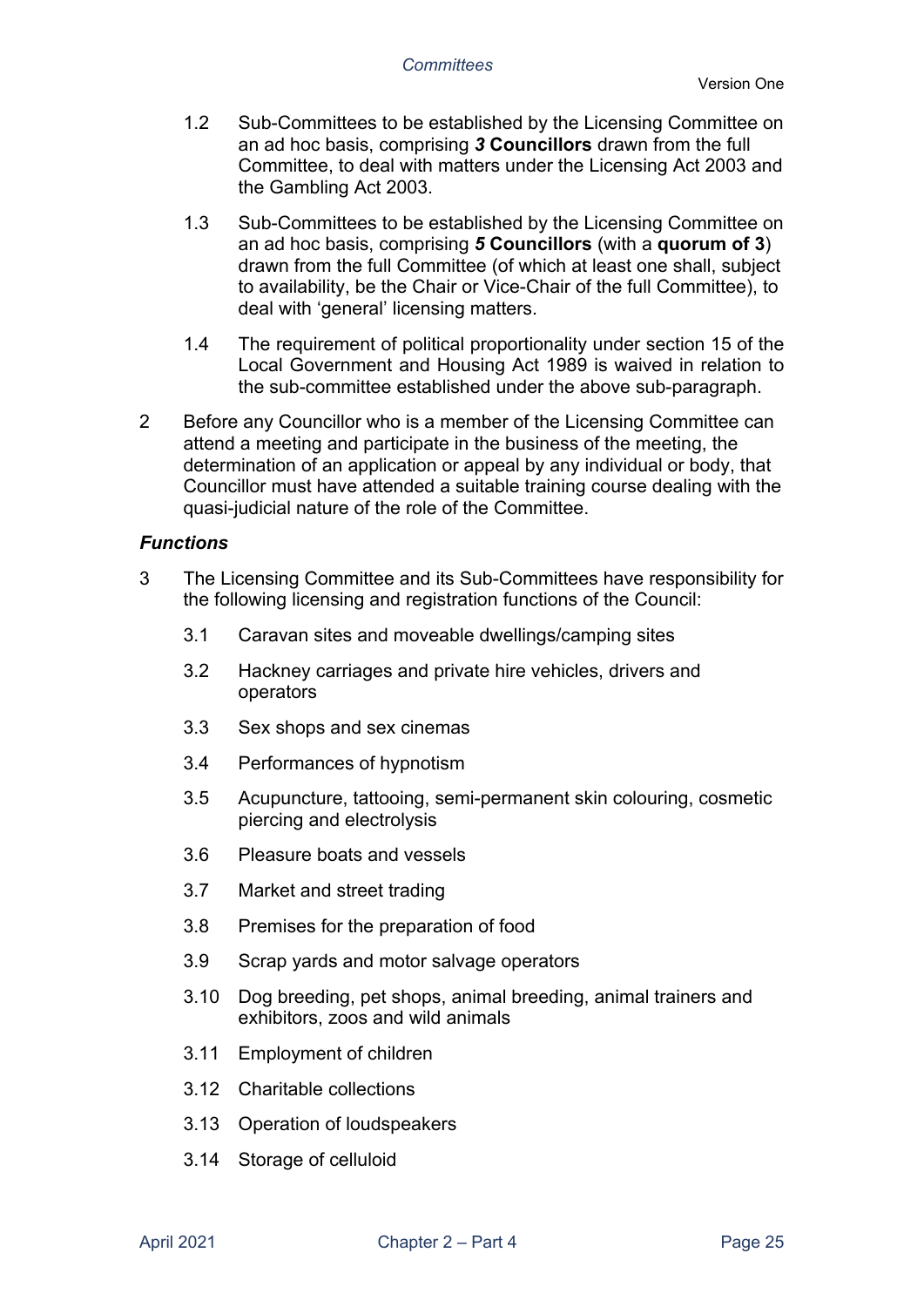#### *Committees*

- 3.15 Meat product premises and dairy establishments
- 3.16 Egg products, butchers and fish products
- 3.17 Auction and wholesale markets
- 3.18 Food business premises
- 3.19 Licensed premises
- 3.20 Gambling
- 3.21 Alcohol Disorder Zones
- 3.22 Public Place Orders.
- 4 With the exception that the power to resolve not to issue a casino licence is reserved to Full Council.
- 5 The functions of the Licensing Committee or Sub-Committee shall be determined by the full committee based on the delegations set out below.
- 6 These delegations to Sub-Committees shall be subject to the proviso that the Chair or Vice-Chair of the full Committee may refer a matter up from a Sub-Committee to the full Committee where that matter is significant or controversial in nature.

#### *Ad Hoc Licensing Act 2003/Gambling Act 2005 Sub-Committee*

7 All functions under the Licensing Act 2003 and the Gambling Act 2005 shall be determined by the Sub-Committee or Officers other than the power to set fees for Premises Licences (section 212 2005 Act) which shall be reserved to the full Licensing Committee.

#### *General Licensing Sub-Committee*

- 8 All functions relating to:
	- 8.1 licensing of hackney carriages and private hire vehicles
	- 8.2 licensing of sex establishments
	- 8.3 licensing of street collections
	- 8.4 licensing of house to house collections
	- 8.5 licensing of street trading
	- 8.6 licensing of scrap metal dealers
	- 8.7 any other functions referred it by officers (with the exception of matters under the Licensing Act 2003/Gambling Act 2005) shall be determined by the General Licensing Sub-Committee or Officers other than the following functions which are reserved to the full Licensing Committee: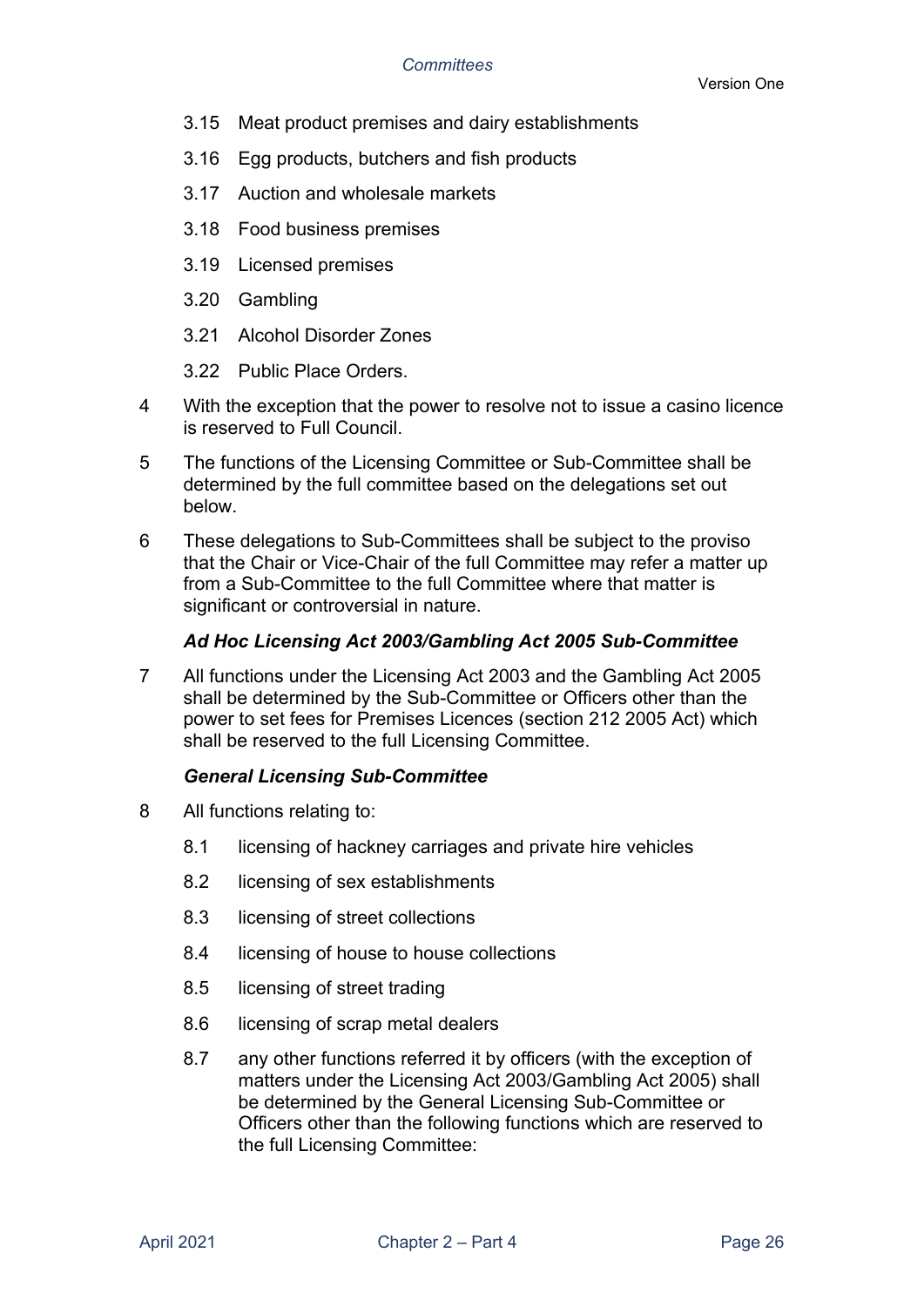- 8.8 power to set fees in relation to hackney carriage and private hire drivers, vehicles and operators
- 8.9 power to set fees for sex establishments
- 8.10 power to designate streets as consent streets, licence streets or prohibited streets.
- 8.11 power to set fees in relation to street trading
- 8.12 power to approve policy in relation to the Scrap Metal Dealers Act 2013
- 8.13 power to set fees and charges in relation to scrap metal dealers **licences**

## **Appointments Committee**

#### **Membership**: 8 *Councillors*

#### *Functions*

- 1 The purpose of the Committee is to make or recommend senior appointments:
	- 1.1 with regard to the Head of Paid Service, Monitoring Officer and Chief Finance Officer (Designated Statutory Officers (the 'DSOs')):
		- 1.1.1 to undertake the recruitment and selection process in accordance with the Employment Procedure Rules
		- 1.1.2 make a recommendation to the Council to approve the proposed appointment before an offer of appointment is made to that person
	- 1.2 appoint the Statutory Directors, namely:
		- 1.2.1 The Director of Children's Services;
		- 1.2.2 Director of Adult Social Services
		- 1.2.3 Director of Public Health
	- 1.3 to appoint/the Executive Director Place.
	- 1.4 Excluding national agreements, to approve "in year" salary or other benefit increases to the Head of Paid Service provided that this is within the agreed annual pay policy.

#### <span id="page-26-0"></span>**Investigation and Disciplinary Committee (IDC)**

Please refer to the IDC Handbook (link provided in Chapter 7, list of associated documents) for further information.

#### **Membership: 5 Councillors**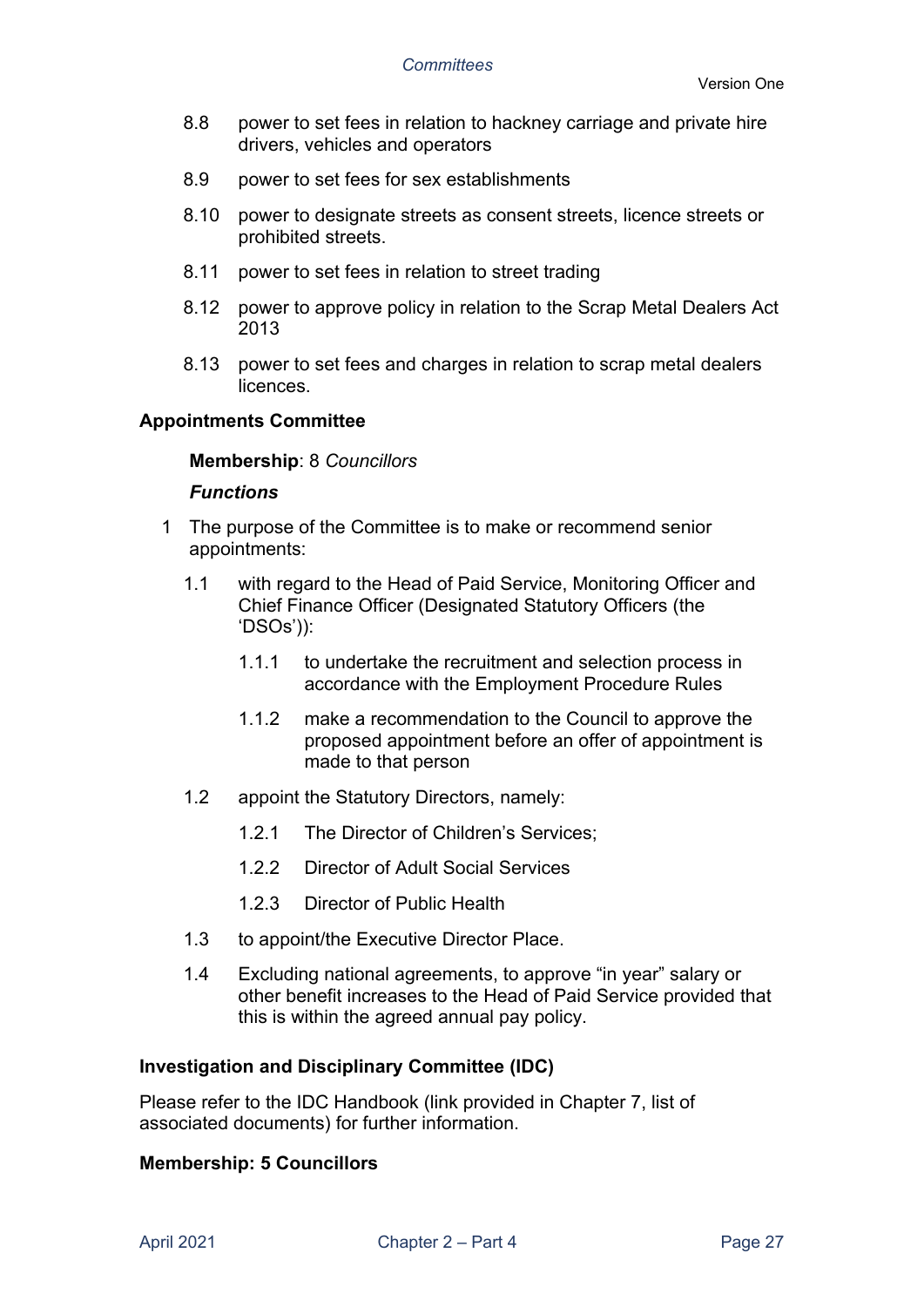- 2 Councillors must have completed mandatory training.
- 3 A quorum for the meeting shall be **3 Councillors**.

- 4 Councillors shall be appointed to the Committee, as and when a Committee is required to be convened, under the normal processes for making appointments to committees (via Group Leader/Whip notification to the Head of Governance and Democratic Services). In accordance with the Model Disciplinary Procedure contained in the JNC Handbook for *Directors*, IDC meetings shall be convened by the Monitoring Officer (in consultation with the Chair of Corporate Policy Committee). Should the Monitoring Officer (MO) be unable to act, the Head of Paid Service or Deputy Monitoring Officer (DMO) can also convene the Committee. Subsequent meetings of a convened IDC Committee will be convened by the IDC Co-ordinator in conjunction with the Chair of the Committee.
- 5 The Monitoring Officer (or DMO) shall, in consultation with the Chair of the Corporate Policy Committee and the Chair of any existing IDC, filter out and deal with allegations of misconduct which are clearly unfounded, trivial or can best be dealt with under some other procedure. The MO/DMO will also consider whether informal resolution is appropriate.
- 6 For consistency, unless unavoidably indisposed or conflicted, once appointed, the same Councillors shall comprise the Committee (and any adjournment of it) over the course of the full consideration of the matter (and any related matter), until such time as the matter is completed. Should any Member become conflicted or indisposed over the course of the matter, any substitution shall be at the Chair's discretion in conjunction with the Committee's legal adviser.
- 7 All papers issued to the Committee by the IDC Co-ordinator must be returned to the Co-ordinator (legal representative) or IDC Clerk at the end of each IDC meeting.
- 8 If a matter passes the filter stage, the Committee will in conjunction with its legal adviser consider allegations/issues regarding disciplinary matters (as defined in The Local Authorities (Standing Orders) (England) Regulations 2001 as amended) relating to the DSOs.
- 9 The Committee will after taking advice from its legal adviser decide:
	- 8.1 Whether no further formal action under this procedure is required,
	- 8.2 To appoint an Independent Investigator ("II") to investigate the issue and to commission reports from an II;
	- 8.3 Whether it is appropriate to reach agreement with the DSO on a formal sanction (short of dismissal) without the need to appoint an II;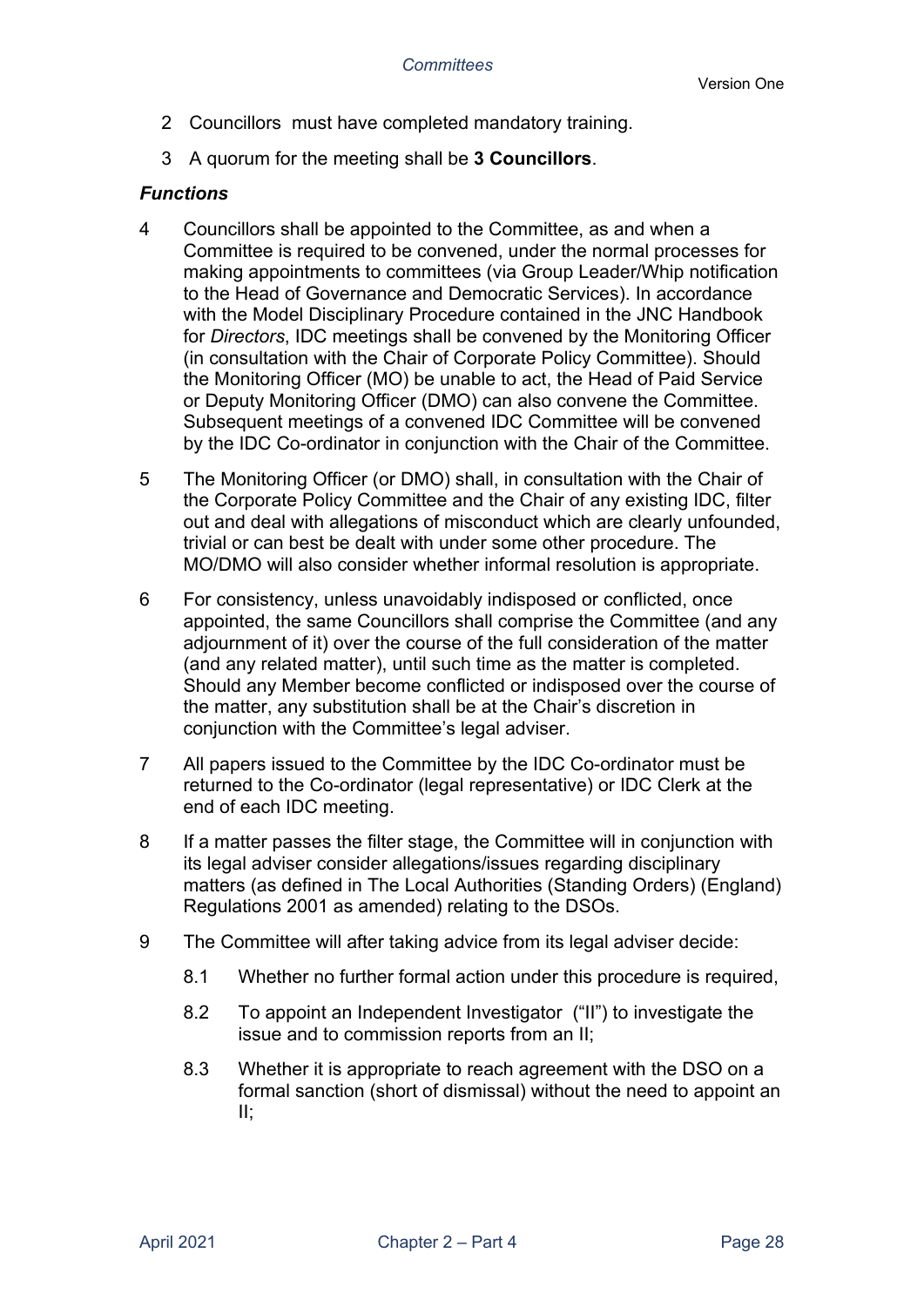- 8.4 Whether to suspend a DSO or to reconsider suspension and to review at a frequency to be determined by the Committee, any decisions taken to suspend;
- 8.5 What action should be taken against a DSO following an investigation. This could include a hearing, taking no further action, informal resolution/other appropriate procedures, disciplinary action short of dismissal or proposed dismissal. The Committee shall have delegated authority to impose disciplinary action short of dismissal in these circumstances.
- 10 In the event that the Committee recommends dismissal then that recommendation shall be referred to the Independent Persons Panel prior to being referred to full Council for a determination in accordance with the IDC Handbook.
- 11 With the exception of a decision to recommend to full Council that a DSO be dismissed, there shall be a right of appeal to the Disciplinary Appeals Committee against any decisions made by the Committee to take disciplinary action against a DSO.

<span id="page-28-0"></span>**Disciplinary Appeals Committee [suggest merger with Appeals Sub-Committee under Corporate Policy Committee.**

#### <span id="page-28-1"></span>**Membership**: 5 *Councillors*

No Member who was a member of the Investigation and Disciplinary Committee making the decision which is the subject of the appeal may be a member of the Disciplinary Appeals Committee. Members of the Committee must have completed mandatory training.

For consistency, unless unavoidably indisposed or conflicted, once appointed, the same Councillors shall comprise the Committee (and any adjournment of it) over the course of the full consideration of the matter (and any related matter) that it has been convened to consider, until such time as the matter is disposed of.

## *Functions*

1 To consider any appeals brought by the DSOs against any decision made by the Investigation and Disciplinary Committee to take disciplinary action against a DSO short of dismissal.

#### *Procedure for the Disciplinary Appeals Committee*

- 2 The DSO shall have the right to attend and be accompanied at the Committee Meeting which considers the appeal by a trade union representative or work colleague of their choice.
- 3 The Committee shall consider the appeal in accordance with the Council's normal procedure for dealing with appeals.

#### *Access to Advice and Representation*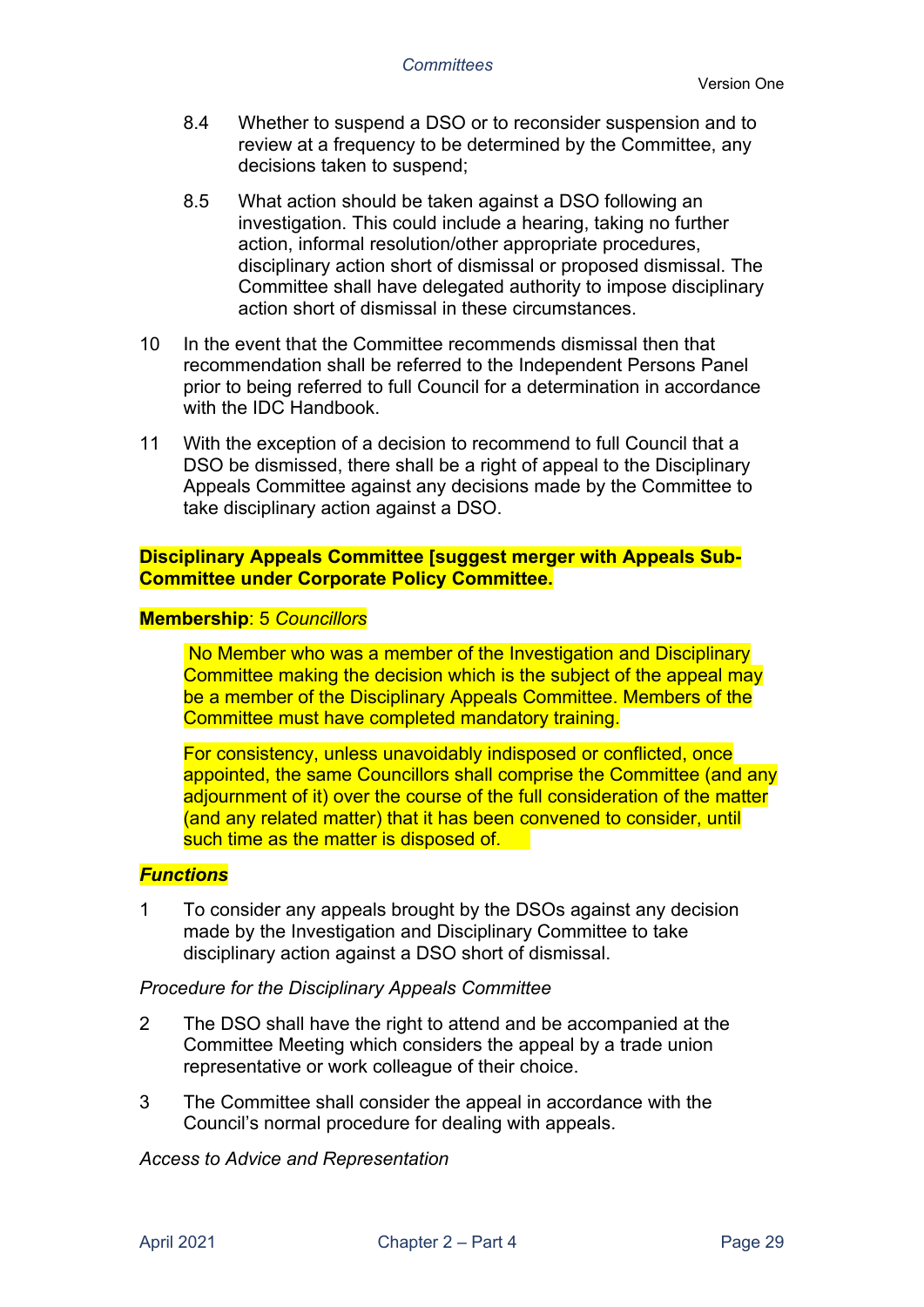- 4 For the avoidance of doubt, the Committee may commission and have access to external legal and professional advice.
- 5 For the avoidance of doubt, if a DSO chooses to retain professional advice and/or representation at or in respect of any meeting of or hearing before the Committee, then the DSO in question shall be responsible for the cost of that advice or representation.

#### **Independent Persons Panel**

**Membership:** At least two (preferably three) of the Independent Persons appointed by the Council under section 28(7) of the Localism Act 2011 or, where there are fewer than two such persons, such independent persons as have been appointed by another authority or authorities as the Council considers appropriate. The Monitoring Officer shall invite the Independent Persons, as necessary/appropriate.

The Panel will be appointed from those Independent Persons who have accepted an invitation to be considered for appointment, in accordance with the following priority order:

- an Independent Person who has been appointed by the authority and who is a local government elector in the Council's area
- any other Independent Person who has been appointed by the authority
- an Independent Person who has been appointed by another authority or authorities.

- 6 The Independent Persons Panel is an advisory committee appointed by the authority under section 102(4) of the Local Government Act 1972 for the purpose of advising the authority on matters relating to the dismissal of the officers designated as the Head of Paid Service, the Chief Finance Officer and the Monitoring Officer (together the "Designated Statutory Officers" or "DSOs") in accordance with Schedule 3 to The Local Authorities (Standing Orders) (England) Regulations 2001.
- 7 The advice of the Independent Persons Panel must be sought in accordance with the *Employment Procedure Rules* and IDC Handbook where the Investigation and Disciplinary Committee propose to recommend the dismissal of a DSO.
- 8 The advice of the Independent Persons Panel may (but need not) be sought by the Investigation and Disciplinary Committee at any other point in an investigation under the IDC process or (if not conflicted) by the Disciplinary Appeals Committee.
- 9 For the avoidance of doubt, the Committee may commission and have access to external legal and professional advice and may meet concurrently with an IDC hearing.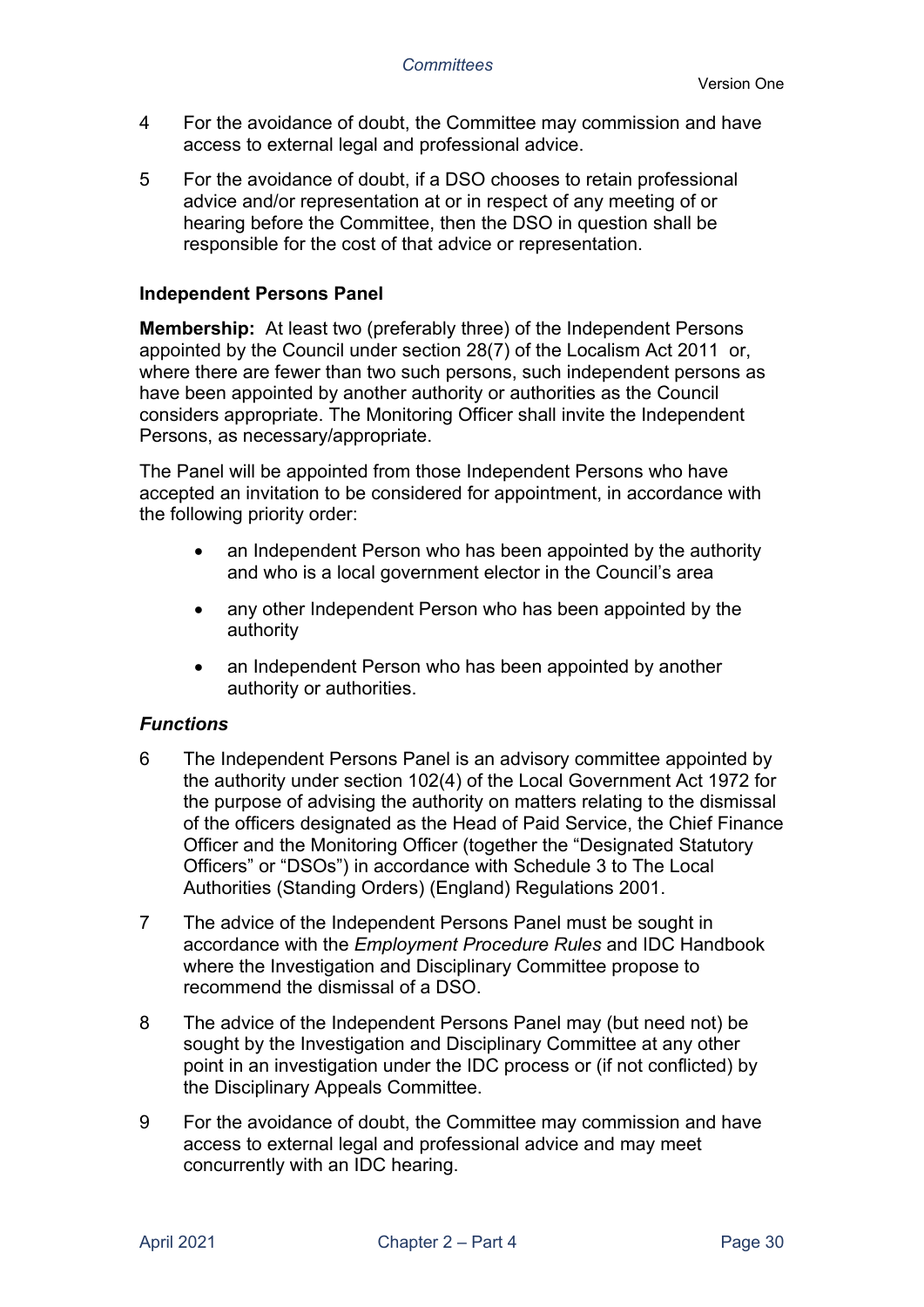## **Audit and Governance Committee**

## **Membership: 10 Councillors** and one independent member

The success of the Audit and Governance Committee depends upon its ability to remain apolitical. It must adopt a non-political approach to its meetings and discussions at all times. Remaining apolitical also places a duty on Councillors not to make inappropriate use of information provided to the Committee for other purposes.

The co-option of an independent member is intended to bring additional knowledge and expertise to the Committee and reinforce its political neutrality and independence. To ensure that the Committee remains focussed on its assurance role, all members of the Committee, and any designated substitute, must be appropriately trained.

## **Functions**

- 1 The Audit Committee is a key component of the Council's corporate governance. It provides an independent and high-level focus on the audit, assurance and reporting arrangements that underpin good governance and financial standards.
- 2 It provides an independent assurance to the Council of the adequacy of the risk management framework, the internal control environment and oversees the financial reporting and annual governance processes.
- 3 It oversees internal audit and external audit, helping to ensure efficient and effective assurance arrangements are in place.
- 4 It promotes high standards of ethical behaviour by developing, maintaining and monitoring Codes of Conduct for Councillors (including co-opted Members and other persons acting in a similar capacity).

## *Governance, risk and control*

- 5 To review the Council's corporate governance arrangements against the good governance framework and consider annual governance reports and assurances.
- 6 To review and approve the Annual Governance Statement and consider whether it properly reflects the risk environment and supporting assurances, taking into account internal audit's opinion on the overall adequacy and effectiveness of the council's framework of governance, risk management and control.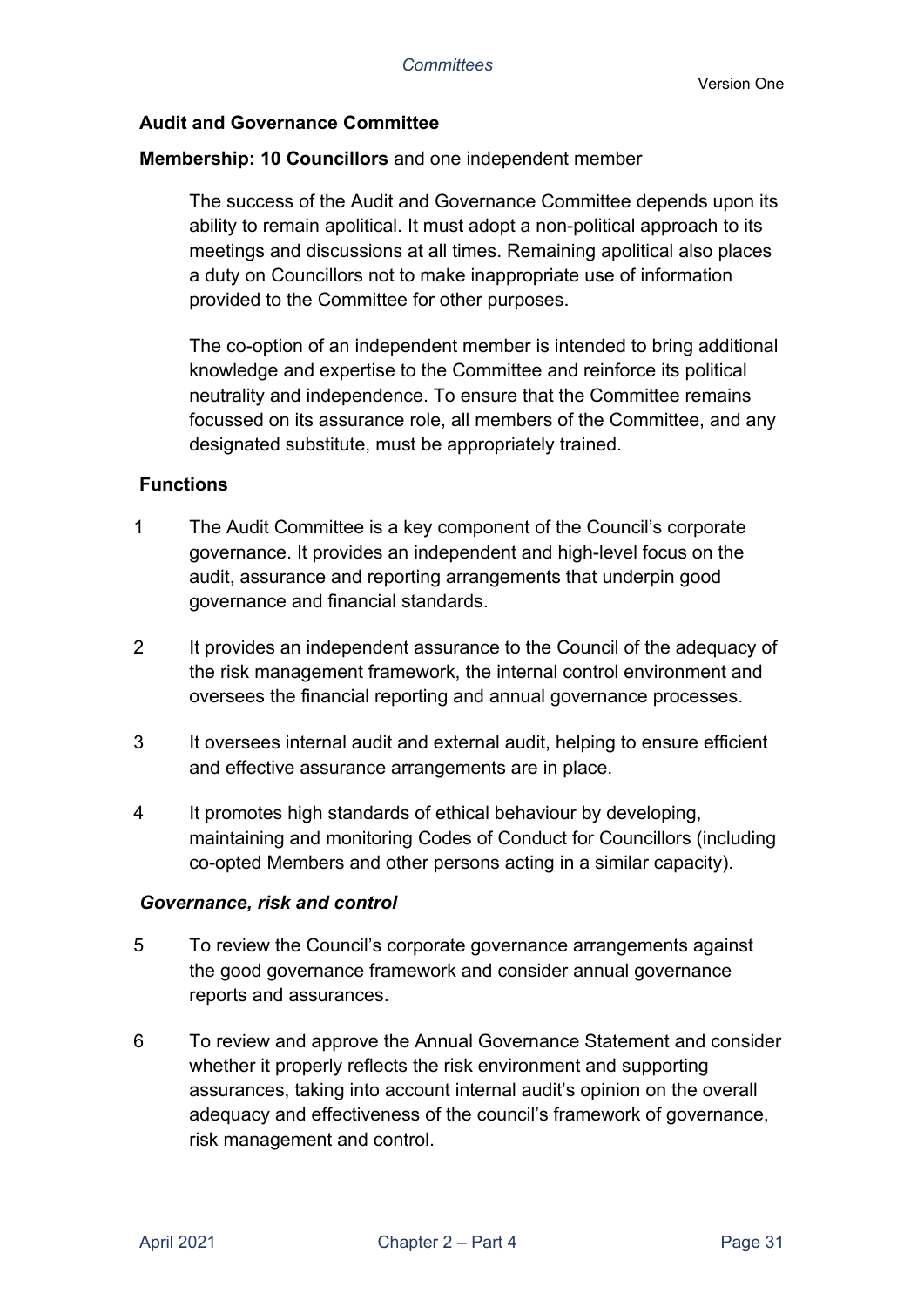#### *Committees*

- 7 To consider the Council's arrangements to secure value for money and to review and scrutinise assurances and assessments on the effectiveness of these arrangements.
- 8 To consider the Council's framework of assurance and ensure that it adequately addresses the risks and priorities of the council.
- 9 To monitor the effective development and operation of risk management in the council.
- 10 To monitor progress in addressing risk related issues reported to the committee.
- 11 To consider reports on the effectiveness of internal controls and monitor the implementation of agreed actions, including calling upon managers to explain progress.
- 12 To review the assessment of fraud risks and potential harm to the Council from fraud and corruption. To monitor the counter-fraud strategy, actions and resources.
- 13 To oversee the operation of the Contract Procedure Rules and the Commissioning and Procurement Board.
- 14 To review the governance and assurance arrangements for significant partnerships or collaborations.
- 15 To review and monitor the Council's treasury management arrangements in accordance with the CIPFA Treasury Management Code of Practice.

## *Internal Audit*

- 16 To approve the internal audit charter.
- 17 To review proposals made in relation to the appointment of external providers of internal audit services and to make recommendations
- 18 To approve and up-date the risk-based internal audit plan, including internal audit's resource requirements, the approach to using other sources of assurance and any work required to place reliance upon those other sources.
- 19 To make appropriate enquiries of both management and the head of internal audit to determine if there are any inappropriate scope or resource limitations.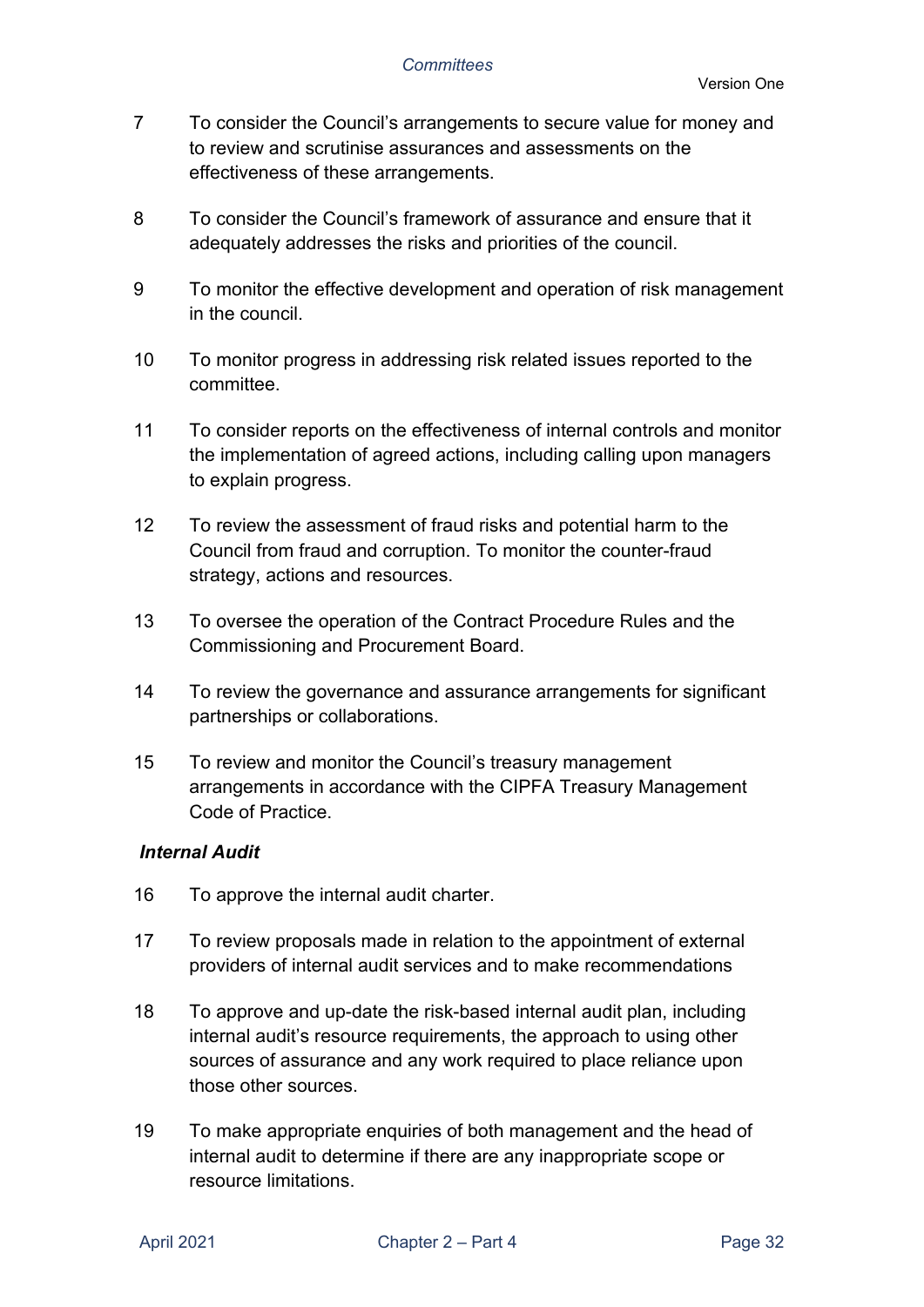- 20 To consider any impairments to independence or objectivity arising from additional roles or responsibilities outside of internal auditing of the head of internal audit. To approve and periodically review safeguards to limit such impairments.
- 21 To consider reports on internal audit's performance during the year, including the Quality Assurance and Improvement Programme, the Annual Governance Statement and the performance of external providers of internal audit services.
- 22 To consider the head of internal audit's annual report and other audit reports as requested
- 23 To receive reports outlining the action taken where the head of internal audit has concluded that management has accepted a level of risk that may be unacceptable to the authority or there are concerns about progress with the implementation of agreed actions.
- 24 To contribute to the Quality Assurance and Improvement Programme and in particular, to the external quality assessment of internal audit that takes place at least once every five years.
- 25 To consider a report on the effectiveness of internal audit to support the Annual Governance Statement, where required to do so by the Accounts and Audit Regulations.
- 26 To provide free and unfettered access to the audit committee chair for the Head of Audit and Risk, including the opportunity for a private meeting with the committee.

## *External Audit*

- 27 To support the independence of external audit through consideration of the external auditor's annual assessment of its independence and review of any issues raised by PSAA or the authority's auditor panel as appropriate.
- 28 To consider the external auditor's annual letter, relevant reports, and the report to those charged with governance.
- 29 To consider specific reports as agreed with the external auditor.
- 30 To comment on the scope and depth of external audit work and to ensure it gives value for money.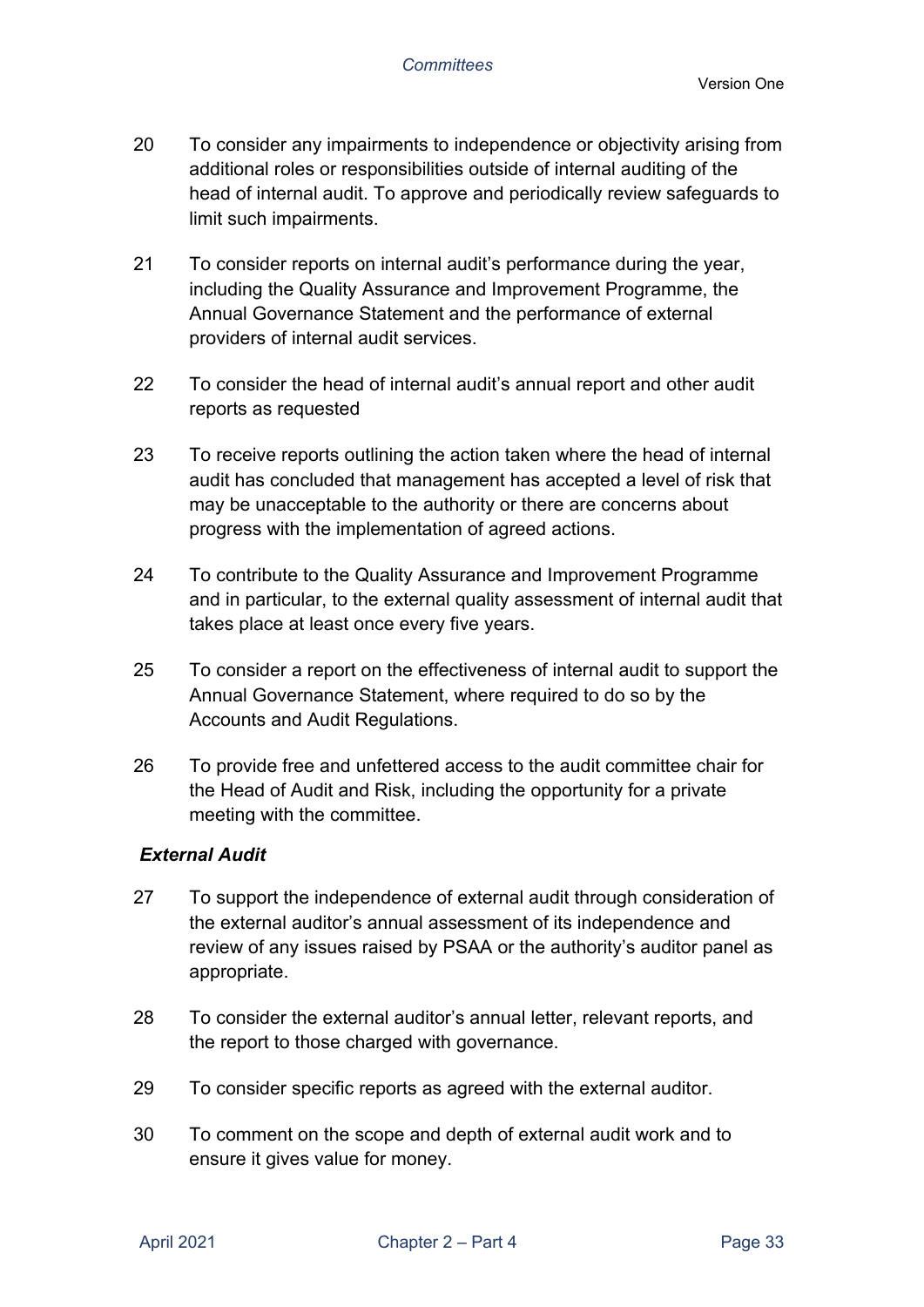31 To commission work from internal and external audit.

## *Financial Reporting*

- 32 To review and approve the annual statement of accounts. Specifically, to consider whether appropriate accounting policies have been followed and whether there are concerns arising from the financial statements or from the audit that need to be brought to the attention of the Council or a Committee.
- 33 To consider the external auditor's reports and management letters.

## *Accountability Arrangements*

- 34 To report to those charged with governance on the committee's findings conclusions and recommendations concerning the adequacy and effectiveness of their governance, risk management and internal control frameworks; financial reporting arrangements, and internal and external audit functions.
- 35 To report to full Council on a regular basis on the committee's performance in relation to the terms of reference and the effectiveness of the committee in meeting its purpose.
- 36 To publish an annual report on the work of the committee.

## *Related Functions*

- 37 To approve and monitor Council policies relating to whistleblowing and anti-fraud and corruption.
- 38 Subject to the requirements set out below, to consider all findings of the Local Government and Social Care Ombudsman, including reports resulting in a finding of maladministration against the Council, and to make recommendations as to actions that may be necessary in connection with the Ombudsman's findings.

## *Working Groups*

39 The Committee may establish standing and time-bound working groups (which may but need not be politically balanced) to consider any matters within the terms of reference of the Committee.

## *Standards Arrangements*

40 The Committee is responsible for the Council's standards arrangements which seek to: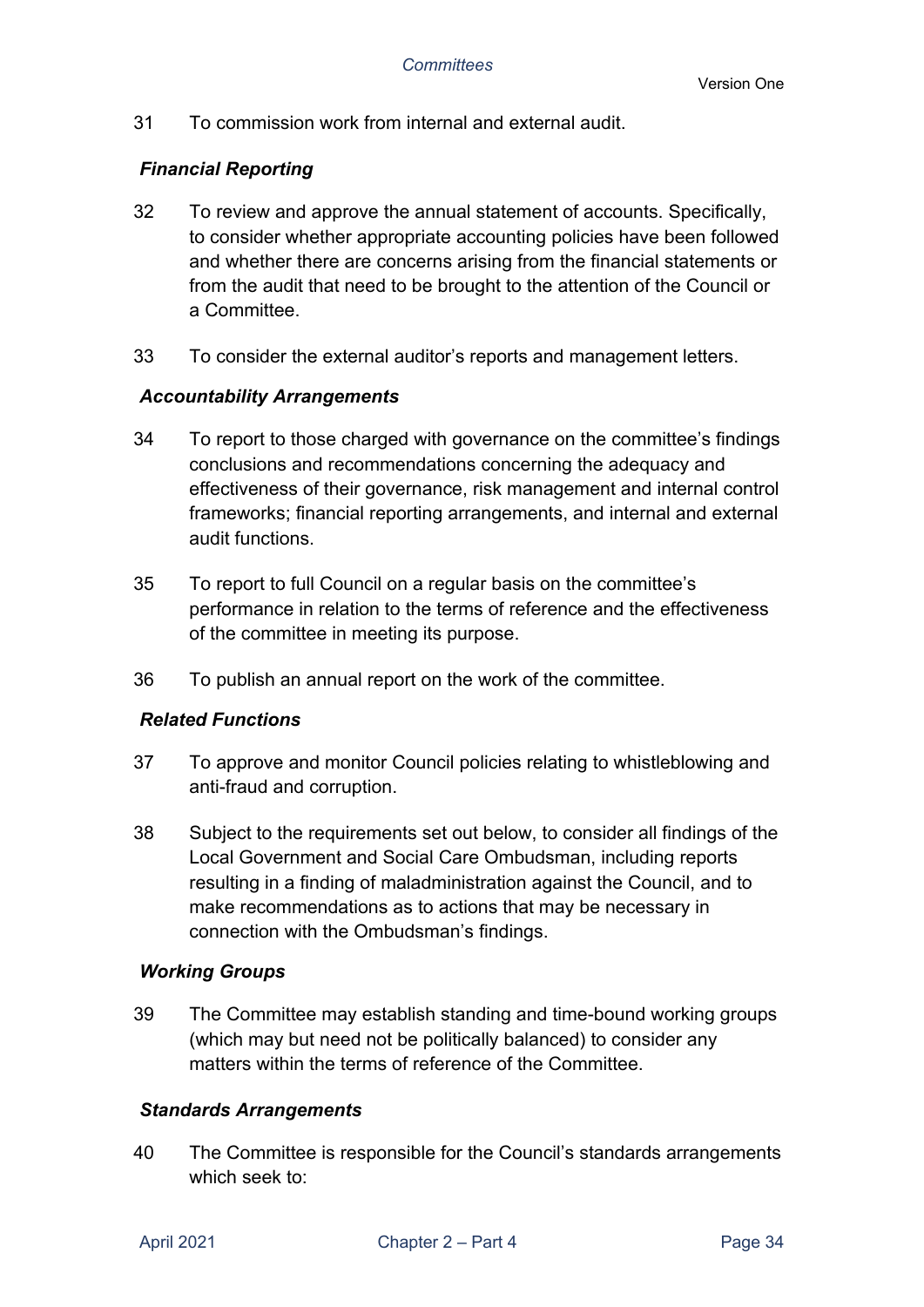- (a) promote high standards of conduct and ethical behaviour by developing, maintaining and monitoring Councillor and co-opted Members Codes of Conduct and promoting good practice;
- (b) ensure that Councillors receive advice and as appropriate on the Code of Conduct; and
- (c) grant dispensations under the provisions of the Localism Act 2011 to enable a member or co-opted Member to participate in a meeting of the Authority.
- 41 Council on 14th December 2017 approved a procedure to be followed when considering a complaint that an elected member of the Council or of a town or parish council within its area has failed to comply with the Council's Code of Conduct. The full procedure is available here.

## *Hearing Sub-Committee*

42 The Hearing Sub-Committee is appointed to consider complaints under the Council's arrangements adopted under the Localism Act 2011. It has **3 Councillors** drawn from a cross party panel of 15 members of the Council. An Independent Person is invited to attend all meetings of the Hearing Sub-committee and his/her views are sought and taken into consideration before the Hearing Sub-committee takes any decision on whether the member's conduct constitutes a failure to comply with the Code of Conduct and as to any action to be taken following a finding of failure to comply with the Code of Conduct.

## <span id="page-34-0"></span>**Independent Remuneration Panel**

Membership: 4 Members (the minimum is 3 Members)

- 1 To make recommendations to the Council:
	- 1.1 as to the amount of basic allowances that should be paid to **Councillors**
	- 1.2 about the responsibilities or duties which should lead to the payment of a special responsibility allowance and as to the amount of such allowance
	- 1.3 about the duties for which a travelling and subsistence allowance can be paid and as to the amount of such allowance
	- 1.4 as to the amount of the co-optees' allowance
	- 1.5 as to whether the Council's allowances scheme should include an allowance in respect of the expenses for arranging for the care of children and dependants and, if it does make such recommendation, the amount of such allowance and the means by which it is determined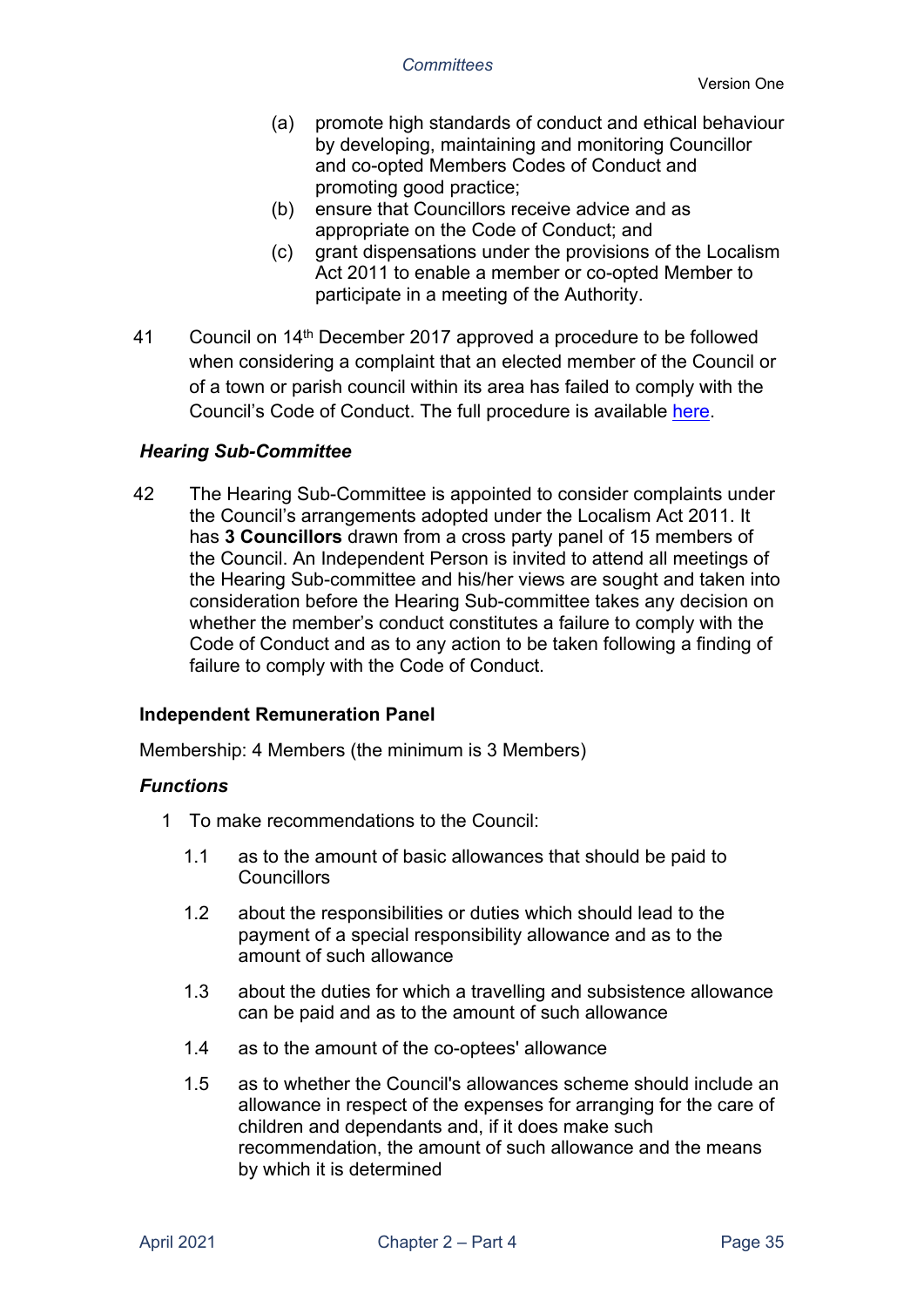- 1.6 on whether any allowance should be backdated to the beginning of a financial year in the event of the scheme being amended
- 1.7 as to whether annual adjustments of allowance levels may be made by reference to an index and, if so, for how long such a measure should run
- 1.8 as to treating basic allowance and special responsibility allowance as amounts in respect of which such pensions are payable.

## **Cheshire East Statutory Health and Wellbeing Board (CEHWB)**

#### <span id="page-35-0"></span>**Context**

- 1. The full name of the Board shall be the Cheshire East Health and Wellbeing Board. (CEHWB)
- 2. The CEHWB was established in April 2013.
- 3. The Health and Social Care Act 2012 and subsequent regulations provide the statutory framework for Health and Wellbeing Boards (HWB).
- 4. For the avoidance of doubt, except where specifically disapplied by these Terms of Reference, the Council Procedure Rules (as set out in its Constitution) will apply.

## **Purpose**

- To work in partnership to make a positive difference to the health and wellbeing of the residents of Cheshire East through an evidence based focus on improved outcomes and reducing health inequalities.
- To prepare and keep up to date the Joint Strategic Needs Assessments (JSNAs) and Joint Health and Wellbeing Strategies (JHWSs), which is a duty of local authorities and clinical commissioning groups (CCGs).
- To lead integrated working between health and social care commissioners, including providing advice, assistance or other support to encourage arrangements under section 75 of the National Health Service Act 2006 (ie lead commissioning, pooled budgets and/or integrated provision) in connection with the provision of health and social care services.
- To be a forum that enables member organisations of the Board to hold each other to account for their responsibilities for improving the health of the population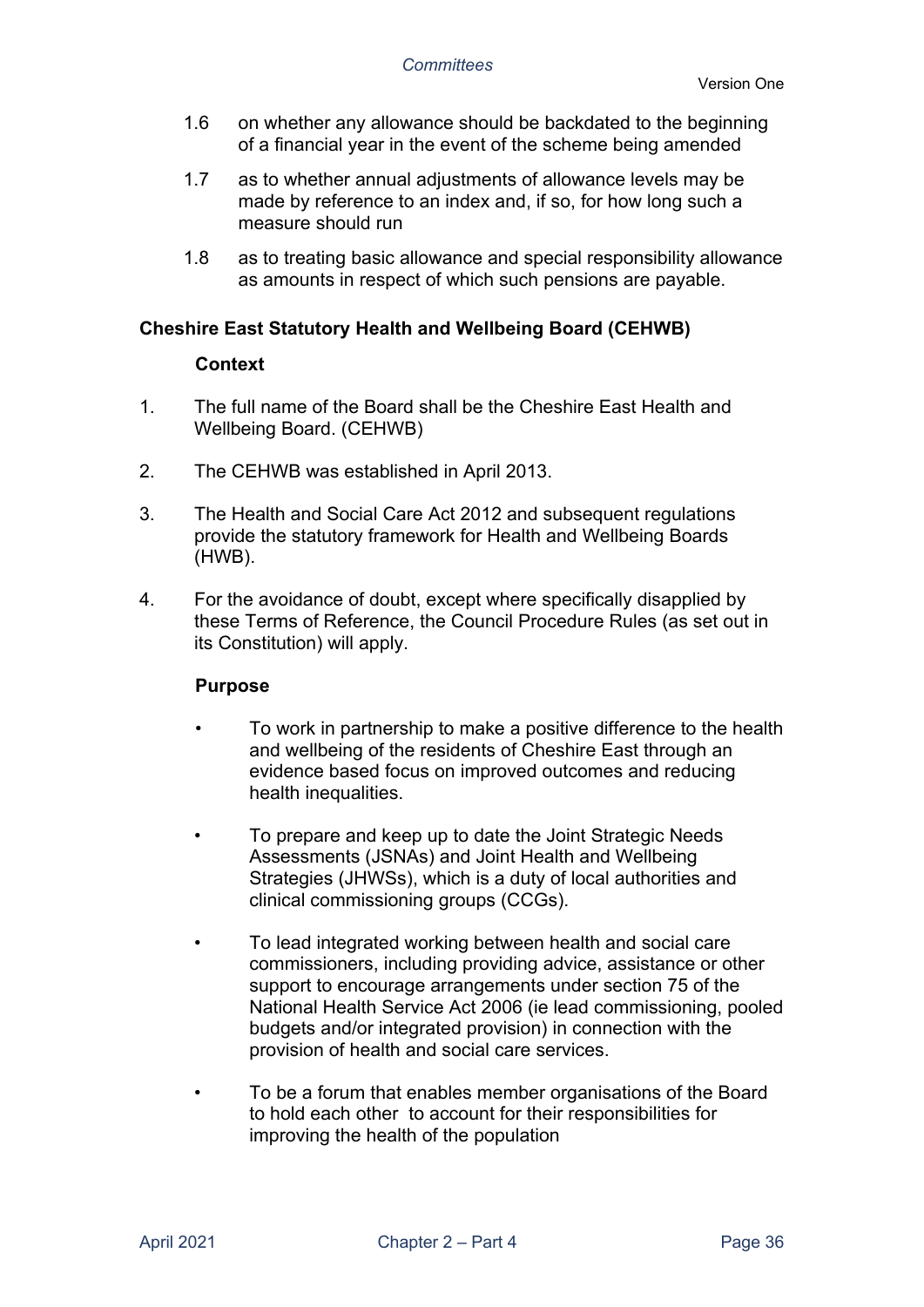- To assist in fostering good working relationships between commissioners of health-related services and the CEHWB itself.
- To assist in fostering good working relationships between commissioners of health-related services (such as housing and many other local government services) and commissioners of health and social care services
- To undertake any other functions that may be delegated to it by the Council - such delegated functions need not be confined to public health and social care.
- To provide advice assistance and support for the purpose of encouraging the making of arrangements under section 75 of the National Health Service Act 2006 in connection with the provision of such services.

## **Roles and Responsibilities**

- 5. To work with the Council and CCG effectively to ensure the delivery of the Joint Strategic Needs Assessment and Joint Health and Wellbeing Strategy.
- 6. To work within the CEHWB to build a collaborative partnership to key decision making that embeds health and wellbeing challenge, issue resolution and provides strategic system leadership.
- 7. To participate in CEHWB discussions to reflect the views of their partner organisations, being sufficiently briefed to be able to make recommendations about future policy developments and service delivery.
- 8. To champion the work of the CEHWB in their wider work and networks and in all individual community engagement activities.
- 9. To ensure that there are communication mechanisms in place within partner organisations to enable information about the CEHWB's priorities and recommendations to be effectively disseminated.
- 10. To share any changes to strategy, policy, and the system consequences of such on budgets and service delivery within their own partner organisations with the CEHWB to consider twider system implications.

## **Accountability**

11. The CEHWB carries no formal delegated authority from any of the individual statutory bodies.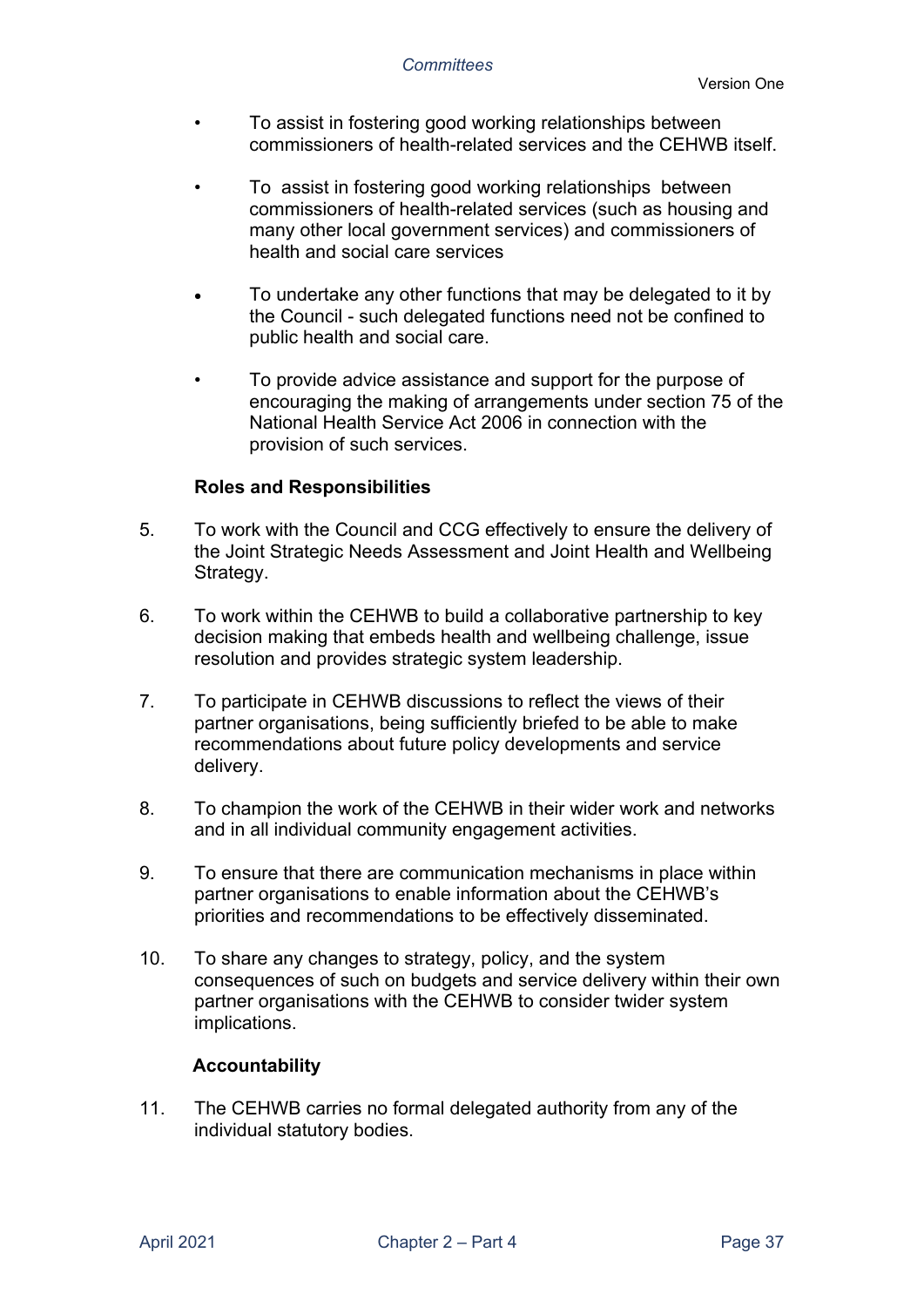- 12. Core Members of the CEHWB have responsibility and accountability for their individual duties and their role on the CEHWB.
- 13. The CEHWB will discharge its responsibilities by means of recommendations to the relevant partner organisations, which will act in accordance with their respective powers and duties.
- 14. The Council's Core Members will ensure that they keep Policy Committee and wider Council advised of the work of the CEHWB.
- 15. The CEHWB may report and be accountable to Full Council and to the relevant Governing Body of the NHS Clinical Commissioning Group by ensuring access to meeting minutes and presenting papers as required.
- 16. The CEHWB will not exercise scrutiny duties around health or adult social care services directly. This will remain the role of the Cheshire East Health and Adult Social Care Scrutiny Committee and in respect of children's health, the Children and Families Scrutiny Committee. Decisions taken and work progressed by the CEHWB will be subject to scrutiny by the Health and Adult Social Care Scrutiny Committee.
- 17. The CEHWB will provide information to the public through publications, local media, and wider public activities by publishing the minutes of its meetings on the Council's website. The CEHWB is supported by an Engagement and Communications Network across HWB organisations to ensure this function can operate successfully.

## **Membership**

18. The Core membership of the CEHWB will comprise the following:

Voting members:

- *Three* **councillors** from Cheshire East Council
- The Executive Director of People (Director of Adult Social Care and Director of Children's Services)
- The Director of Public Health
- A local Healthwatch representative
- Two representatives from the Cheshire Clinical Commissioning **Group**
- Two representatives from the Cheshire Integrated Care Partnership
- The Chair of the Cheshire East Place Partnership

Non-voting members:

- The Chief Executive of the Council
- A nominated representative of NHS England / NHS Improvement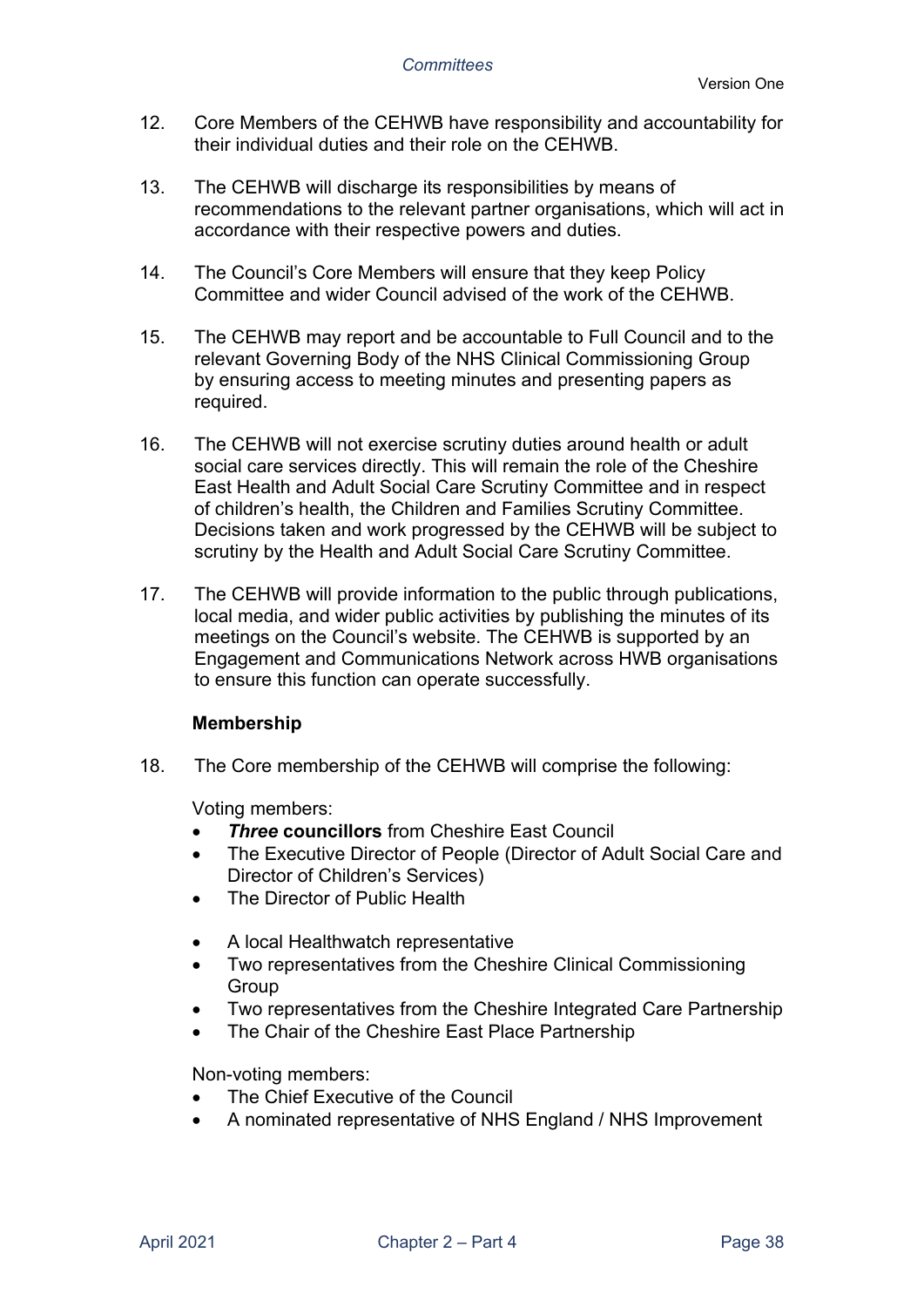The councillor membership of the CEHWB is nominated by the Leader of the Council. The Leader can be a member of the CEHWB as one of the three councillors who are voting members.

- 19. The Core Members will keep under review the Membership of the CEHWB and if appropriate will make recommendations to Council on any changes to the Core Membership.
- 20. The above Core Members through a majority vote have the authority to appoint individuals as Non-Voting Associate Members of the CEHWB.. The length of their membership will be for up to one year and will be subject to re-selection at the next Annual General Meeting "AGM" of the CEHWB. Associate Members will assist the CEHWB in achieving the priorities agreed within the Joint Health and Wellbeing Strategy and may indeed be chairs of sub structure forums where they are not actual Core Members of the CEHWB.
- 21. The above Core Members through a majority vote have the authority to recommend to Council that individuals be appointed as Voting Associate Members of the CEHWB. The length of their membership will be for up to one year and will be subject to re-selection at the next Annual General Meeting "AGM" of the CEHWB.
- 22. Each Core Member has the power to nominate a single named substitute. If a Substitute Member be required, advance notice of not less than 2 working days should be given to the Council whenever practicable. The Substitute Members shall have the same powers and responsibilities as the Core Members.

## **Frequency of Meetings**

- 23. There will be no fewer than four public meetings per year (including an AGM), usually once every three months as a formal CEHWB.
- 24. Additional meetings of the CEHWB may be convened with agreement of the CEHWB's Chair.

## **Agenda and Notice of Meetings**

- 25. Any agenda items or reports to be tabled at the meeting should be submitted to the Council's Democratic Services no later than seven working days in advance of the next meeting. Generally, no business will be conducted that is not on the agenda.
- 26. Any voting member of the Board may approach the Chair of the Board to deal with an item of business which the voting member believes is urgent and under the circumstances requires a decision of the Board. The Chair's ruling of whether the requested item is considered / tabled or not at the meeting will be recorded in the minutes of the meeting.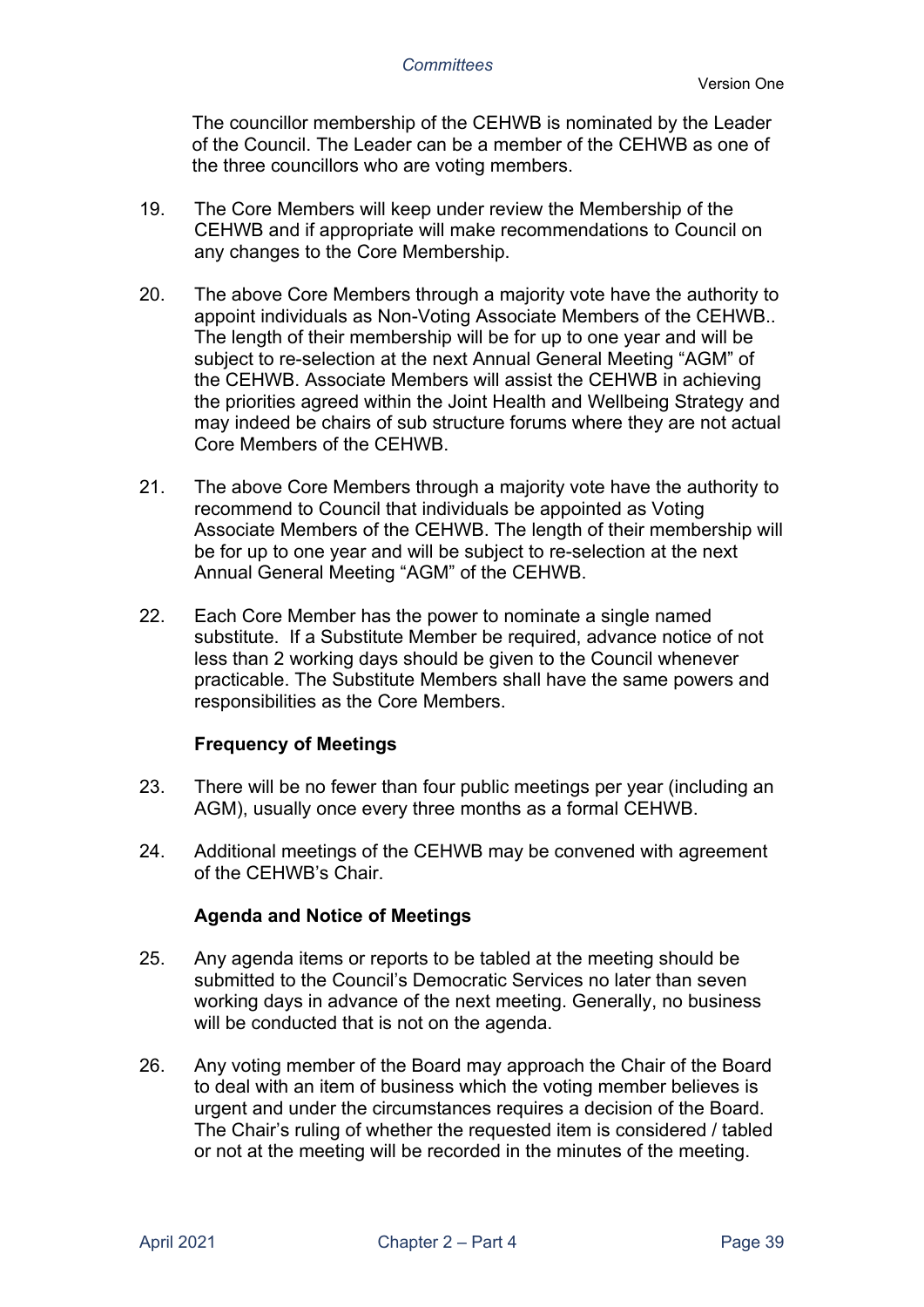27. In accordance with the Access to Information legislation, Democratic Services will circulate and publish the agenda and reports prior to the next meeting. Exempt or Confidential Information shall only be circulated to Core Members.

#### **Annual General Meeting**

- 28. The CEHWB shall elect the Chair and Vice Chair at each AGM, the appointment will be by majority vote of all Core voting Members present at the meeting.
- 29. The CEHWB will approve the representative nominations by the partner organisations as Core Members.

#### **Quorum**

- 30. Any full meeting of the CEHWB shall be quorate if there is representation of any **three of the following statutory members**: – the relevant NHS Cheshire CCG(s), Local Health Watch, a Councillor and an Officer of Cheshire East Council.
- 31. Failure to achieve a quorum within fifteen minutes of the scheduled start of the meeting, or should the meeting become inquorate after it has started, shall mean that the meeting will proceed as an informal meeting but that any decisions shall require appropriate ratification at the next quorate meeting.

#### **Procedure at Meetings**

- 32. General meetings of the CEHWB are open to the public and in accordance with the Council's Committee Procedure Rules will include a Public Question Time Session. Papers, agendas and minutes will be published on the Cheshire East Health and Wellbeing website.
- 33. The Council's Committee Procedure Rules will apply in respect of formal meetings subject to the following:
- 34. The CEHWB will also hold development/informal sessions throughout the year where all members are expected to attend and partake as the agenda suggests.
- 35. Core Members are entitled to speak through the Chair. Associate Members are entitled to speak at the invitation of the Chair.
- 36. With the agreement of the CEHWB, subgroups can be set up to consider distinct areas of work. The subgroup will be responsible for arranging the frequency and venue of their meetings. The CEHWB will approve the membership of the subgroups.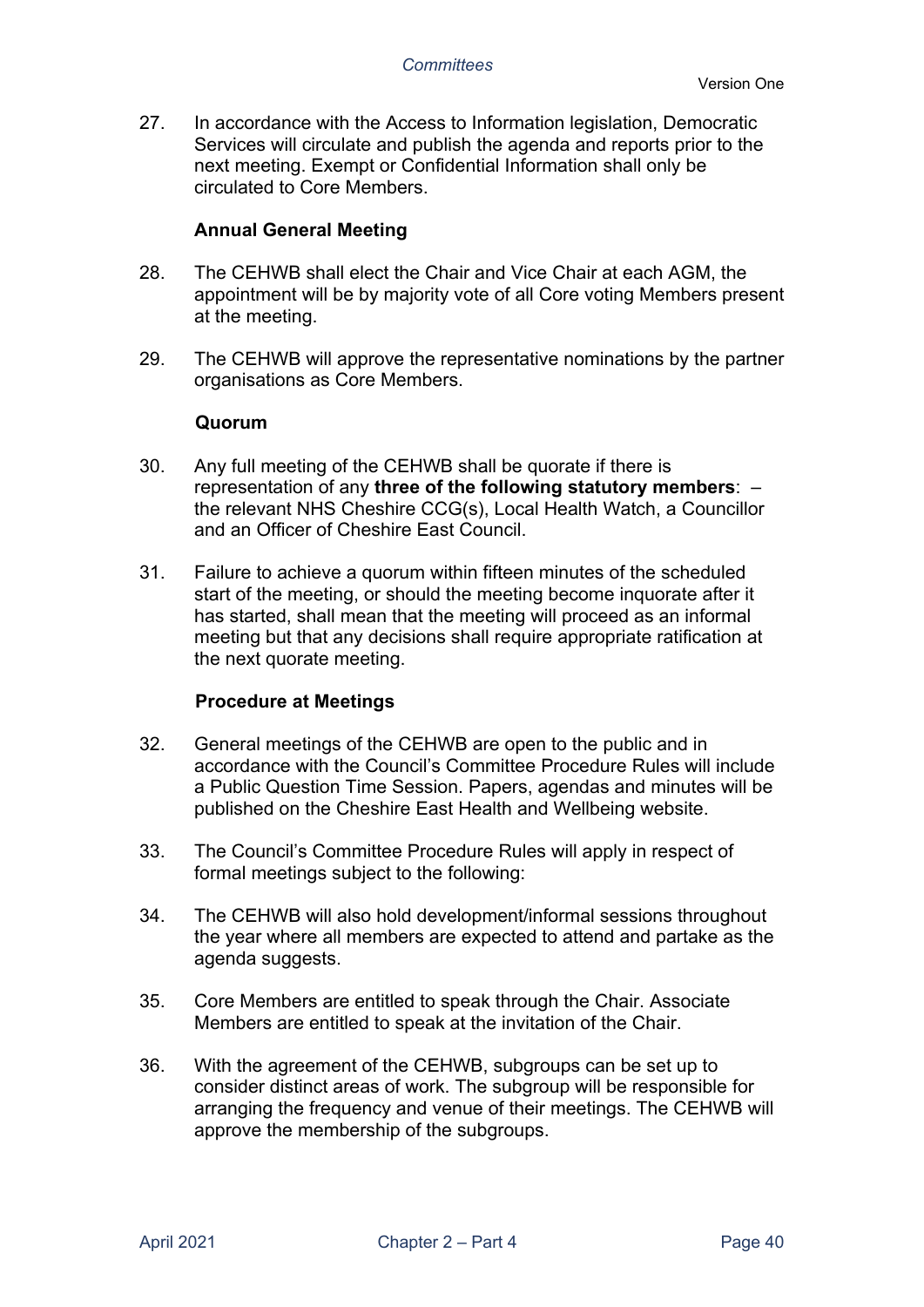- 37. Any subgroup recommendations will be made to the CEHWB who will consider them in accordance with these terms of reference and their relevance to the priorities within the Joint Health and Wellbeing Strategy and its delivery plan.
- 38. Whenever possible decisions will be reached by consensus or failing that a simple majority vote by those members entitled to vote.

#### **Expenses**

- 39. The partnership organisations are responsible for meeting the expenses of their own representatives.
- 40. A modest CEHWB budget will be agreed annually to support engagement and communication and the business of the CEHWB.

## **Conflicts of Interest**

- 41. In accordance with the Council's Committee Procedure Rules, at the commencement of all meetings all CEHWB Members shall declare disclosable pecuniary or non-pecuniary interests and any conflicts of interest.
- 42. In the case of non-pecuniary interests Members may remain for all or part of the meeting, participate and vote at the meeting on the item in question.
- 43. In the case of pecuniary matters Members must leave the meeting during consideration of that item.

#### **Conduct of Core Members at Meetings**

44. CEHWB members will agree to adhere to the seven principles of Public Life outlined in the CEHWB Code of Conduct when carrying out their duties as a CEHWB member.

#### **Review**

- 45. The above terms of reference will be reviewed every two years at the CEHWB AGM.
- 46. Any amendments shall only be included by consensus or a simple majority vote, prior to referral to the Constitution Committee and Council.

*January 2017 Revised July 2019 Revised August 2020*

*Definitions*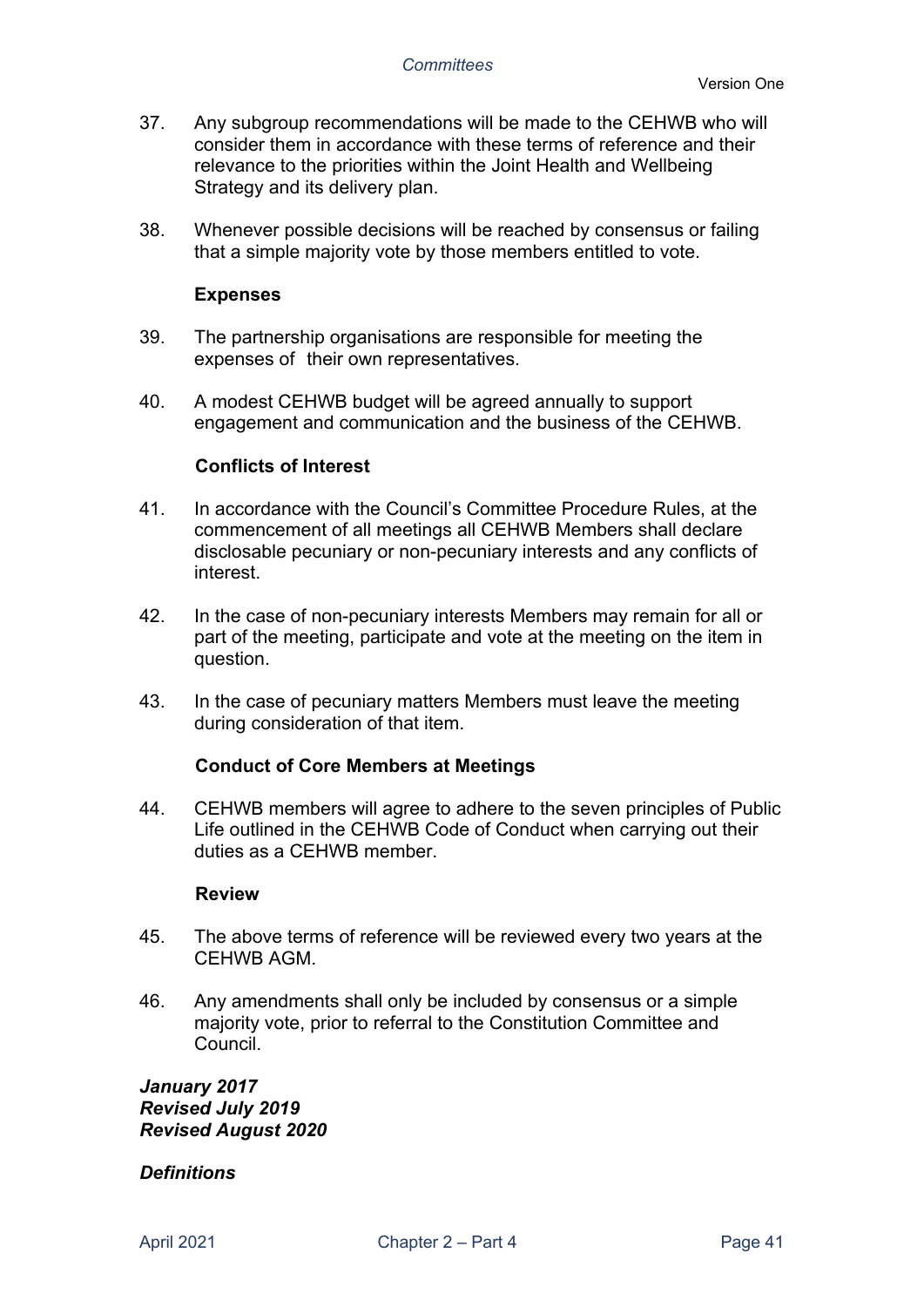#### *Exempt Information*

*Which is information falling within any of the descriptions set out in Part I of Schedule12A to the Local Government Act 1972 subject to the qualifications set out in Part II and the interpretation provisions set out in Part III of the Schedule in each case read as if references to "the authority" were references to "CEHWB" or any of the partner organisations.*

#### *Confidential Information*

*Information furnished to, partner organisations or the CEHWB by a government department upon terms (however expressed) which forbid the disclosure of the information to the public; and information the disclosure of which to the public is prohibited by or under any enactment or by the order of a court.*

## *Conflict of Interest*

*You have a Conflict of interest if the issue being discussed in the meeting affects you, your family or your close associates in the following ways; The issue affects their well being more than most other people who live in the area.*

*The issue affect their finances or any regulatory functions and A reasonable member of the public with knowledge of the facts would believe it likely to harm or impair your ability to judge the public interest.*

#### *Associate Members*

*Associate Member status is appropriate for those who are requested to chair sub groups of the CEHWB.*

#### *Health Services*

*Means services that are provided as part of the health service.*

*Health-Related Services means services that may have an effect on the health of individuals but are not health services or social care services.*

## *Social Care Services*

*Means services that are provided in pursuance of the social services functions of local authorities (within the meaning of the Local Authority Social Services Act 1970)*

## **CEHWB Member Code of Conduct**

#### **1. Selflessness**

Members of the Cheshire East Health and Wellbeing CEHWB should act solely in terms of the interest of and benefit to the public/patients of Cheshire East. They should not do so in order to gain financial or other benefits for themselves, their family or their friends

#### **2. Integrity**

Members of the Cheshire East Health and Wellbeing CEHWB should not place themselves under any financial or other obligation to outside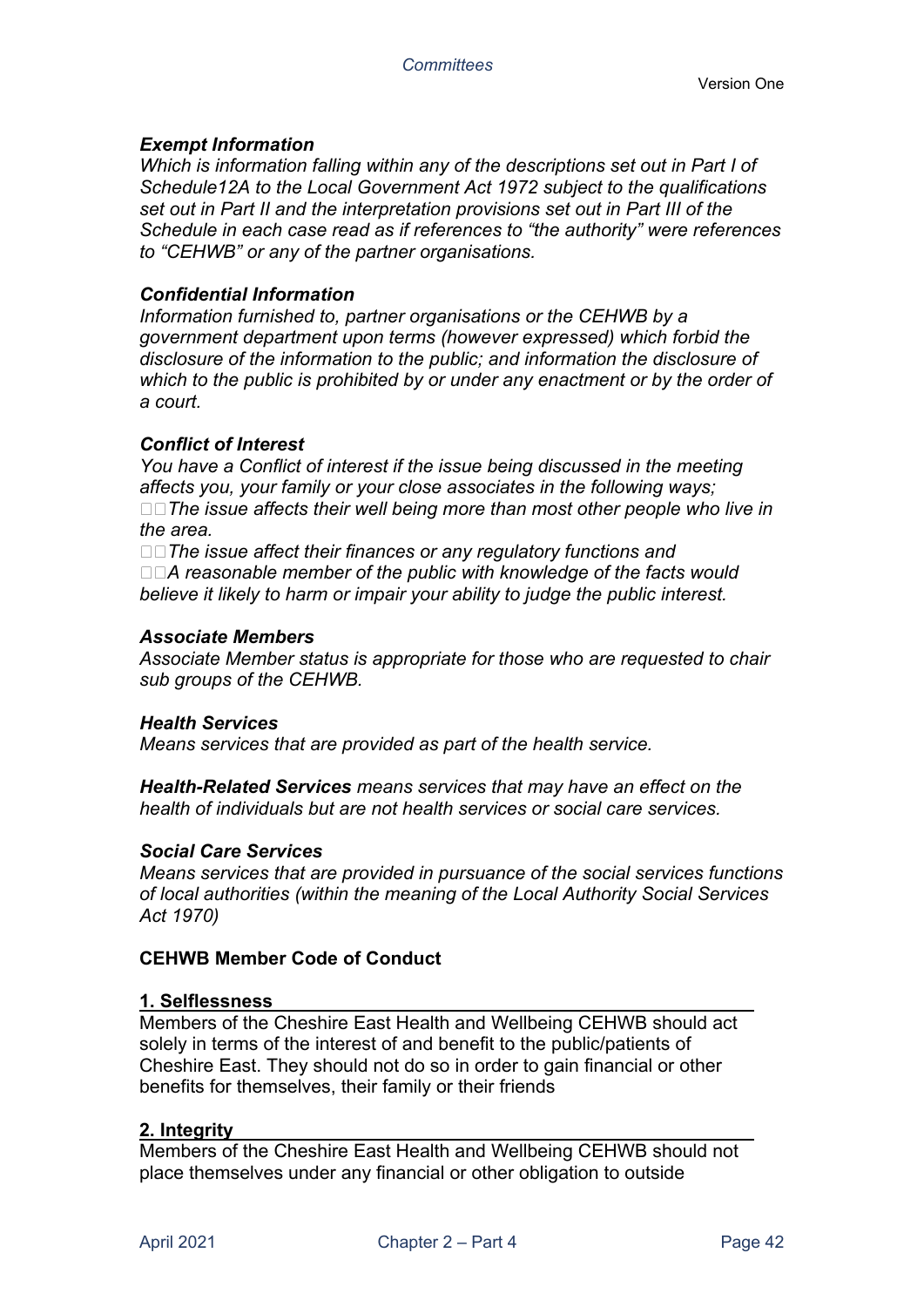individuals or organisations that might seek to influence them in the performance of their duties and responsibilities as a CEHWB member

## **3. Objectivity**

In carrying out their duties and responsibilities members of the Cheshire East Health and Wellbeing CEHWB should make choices based on merit and informed by a sound evidence base

## **4. Accountability**

Members of the Cheshire East Health and Wellbeing CEHWB are accountable for their decisions and actions to the public/patients of Cheshire East and must submit themselves to whatever scrutiny is appropriate

## **5. Openness**

Members of the Cheshire East Health and Wellbeing CEHWB should be as transparent as possible about all the decisions and actions that they take as part of or on behalf of the CEHWB. They should give reasons for their decisions and restrict information only when the wider public interest clearly demands

## **6. Honesty**

Members of the Cheshire East Health and Wellbeing CEHWB have a duty to declare any private interests relating to their responsibilities and duties as CEHWB members and to take steps to resolve any conflicts arising in a way that protects the public interest and integrity of the Cheshire East Health and Wellbeing CEHWB

## **7. Leadership**

Members of the Cheshire East Health and Wellbeing CEHWB should promote and support these principles by leadership and example

## **Health and Wellbeing Board Principles and Behaviours**

The Cheshire East Health and Wellbeing Board Partners shall work together to achieve the objectives of the Cheshire East Health and Wellbeing Strategy and The Cheshire East Place Partnership Five Year Plan. The Board shall:

- (a) Collaborate and work together on an inclusive and supportive basis, with optimal use of their individual and collective strengths and capabilities;
- (b) Engage in discussion, direction setting and, where appropriate, collective agreement, on the basis that all the Partners will participate where agreed proposals affect the strategic direction of the Health and Wellbeing Board and/or of Services, and in establishing the direction, culture and tone of the work and meetings of the Board;
- (c) Act in the spirit of partnership in discussion, direction setting and, where appropriate, collective agreement making;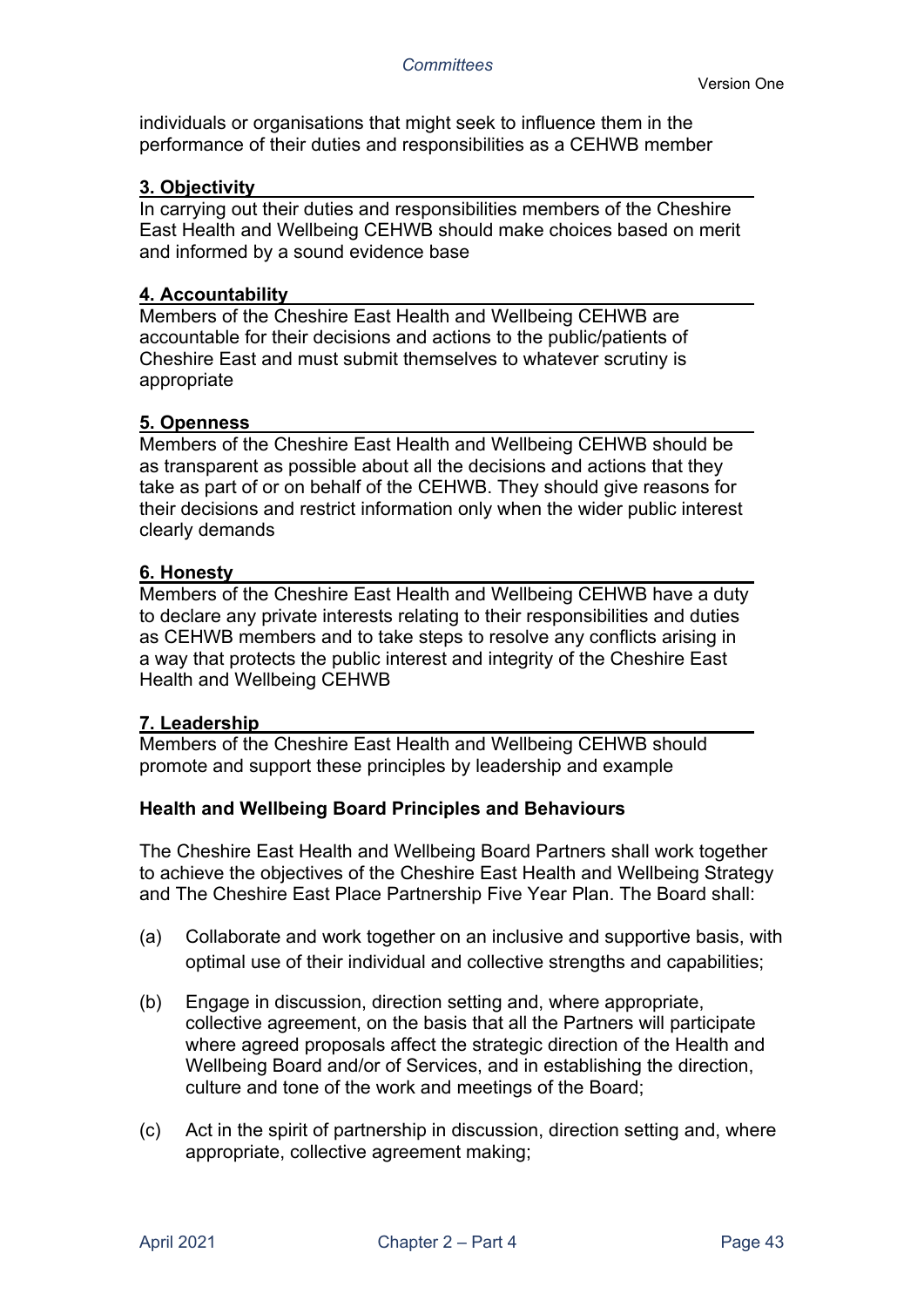- (d) Always focus upon improvement to provide excellent Services and outcomes for the Cheshire east population;
- (e) Be accountable to each other through the Board by, where appropriate, taking on, managing and accounting to each other in respect of their financial and operational performance;
- (f) Communicate openly about major concerns, issues or opportunities relating to the Board;
- (g) Act in a way that is best for the delivery of activity to drive forward the Five Year Plan, and shall do so in a timely manner and respond accordingly to requests for support promptly;
- (h) Work with stakeholders effectively, following the principles of co- design and co-production.

#### **Joint Arrangements**

#### <span id="page-43-0"></span>**Shared Services Joint Committee**

#### *Terms of Reference of the Joint Committee*

- 1 The Joint Committee's role is to oversee the management of those services which are provided on a Cheshire wide basis on behalf of Cheshire West and Chester Borough Council and Cheshire East Borough Council, to ensure effective delivery of such services and to provide strategic direction.
- 2 The Joint Committee is specifically responsible for:
	- 2.1 Ensuring that service strategies and the resources and budgets required to deliver the service strategies are in place and overseeing the implementation of the service strategies.
	- 2.2 Ensuring that adequate risk management and audit processes are in place for each shared service.
	- 2.3 Overseeing changes and projects and changes to shared services.
	- 2.4 Report on the performance of the five service areas (Civil Contingencies and Emergency Planning, Farms Estate, Archaeology Planning Advisory and Cheshire Rural Touring Arts Network)
	- 2.5 Overseeing and developing ICT, TSC and Archives.
	- 2.6 Agreeing the basis for apportioning cost between the two councils and the amount to be apportioned.
	- 2.7 Resolving issues that have been referred to the joint Committee.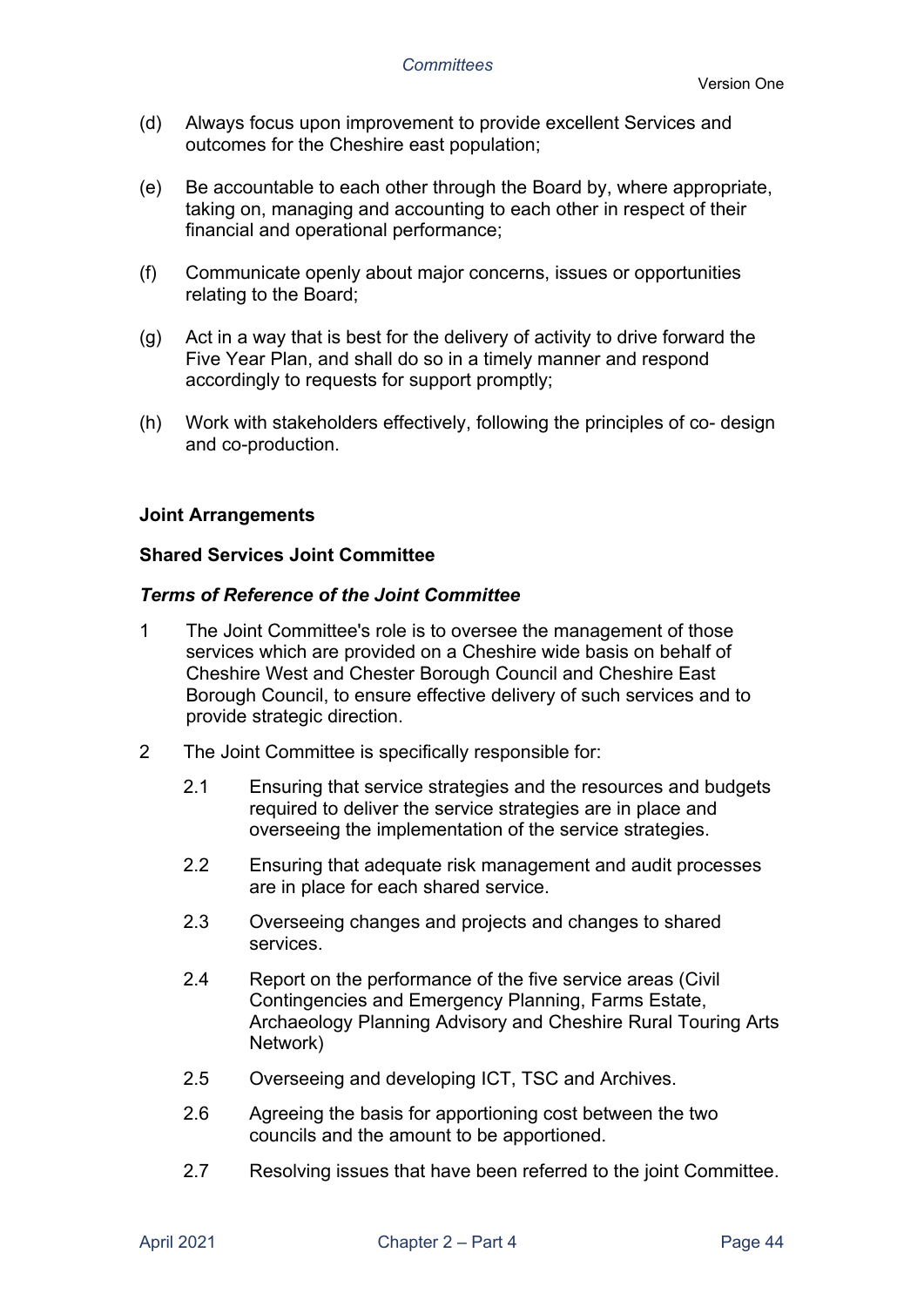- 2.8 Reviewing the Shared Services Outturn and Performance Report, which will take a back wards look and a forward look, on an annual basis and by exception as appropriate, and initiating additional or remedial action as appropriate.
- 2.9 Agreeing business cases for proposed changes and overseeing the progress of the subsequent work.
- 2.10 Ensuring that there are robust plans for any disaggregation of services and that there is a smooth transition into the separate arrangements.

The following matters are reserved to the councils:

- 2.11 Approving the budget for the specified functions.
- 2.12 The delivery of service business plans via client and service manager

#### *Constitution of the Joint Committee*

- 3 Each of the Councils shall appoint three Members (being elected Members of that Council) as its nominated members of the Joint Committee; the Members appointed shall have full voting rights.
- 4 Each Council may nominate one or more substitute Members to attend any meeting in place of an appointed Member from that Council, subject to notification being given to the Lawyer and Secretary to the Joint Committee before the start of the meeting. The Member appointed as a substitute shall have full voting rights where the Member for whom they are substituting does not attend. If a Council's nominated Members attend a meeting of the Joint Committee, any named substitute may also attend as an observer but shall not be entitled to vote.
- 5 Each Member of the Joint Committee shall comply with the Code of Conduct of their Council when acting as a Member of the Joint **Committee.**
- 6 Each of the Councils may remove any of its nominated Members or substitute Members of the Joint Committee and appoint a different Member or substitute to the Joint Committee by giving written notice to the Lawyer and Secretary to the Joint Committee.
- 7 Each Council shall have three votes. These shall be exercised by the nominated Members who are elected Members of the Council. In the absence of a Council's nominated Member, a vote may be exercised by the named substitute who is an elected Member of the Council.
- 8 Each Member or the Joint Committee shall serve upon the Joint Committee for as long as he or she is appointed to the Joint Committee by the relevant Council but a Member shall cease to be a Member of the Joint Committee if he or she ceases to be a Member of the Council appointing him or her or if the relevant Council removes him or her as a Member of the Joint Committee.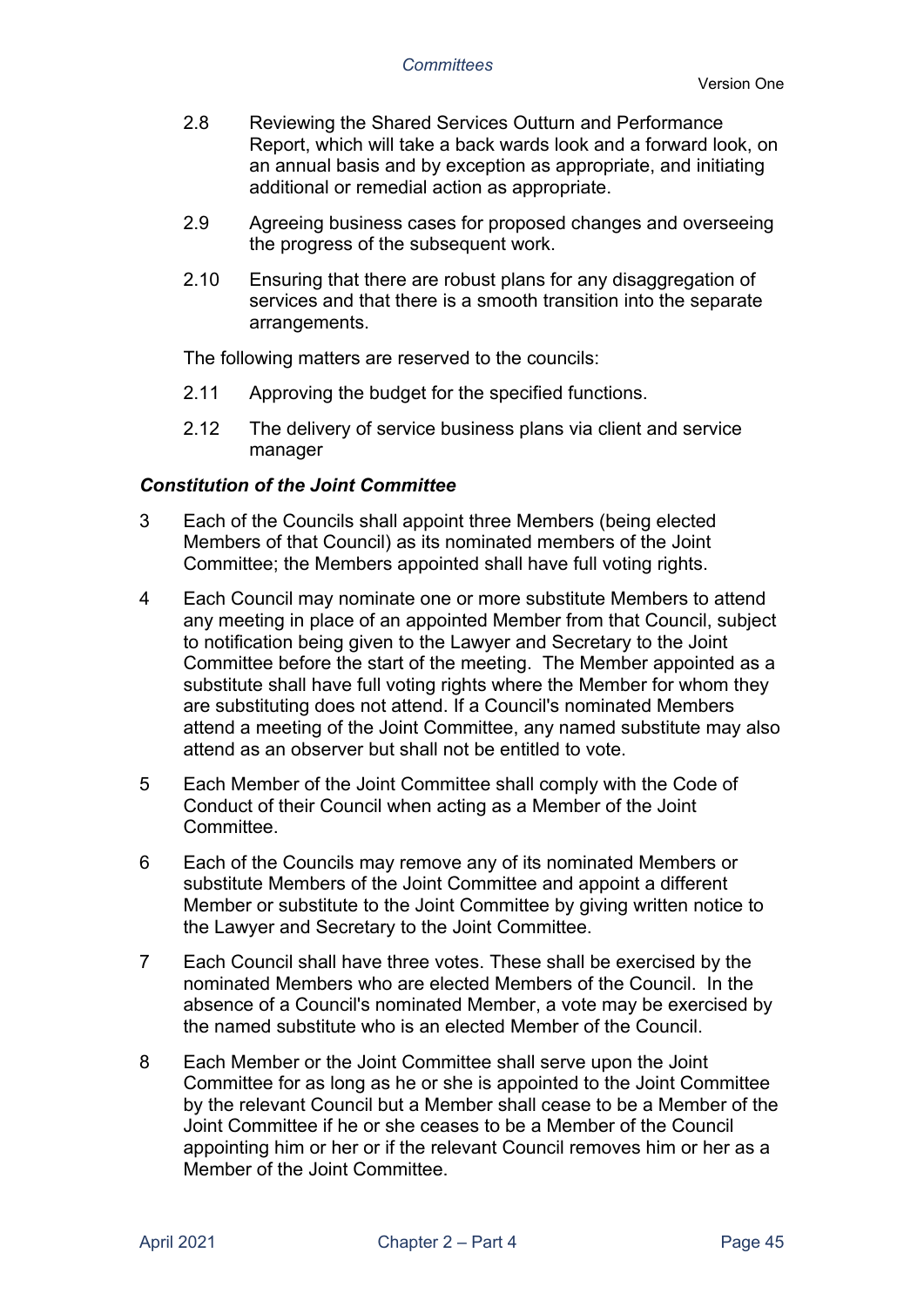- 9 Any casual vacancies howsoever arising shall be filled by the Council from which the vacancy arises by notice in writing sent to the Lawyer and Secretary to the Joint Committee.
- 10 Meetings of the Joint Committee shall be held at the offices of the Member appointed as the Chair.
- 11 The Council hosting the first Meeting shall appoint one of its nominated Members as Chair and that Member shall remain Chair until the first meeting taking place after the elapse of one year from the time of his or her appointment unless he or she ceases to be a Member of the Joint Committee. On the expiry of the first Chair's term of office, the Council which did not appoint the first Chair shall appoint one of its nominated Members as Chair for a period of one year from the date of his or her appointment. The same procedure shall be followed for the appointment of Chair in subsequent years.
- 12 The Council which has not appointed the Chair of the Joint Committee In any year shall appoint one of its nominated Members as Vice-Chair.

## <span id="page-45-0"></span>**Cheshire Police and Crime Panel**

#### *Terms of Reference*

13 The Terms of Reference for the [Cheshire](http://www.cheshireeast.gov.uk/council_and_democracy/your_council/cheshire-police-and-crime-panel.aspx) Police and Crime Panel are available.

## <span id="page-45-1"></span>**Cheshire Fire Authority**

## *Constitution*

14 The [Constitution](http://www.cheshirefire.gov.uk/about-us/fire-authority/cheshire-fire-authority-constitution) for the Cheshire Fire Authority can be accessed on its own website.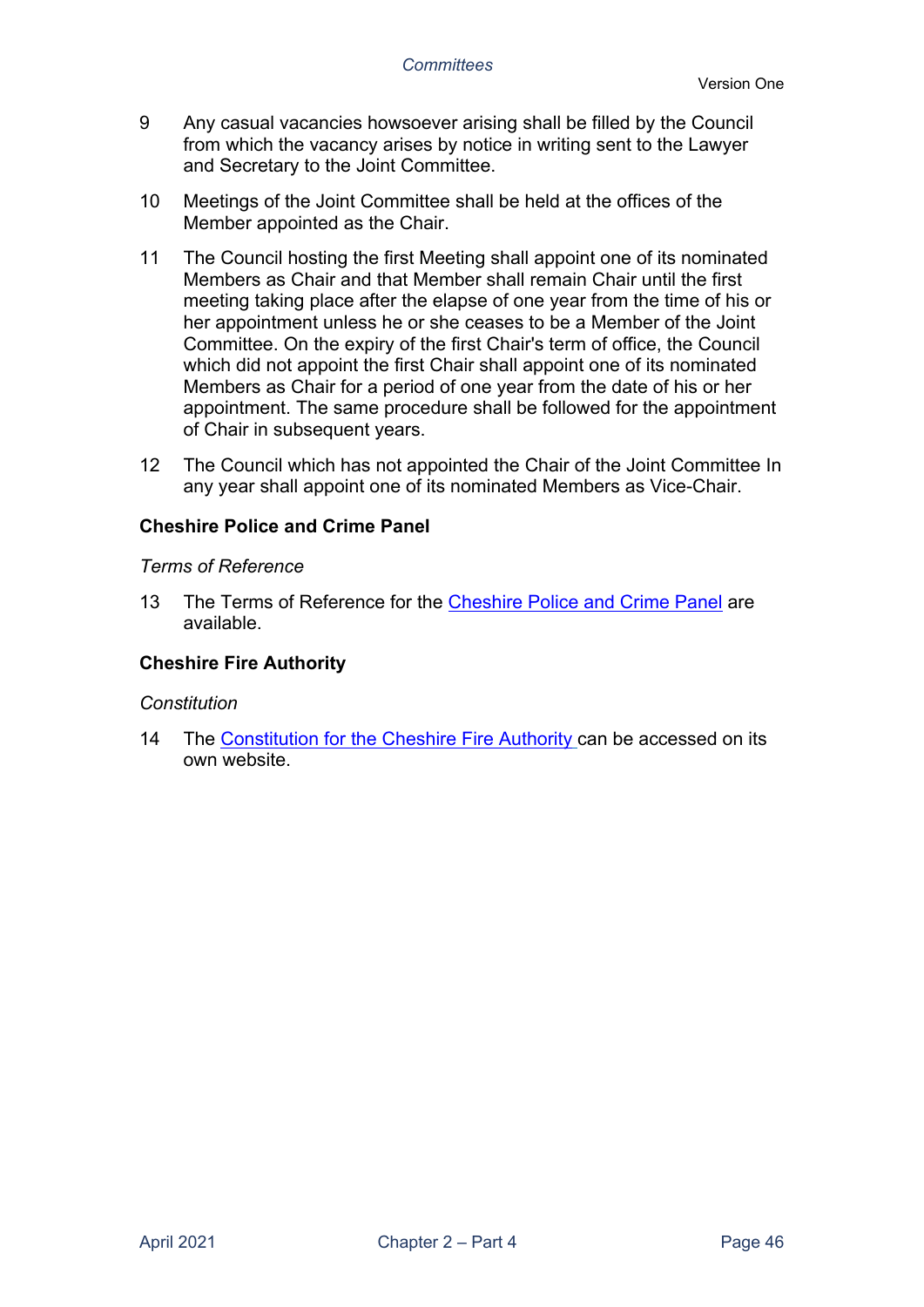# <span id="page-46-0"></span>**Responsibility for Functions – Officer Delegations**

## <span id="page-46-1"></span>*Scheme of Delegation*

## **Introduction**

- 1 This part of the Constitution sets out the ways in which the officers of the Council can make decisions and which decisions they have the power to make. It is called the "Scheme of Delegation."
- 2 This Scheme of Delegation is set out as follows:

| <b>Title</b>                                                       | <b>Contents</b>                                                                                                                  |
|--------------------------------------------------------------------|----------------------------------------------------------------------------------------------------------------------------------|
| Introduction                                                       | Sets out what this Part of the<br>Constitution (the "Scheme of<br>Delegation") covers and relevant<br>definitions                |
| <b>General Principles Relating to</b><br><b>Officer Delegation</b> | Sets out the general principles<br>which apply to all decision<br>making by officers                                             |
| <b>General Delegations to all</b><br><b>Directors</b>              | Sets out the delegations which<br>apply to all officers called<br>"Directors"                                                    |
| Delegations to the Chief                                           | Sets out the delegations which                                                                                                   |
| <b>Executive/Head of Paid Service</b>                              | apply to this officer                                                                                                            |
| Delegations to the Executive                                       | Sets out the delegations which                                                                                                   |
| Director (People)                                                  | apply to this officer                                                                                                            |
| Delegations to the Executive                                       | Sets out the delegations which                                                                                                   |
| Director (Place)                                                   | apply to this officer                                                                                                            |
| Delegations to the Executive                                       | Sets out the delegations which                                                                                                   |
| <b>Director (Corporate Services)</b>                               | apply to this officer                                                                                                            |
| Delegations to the Chief                                           | Sets out the delegations which                                                                                                   |
| <b>Finance Officer</b>                                             | apply to this officer                                                                                                            |
| Delegations to the Monitoring                                      | Sets out the delegations which                                                                                                   |
| <b>Officer</b>                                                     | apply to this officer                                                                                                            |
| <b>Arrangements for Proper Officer</b><br>functions                | Sets out the legal requirements<br>for "proper officers", what this<br>means and a link to the Proper<br><b>Officer Register</b> |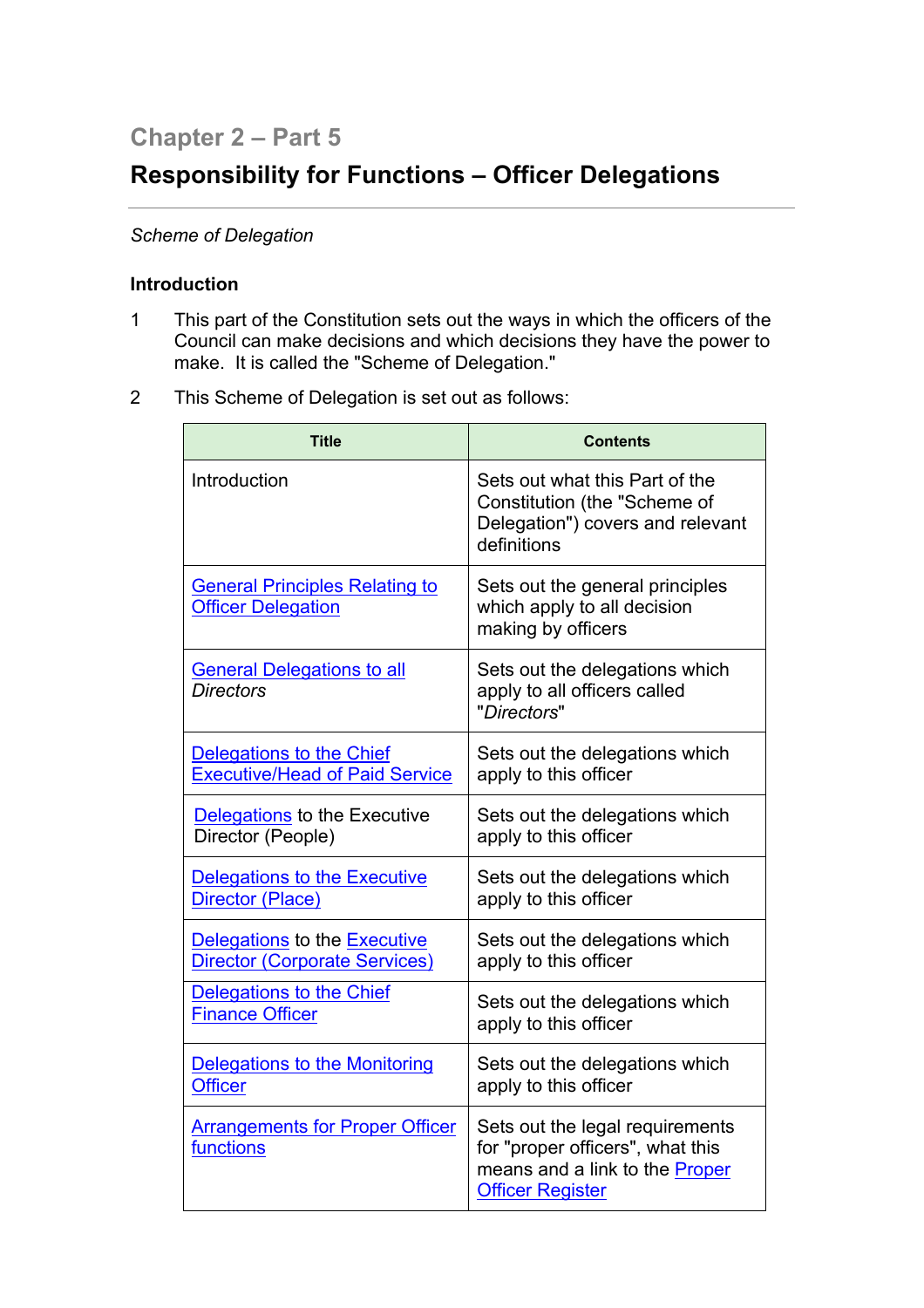- 3 "Officers" is the term used to refer to the people employed, retained or appointed by the Council to advise and support Councillors and implement their decisions. The term "officers" in this Constitution includes all the people who operate in this capacity including contractors, consultants, agency staff and volunteers.
- 4 The Council operates a "Cascade" principle of delegation to ensure that decisions are taken at the most appropriate level closest to those who will be affected. This means that the vast majority of the Council's decisions and actions will fall into the category of operational day to day decisions taken by its officers.
- 5 In order to ensure the smooth functioning of the Council and the efficient delivery of services, Full Council and the Committees and Sub-Committees have delegated to officers all of the powers that they need to perform their roles.
- 6 Certain officers have specific legal duties to ensure that the Council acts within the law, uses its resources wisely and exercises its powers properly. These officers are known as "Statutory" or "Proper" Officers and some have specific legal titles in addition to their job titles. These roles are explained below.
- 7 The way the Council structures its services and its officer arrangements changes from time to time to reflect changes in service delivery and best practice. The current arrangements include a **Chief Executive/Head of Paid Service** (as the most senior officer of the Council) supported by other senior roles as the Corporate Leadership Team
- 8 The Head of Paid Service, the Chief Finance Officer and the Monitoring Officer are also called "Statutory Officers" (because every Council is required by statute  $-$  the law  $-$  to have these posts).
- 9 There are also a number of formal functions which the Council has to allocate to named officers called "Proper Officers". There is a [Proper](http://www.cheshireeast.gov.uk/pdf/Council-and-democracy/constitution/2017-18-constitution/statutory-and-proper-officer-provisions/statutory-and-proper-officer-provisions.pdf) Officer [Register](http://www.cheshireeast.gov.uk/pdf/Council-and-democracy/constitution/2017-18-constitution/statutory-and-proper-officer-provisions/statutory-and-proper-officer-provisions.pdf) which sets out these details.
- 10 See the current [organisational](http://www.cheshireeast.gov.uk/council_and_democracy/your_council/corporate_leadership_structure/executive-leadership-team.aspx) structure of the Council, showing more detail about the roles and responsibilities of the *Directors* and the officers supporting them to deliver all the Council's services.

## <span id="page-47-0"></span>**General Principles Relating to Officer Delegation**

- 11 This scheme gives the power for the Directors and Statutory Officers to take decisions in relation to all the functions in their areas of responsibility except where:
	- 11.1 a matter is prohibited by law from being delegated to an officer, and
	- 11.2 a matter has been specifically excluded from delegation by this scheme, by a decision of the Council, a Committee or Sub-**Committee.**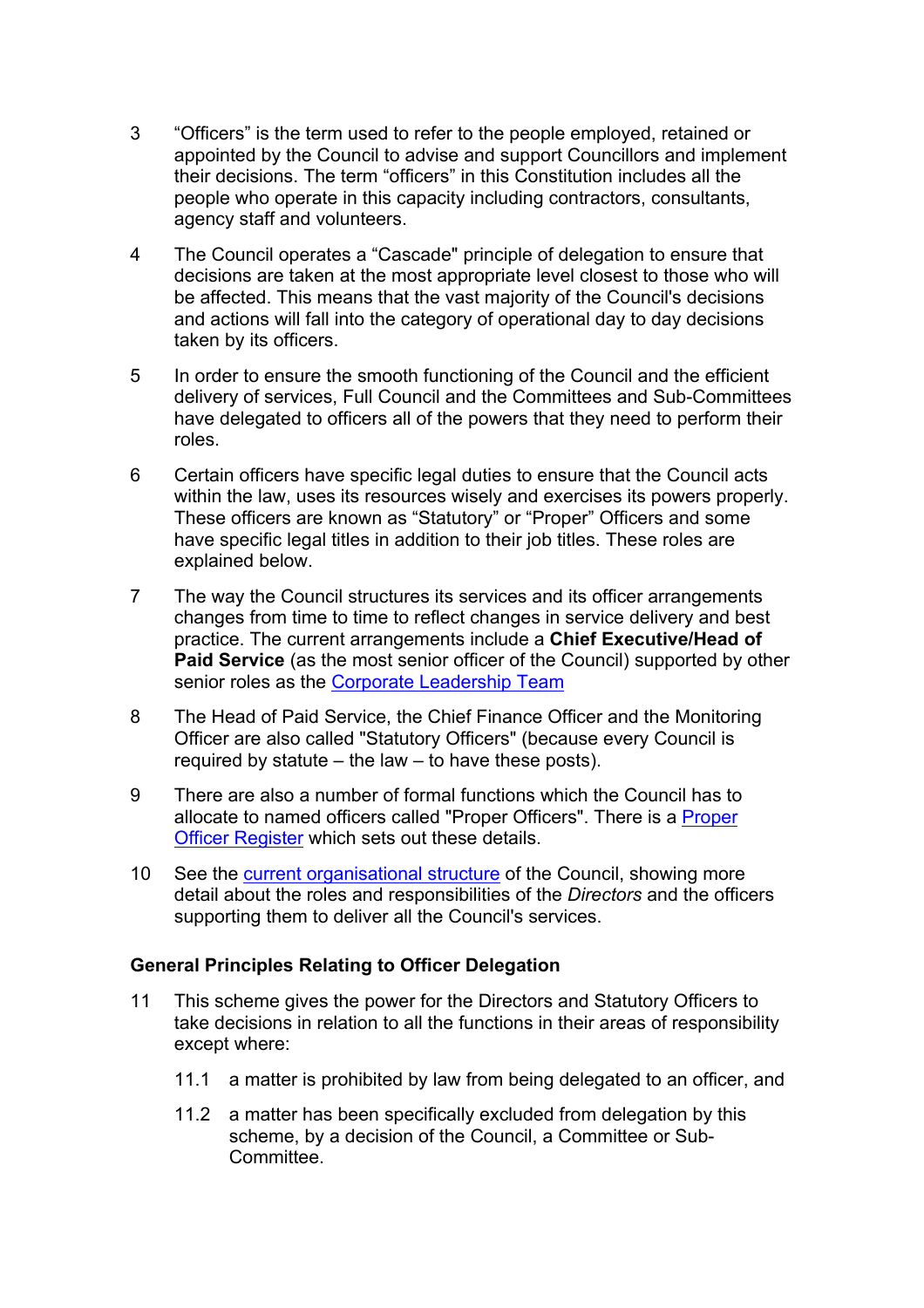Directors and Statutory Officers may not take decisions unless specifically provided for within the constitution or specifically delegated by a Committee or Sub-Committee.

- 12 The cascade principle under which this scheme operates means that any officer given powers under this scheme can further delegate those powers to other officers either:
	- 12.1 through a Local Scheme of Delegation (which sets out all the standing delegations given to specific officers in defined areas of the Council's service areas). This is a full list of the Local Schemes of Delegation and you can look at any of the schemes in detail, or
	- 12.2 through a Specific Delegation in relation to an individual decision which must be evidenced in writing using the agreed standard form, dated and signed by the officer delegating the power with a copy supplied to the Monitoring Officer – here is a register of these Specific Delegations.
- 13 All Local Schemes of Delegation (and any changes to them) must be agreed by the Executive Director (Corporate Services) and the Monitoring Officer.
- 14 Where a function has been delegated to an officer (including where subdelegated through the Cascade principle), the person or body making the delegation may at any time take back responsibility for the function and may therefore exercise the function (make the decision) despite the delegation.
- 15 In some circumstances the officer to whom a power has been delegated may consider a matter to be of such importance or sensitivity that their delegated authority should not be exercised. In these circumstances he or she may refer the matter back to the delegator for determination.
- 16 Any power delegated or cascaded under this Scheme can be exercised by the relevant *Director*or Statutory Officer and in all cases by the Chief Executive personally.
- 17 The powers of this Scheme are delegated to the officers referred to by title within this Scheme of Delegation. So the delegations apply to whoever holds that post title at any time – not to the individual person. The powers are automatically transferred to any successor officer, to whom the functions are allocated following any reorganisation of the Council's management arrangements, irrespective of a change in the title/name of the officer post. Nominated Deputies are able to exercise all functions of the person delegating the functions.
- 18 Delegations relate to all provisions for the time being in force under any applicable legislation and cover functions of the Council and all powers and duties incidental to that legislation.
- 19 Any delegation must be exercised: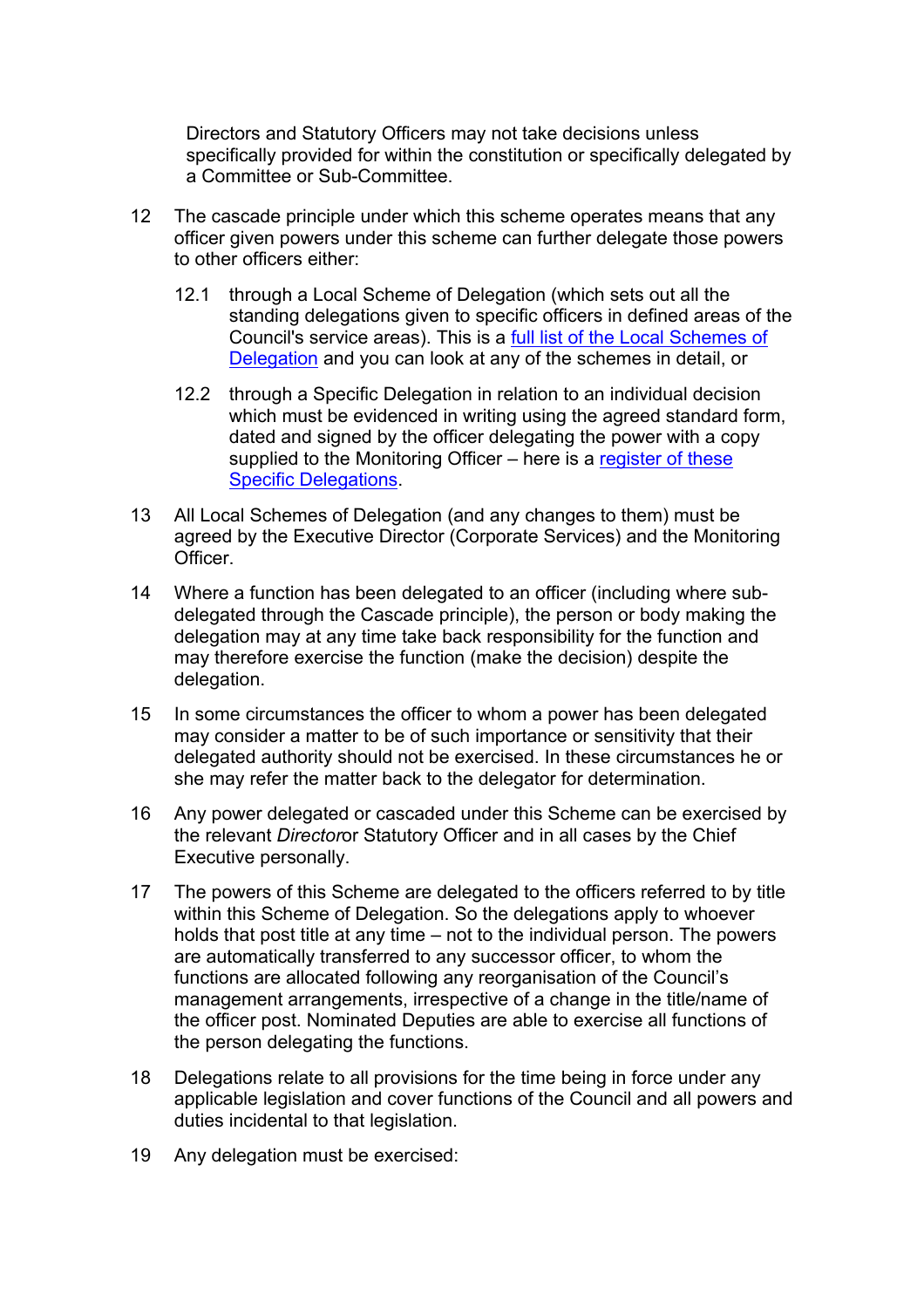- 19.1 In compliance with the Budget and Policy Framework, all the Council's Procedure Rules, the Pay Policy Statement approved annually and the Officer Code of Conduct
- 19.2 In accordance with the decision-making requirements set out in the Constitution, including requirements for decision-records and access to information
- 19.3 Having identified and managed appropriate strategic and operational risks within the officer's area of responsibility
- 19.4 Within the approved budget and policy framework approved by the Council (or separate approval must be sought)
- 19.5 Following any appropriate legislative, regulatory, consultation, equalities or procedural requirements that may be required.
- 20 An officer, in exercising delegated powers may consult the relevant Committee Chair if he/she considers it appropriate to do so and shall consult other appropriate officers for professional advice including legal, financial and technical officers and shall have regard to any views and advice received.
- 21 Whenever legislation is amended or replaced by new provisions, then the relevant delegated authority in this scheme applies to those new provisions. Whenever new legislation relevant or related to the functions exercised by the *Director*is introduced, that Officer will have the delegated authority to exercise powers or otherwise take action under that legislation until such time as the Council, a committee or the Chief Executive decides to whom to allocate responsibility for the new legislation.
- 23 Directors may appoint another officer as their deputy and such deputy shall have all the powers of the Director as set out in this Constitution. A deputy may be appointed in relation to all the areas of service delegated to the Director under this Constitution or in relation to a particular area of service only. A deputy may be appointed for a specific period of time (for example to cover the absence of a Chief Officer) or without time limitation. The appointment of a deputy shall not prevent the exercise by the Director of any delegation set out in this Constitution.
- 24 If there is any dispute or lack of clarity as to which Director has power to make decisions on specific areas of service, the Chief Executive shall have power to determine where the delegation should be exercised.

## <span id="page-49-0"></span>**General Delegations to all Directors**

25 The following delegations shall apply to all Directors (and to any appointed deputies).

## *Urgent action*

26 To act on behalf of the Council in cases of urgency in the discharge of any function of the Council for which his/her Directorate or Service has responsibility, other than those functions which by law can be discharged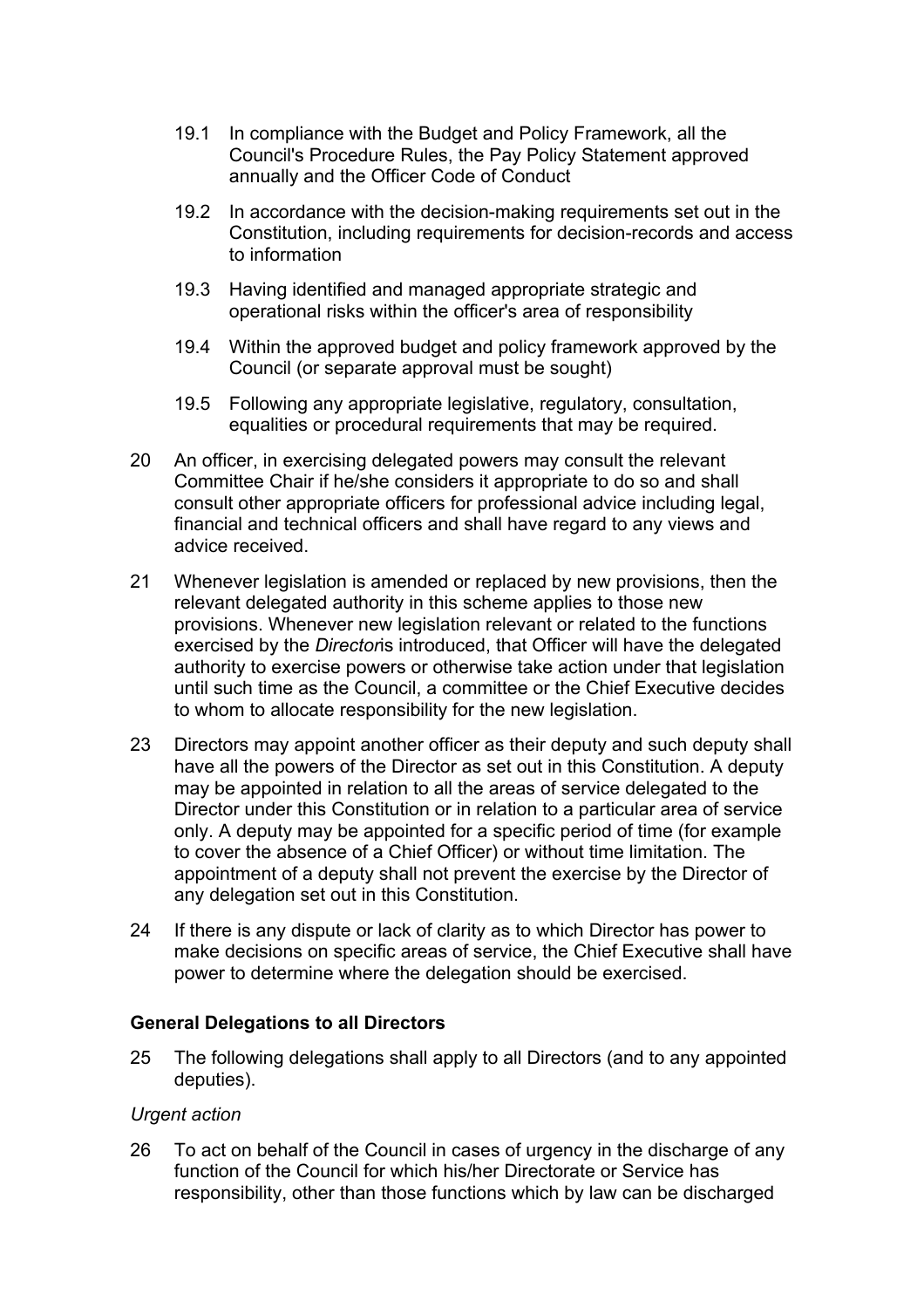only by the Council or a specific Committee. This delegation is subject to the conditions that any urgent action:

- 26.1 shall be reported to the appropriate Committee
- 26.2 shall take account of advice of the Monitoring Officer and the Chief Finance Officer
- 26.3 shall be exercised in consultation with the Chair of the appropriate Committee.

#### *Implementation of decisions*

27 To take all necessary actions (including the letting of contracts, undertaking statutory processes and incurring expenditure) to implement decisions of Council a Committee or Sub-Committee, or an Officer.

#### *General operational*

28 To have overall responsibility for the operational management of the relevant area of service and for bringing forward such strategic plans and policies, and implementing all decisions, including the allocation of resources within approved estimates, as are necessary to exercise the functions for which the service is responsible.

#### *Consultation*

- 29 To undertake and consider the outcome of statutory and non-statutory consultations on service provision.
- 30 To respond to Government Consultations and consultations from other bodies, in consultation with the relevant Committee Chair.
- 31 To undertake all steps required to complete Government Statistical Returns.

#### *Finance*

- 32 To manage the finance of their departments to ensure value for money and the development of budget policy options with a detailed assessment of financial implications.
- 33 To enter into contracts and incur expenditure.
- 34 To determine the level of fees or charges payable in respect of any goods or services supplied, work undertaken or the loan or use of plant, equipment or machinery.
- 35 To submit applications for grant funding that align with the Council Budget and Policy Framework, in accordance with the approvals required under the Financial Procedure Rules.

#### *Staffing*

36 To deal with the full range of employment and staff management issues, below Director level including but not limited to appointments, terms and conditions (other than those negotiated nationally) training, discipline,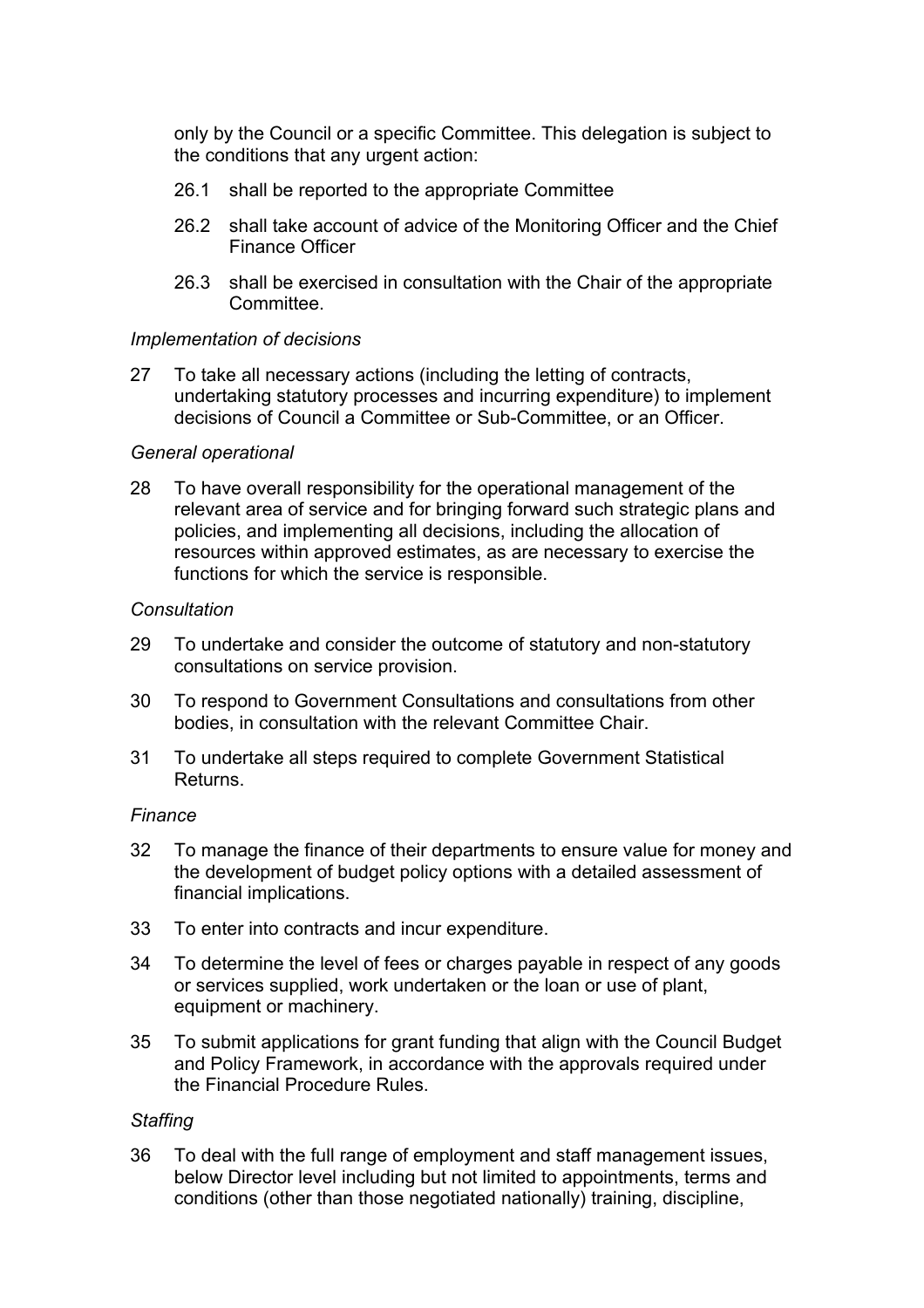dismissal, performance, progression, promotion, shifts and working hours, grievance, grading, emoluments, expenses, allowances, sick pay, leave, equal opportunities and health and safety in accordance with approved policies and the *Employment Procedure Rules*.

- 37 To implement changes to staffing structures subject to prior consultation with all appropriate parties affected by the decision, including any Trades Union, except where the restructure:
	- 37.1 involves the loss of one or more posts not currently vacant
	- 37.2 involves re-grading of posts or the grading of new posts
	- 37.3 involves changes to existing National or Local Agreements and policies
	- 37.4 cannot be achieved within the delegated powers in respect of budgets.
- 38 To enter into reciprocal arrangements for the authorisation and appointment of officers to facilitate cross-border co-operation in the discharge of delegated functions with any other council or enforcement authority.

#### *Land and assets*

- 39 To manage land, premises, vehicles, plant, equipment, machinery, stock, stores, supplies, materials, furniture appliances and uniforms necessary for the provision of services.
- 40 To administer the supply of goods and services to other public authorities and bodies under the Local Authorities (Goods and Services) Act 1970 and all other enabling legislation.
- 41 To make application for planning permission and any other necessary applications for other consents required for the development of land.

#### *Legal authorisation and enforcement*

42 To act as "duly authorised officers" (for the purposes of all relevant legislation) and to enforce/administer the requirements of all relevant regulatory legislation which shall (for the avoidance of doubt) include (but not be limited to) taking the following action (and all actions reasonably necessary, expedient or ancillary in order to facilitate or enable the same):

42.1 Applying for warrants, carrying out investigations, inspections or surveys, entering land and premises, taking samples and seizing property

42.2 issuing (or declining to issue) licences, certificates or certified copies of documents, approvals, permissions, consents, notices, orders, directions or requisitions for information

43 With the approval of the Monitoring Officer, to authorise the institution, defence or participation in civil and criminal proceedings and quasiproceedings (which for the avoidance of doubt shall include but not be limited to all court hearings, tribunal, inquiry and appeal processes),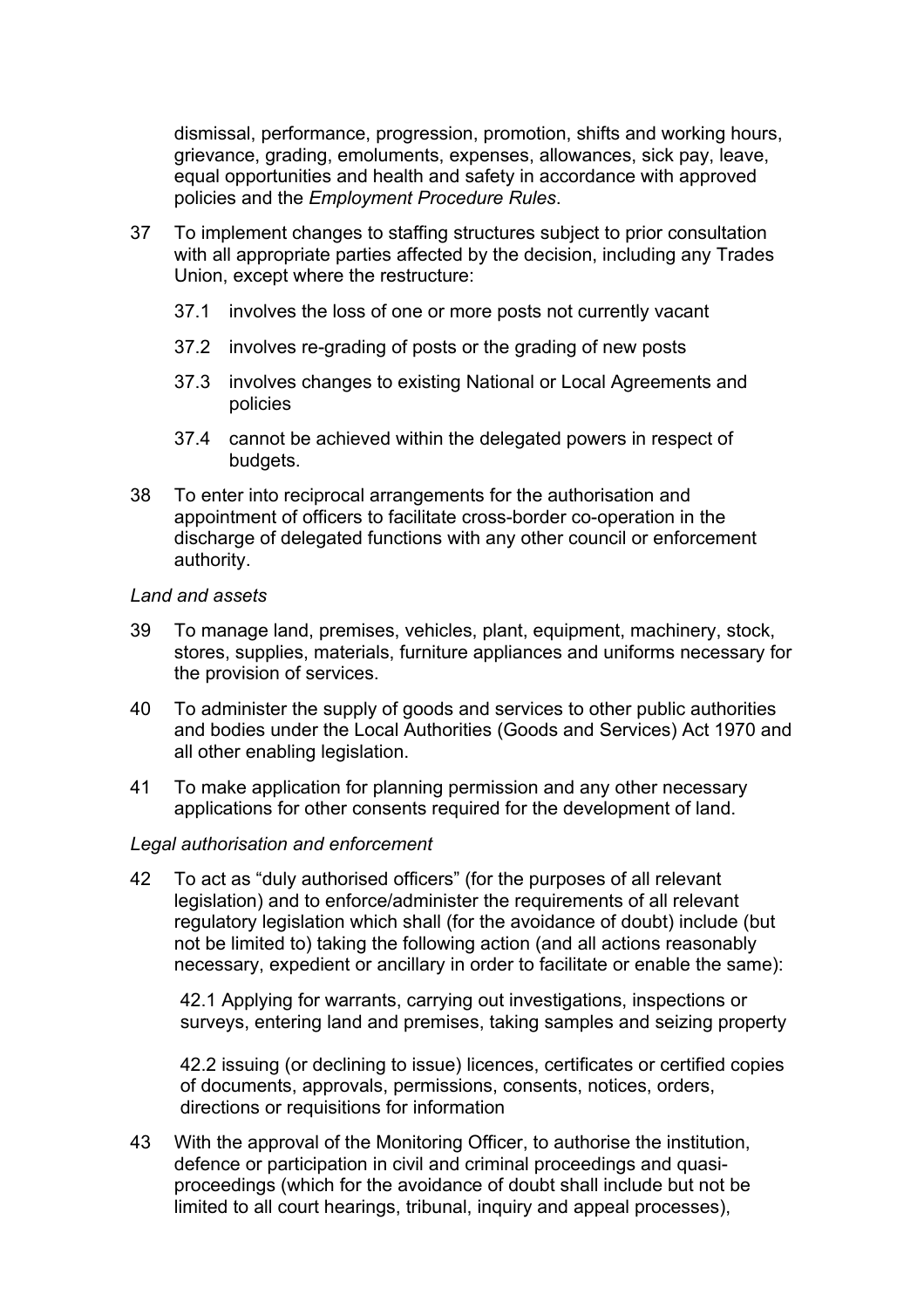administer cautions and/or take any other action considered necessary to protect the interests of the Council.

44 To exercise the role of authorising officer and designated person under the Regulation of Investigatory Powers Act 2000. (The Monitoring Officer is excluded from this provision as he/she has the formal 'reviewer' role.)

#### *Safeguarding children and vulnerable adults*

45 To ensure that arrangements are in place to discharge the responsibilities of the Council within their functional responsibilities in respect of the need to safeguard and promote the welfare of children and of vulnerable adults.

#### <span id="page-52-0"></span>**Delegations to the Chief Executive/Head of Paid Service**

- 46 The Chief Executive is the most senior officer in the Council. It is his/her role to support the Councillors and to provide leadership for the Council.
- 47 The Chief Executive is empowered to operate all the services of the Council and except where powers, duties and functions are delegated to a Councillor decision-making body, to exercise all powers, duties and functions of the Council, including those delegated to other officers.
- 48 Every Council has to, by law, appoint one of its officers as the Head of Paid Service. The Chief Executive is also the Council's Head of Paid Service. His/her responsibility in this role is to make proposals to the Council about the manner in which the discharge of the Councils functions is co-ordinated and the numbers, grades and organisation of staff required and the proper management of those staff.
- 49 The Chief Executive is given delegated power to undertake the following roles and responsibilities and to take the following decisions subject to the terms of this Constitution:
	- 49.1 To be the Council's principal officer representative and to promote its good image and reputation
	- 49.2 To lead and direct the strategic management of the Council
	- 49.3 To appoint other officers as Proper Officers for the purposes of any specific Council service area or function
	- 49.4 Unless another officer is appointed as Proper Officer, to act as Proper Officer for the Council for the purposes of all Council service areas and functions
	- 49.5 To maintain an up to date Proper Officer Register showing who is appointed to act as the Proper Officer for all Council service areas and functions
	- 49.6 To discharge emergency planning and civil protection functions;
	- 49.7 To take such steps (including the incurring of expenditure where necessary) as may be required in the event of any national or local emergency requiring immediate action by the Council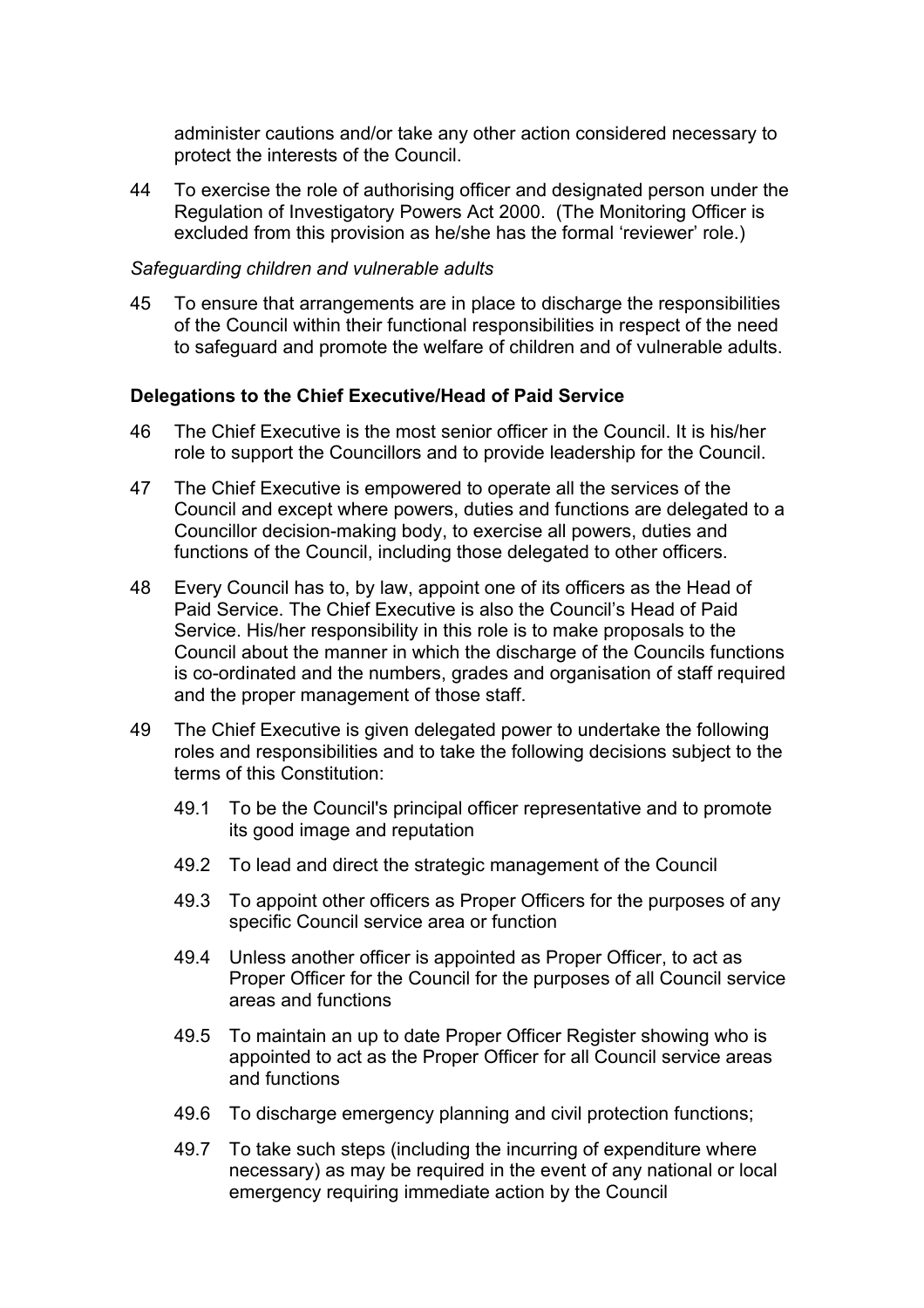- 49.8 To sign settlement agreements for employees/ex-employees, in consultation with the Leader of the Council and Chair of the Staffing **Committee**
- 49.9 Subject to paragraph 49.6 above, to approve the pay, terms and conditions of service and training of any employee except where an approval would be contrary to the provisions of the annual Senior Officer Pay Policy Statement which is reserved to full Council or where an approval falls within the responsibilities of the Corporate Policy Committee or would be contrary to the employment policies of the Council
- 49.10 To make decisions affecting the remuneration of any existing post whose remuneration is or is proposed to be or would become £100,000 p.a. or more in consultation with the Leader as Chair of the Corporate Policy Committee.
- 49.11 To undertake the communications, marketing and media functions of the Council with regard to policy and strategic direction (operational responsibility rests with the Executive Director (Corporate Services)).

## <span id="page-53-0"></span>**Delegations to the Executive Director (People)**

- 50 The Executive Director (People) holds a number of statutory roles for the Council:
	- 50.1 The Director of Children's Services (required by Section 18 of the Children Act 2004)
	- 50.2 The Chief Education Officer (required by Section 532 of the Education Act 1996) and
	- 50.3 The Director of Adult Services (required by Section 6 of the Local Authority Social Services Act 1970).
- 51 The Executive Director (People) is given delegated power to take any decisions in relation to the following areas of the Council's operations and services, subject to the terms of this Constitution:

## **Children's Social Care**

- Cared for Children and Care Leavers
- Children in Need and Child Protection

Children's Safeguarding

#### **Education and 14-19 Skills**

- Education Infrastructure and Outcomes
- **Education Participation and Pupil Support**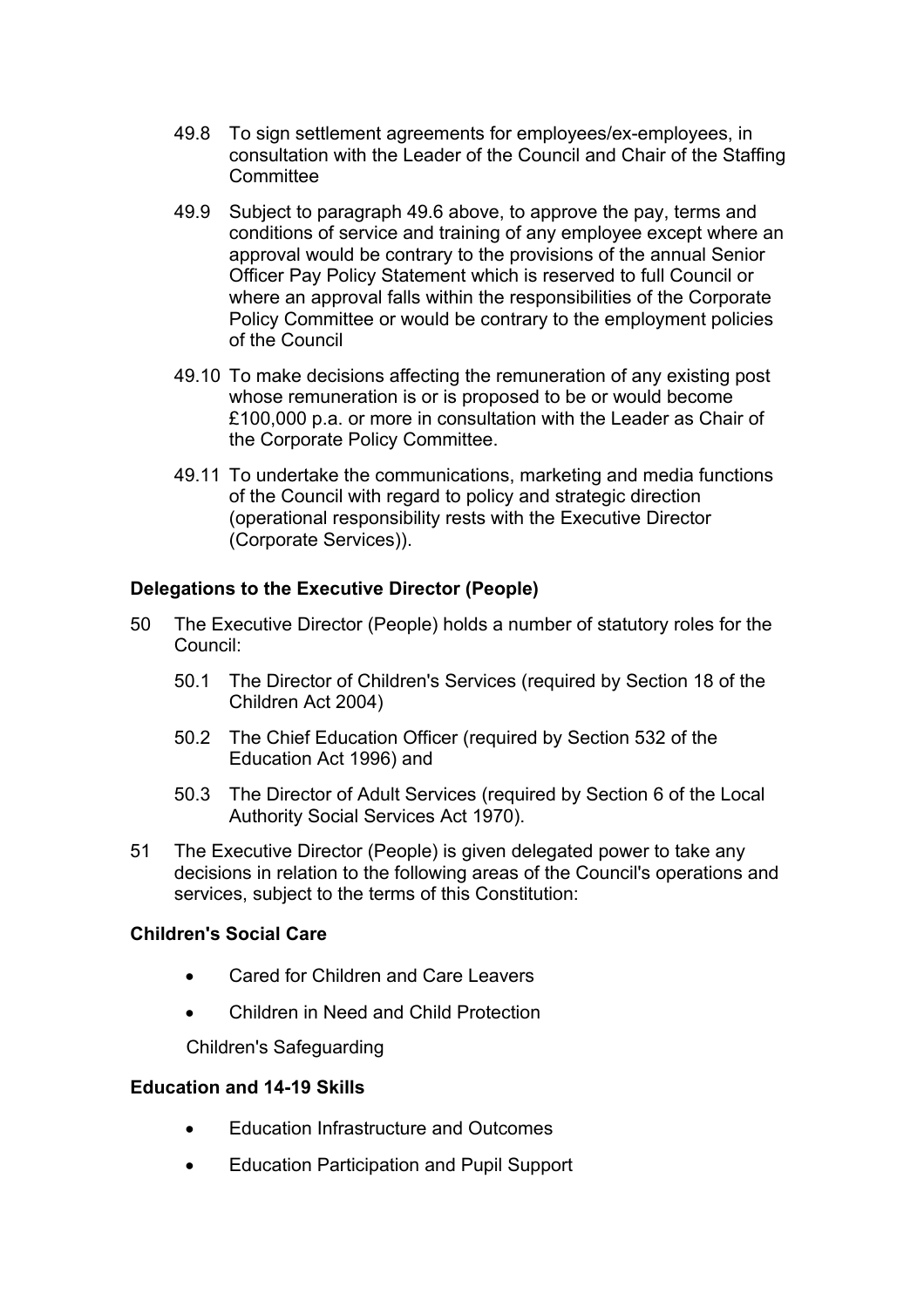## **Children's Prevention and Support**

- Preventative Services
- Special Educational Needs and Disability

## **Children's development and partnerships**

## **Adult Social Care and Health**

- Adult Social Care Services
- Care4CE (internal care provision)
- Mental Health and Learning Disability Services
- Adult Safeguarding
- Social Work Support
- Deprivation of Liberty Safeguards

## **Public Health**

- Public Health Intelligence
- Health Improvement
- Public Health Protection

## **Commissioning**

- Integrated commissioning
- Children's commissioning
- Adults commissioning
- Contract management and quality
- Support and Finance

## <span id="page-54-0"></span>**Delegations to the Executive Director (Place)**

52 The Executive Director (Place) is given delegated power to take any decisions in relation to the following areas of the Council's operations and services, subject to the terms of this Constitution.

## **Environment and Neighbourhood Services**

- Strategic Planning and Planning Policy
- Neighbourhood Services
- Development Management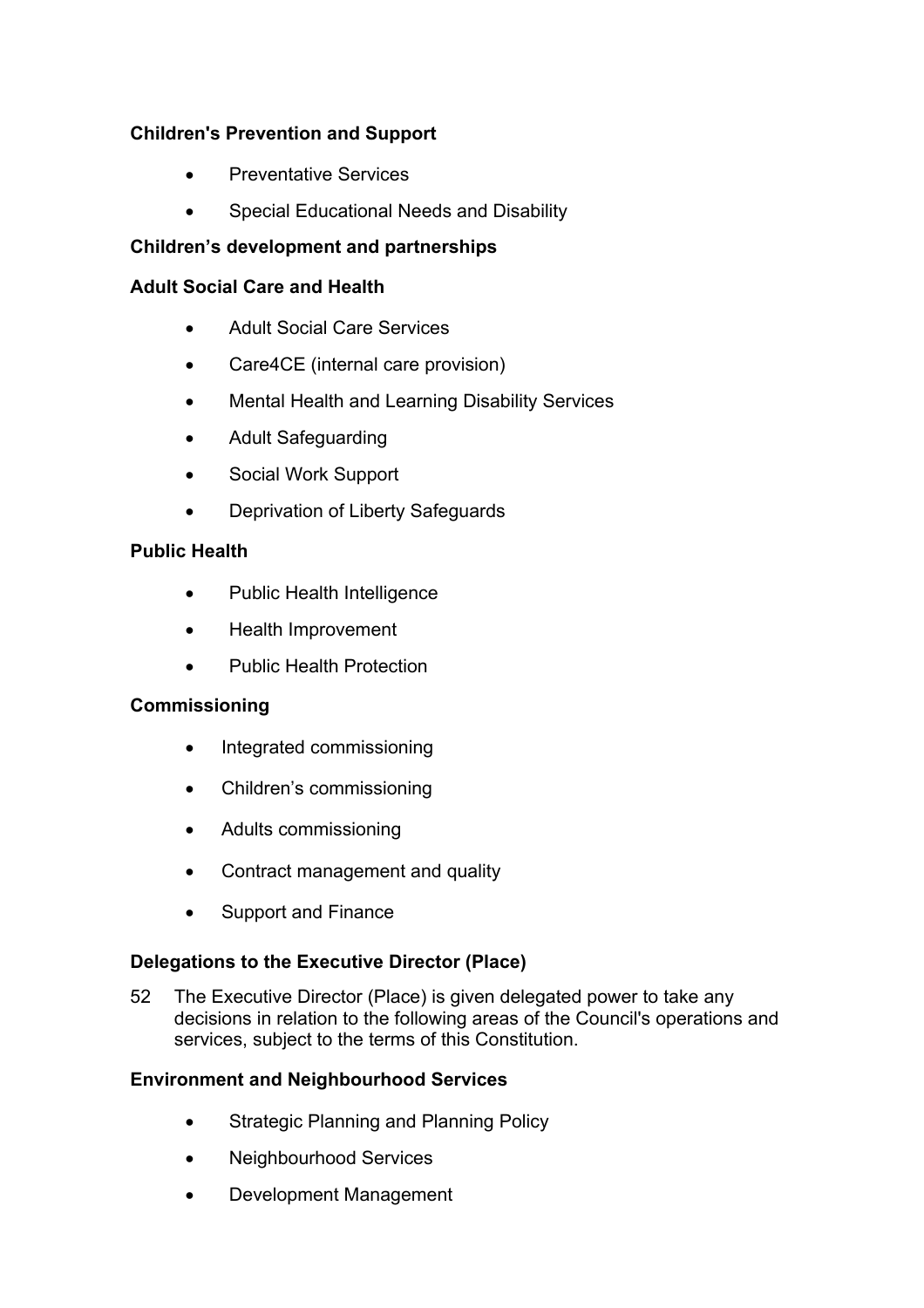- Planning Enforcement
- Regulation and Protection
- Libraries
- Emergency Planning
- HS2 Schedule 17 Applications

## **Infrastructure and Highways**

- Strategic Transport
- Parking Services
- Infrastructure
- Highways Asset Management
- Highways Contract Operations ManagementHS2

## **Growth and Enterprise**

- Housing
- Economic Development
- Rural and Cultural Economy
- Tatton Park
- Estates
- Assets and Property Management
- Asset Disposals and Acquisitions
- Facilities Management

## **Client Commissioning (Alternative Service Delivery Vehicles / ESAR)**

- Civicance Limited
- Transport Service Solutions
- ANSA
- Orbitas Bereavement Services Limited
- Everybody Sport and Recreation
- Tatton Park Enterprises Limited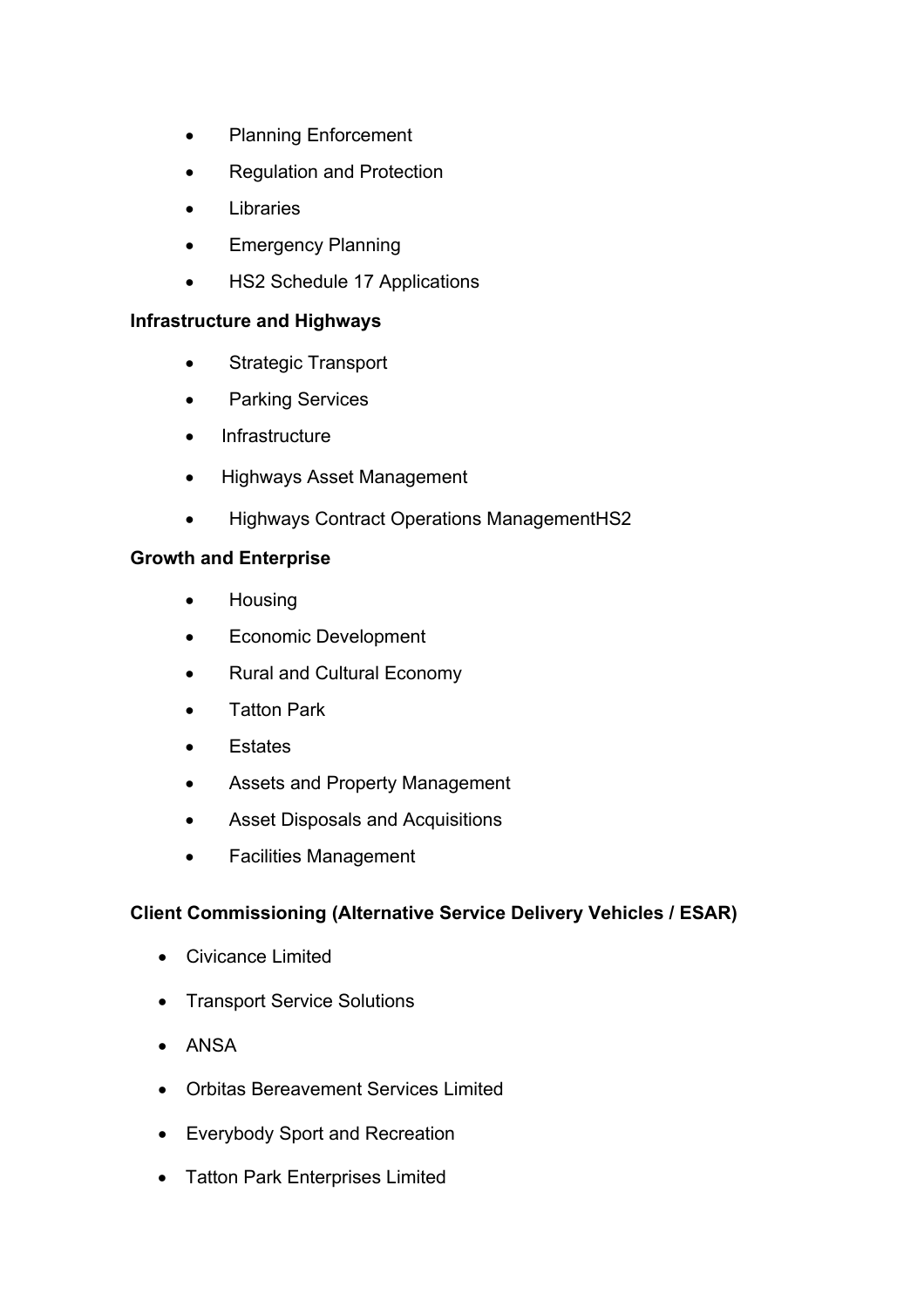## **Business Management**

- Policy and Partnerships
- Programme Manager (Constellation)
- Business Support

## <span id="page-56-0"></span>**Delegations to the Executive Director Corporate Services**

53 The Executive Director Corporate Services is given delegated power to take any decisions in relation to the following areas of the Council's operations and services, subject to the terms of this Constitution.

## **Governance and Compliance**

- Legal Services
- Governance and Democratic Services
- Audit and Risk
- Insurance

## **Finance and Customer Services**

- Finance and Procurement
- Customer Services

## **Transformation**

- Business Change
- Human Resources
- ICT/Information Services Intelligence
- **•** Business Solutions
- Collaboration and Shared Services

## <span id="page-56-1"></span>**Delegations to the Chief Finance Officer**

- 54 The Chief Finance officer is:
	- 54.1 The financial adviser to the Council, Committees and Officers
	- 54.2 The Authority's 'responsible financial officer', and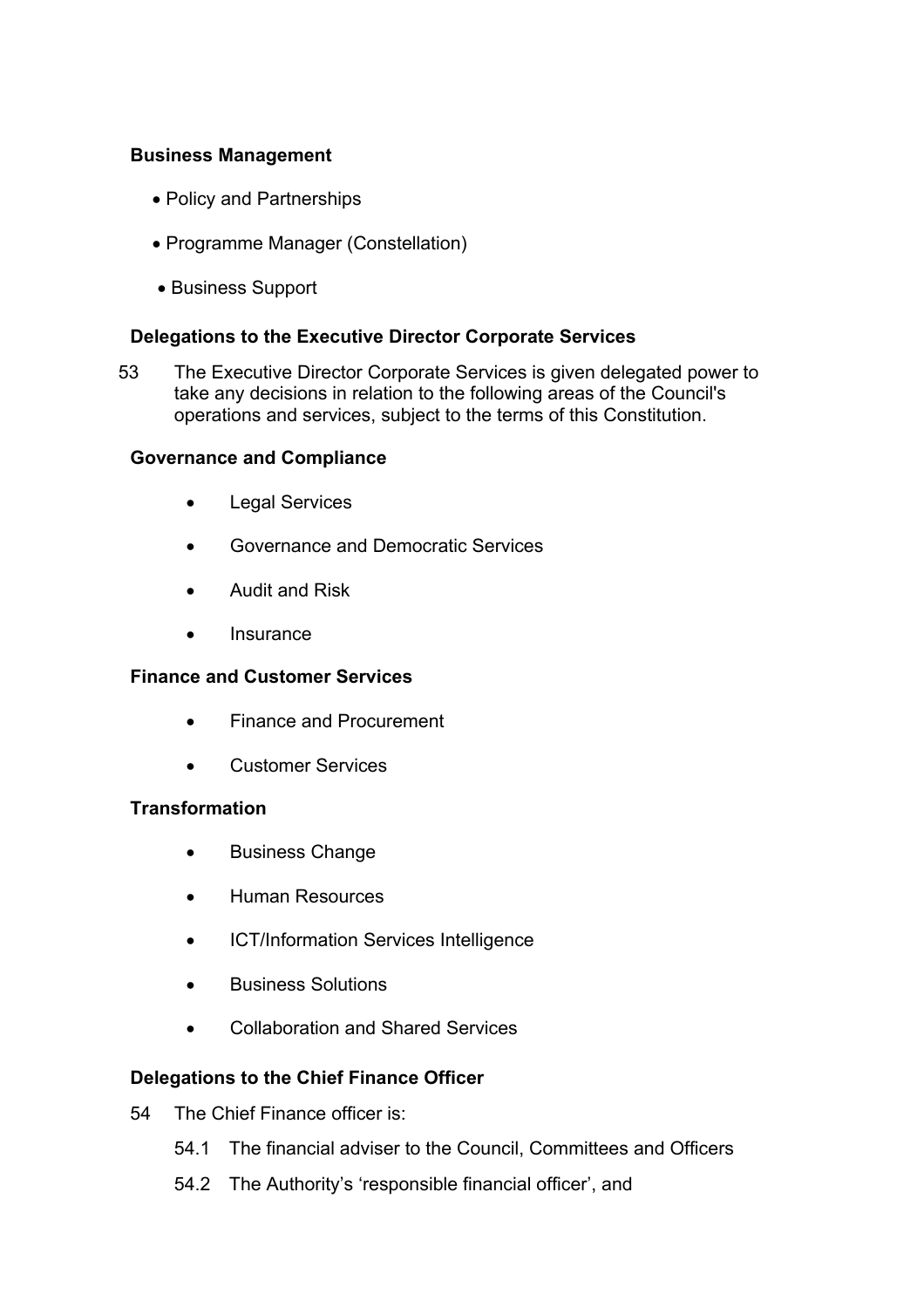- 54.3 Responsible for the proper administration of the Council's financial affairs as specified in, and undertakes the duties required by, section 151 of the Local Government Act 1972, Section 114 of the Local Government Finance Act 1988, the Local Government and Housing Act 1989, the Local Government Act 2003, and all other relevant legislation.
- 55 The Chief Finance officer shall have the following delegated powers and responsibilities:
	- 55.1 To carry out the functions and responsibilities which are detailed in the Finance Procedure Rules.
	- 55.2 To secure effective treasury management, including taking all action necessary in relation to all debts, payment of accounts, loans (including guarantees and indemnities), grants, advances, investments, financing and banking generally.
	- 55.3 To take all action necessary to ensure the safeguarding of assets by maintaining and administering appropriate insurance and approving requests to postpone legal charges.
	- 55.4 To take all action necessary to facilitate debt recovery and enforcement action including instituting prosecutions, making applications to courts and tribunals and authorising officer to appear on behalf of the Council.
	- 55.5 To take all necessary action in respect of the Council's role in relation to the administration and operation of the Cheshire Pension Fund
	- 55.6 To make recommendations to the Council on Council Tax requirements, on the Council tax base and to administer and manage generally all matters relating to Council Tax, Non Domestic Rates, Community Charge and General Rates including the awarding of discounts, relief, and exemptions and the levying, collection, recovery, and disbursement of all sums due to the Council in respect of the same in accordance with all governing Regulations, and
	- 55.7 To negotiate, enter into arrangements and act generally on behalf of the Council in respect of continuing financial matters arising from arrangements and obligations existing between the former Cheshire County Council and six District Councils.

## <span id="page-57-0"></span>**Delegations to the Monitoring Officer**

- 56 The Monitoring Officer is appointed in accordance with Section 5 of the Local Government and Housing Act 1989 and is responsible for supporting and advising the Council in relation to:
	- 56.1 the lawfulness and fairness of the decision making of the Council
	- 56.2 the Council's compliance with its legal responsibilities and requirements, and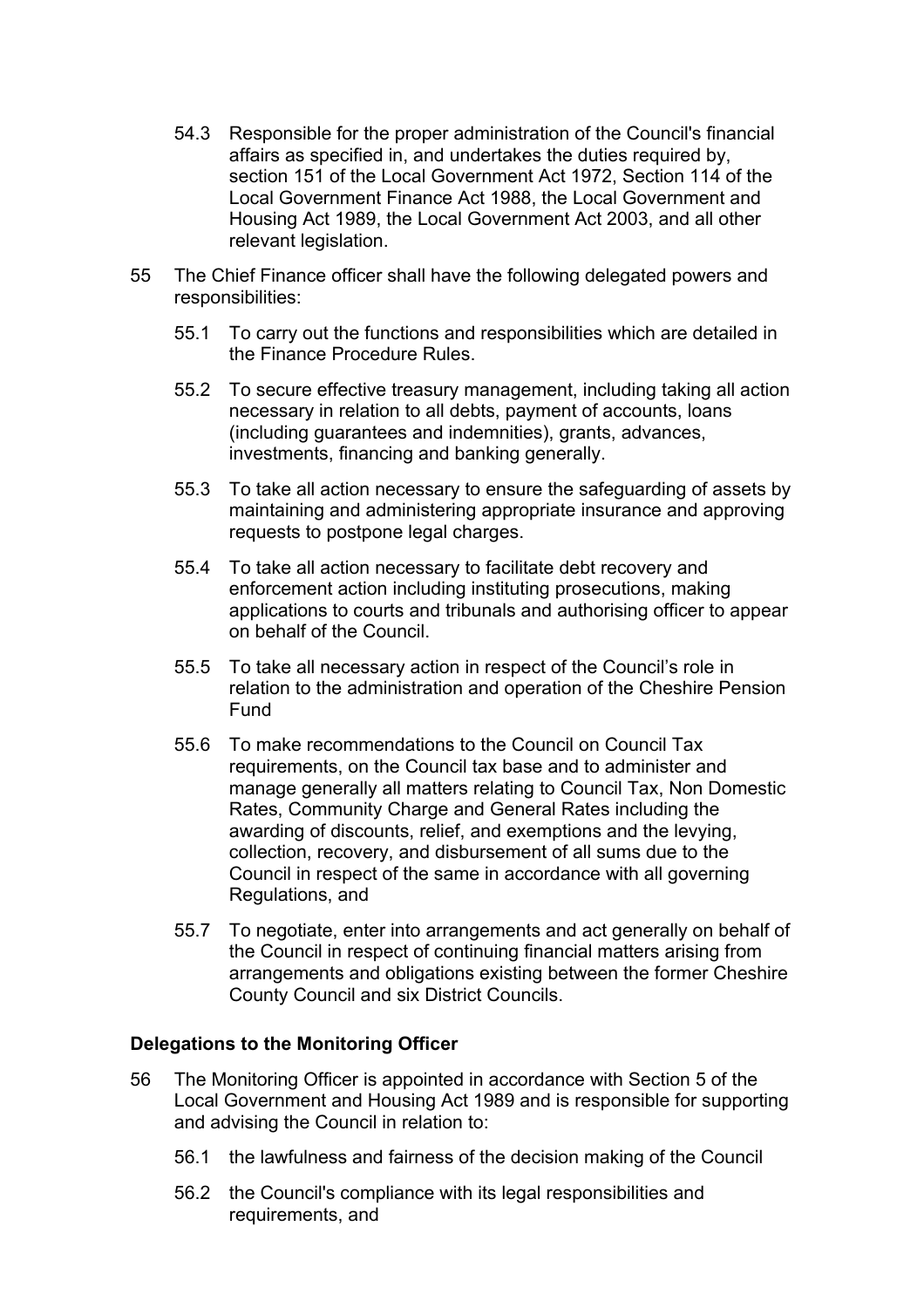- 56.3 matters relating to the conduct of Councillors (including Parish Councillors).
- 57 The Monitoring Officer will provide advice to ensure that decisions are taken on proper authority, by due process, and in accordance with the budget and policy framework.
- 58 The Monitoring Officer shall, where necessary, and in consultation with the Head of Paid Service and the Chief Finance officer, report any proposal, decision or omission considered to be unlawful or that amounts to maladministration to the Council as appropriate in accordance with Section 5 of the Local Government and Housing Act 1989.
- 59 The Monitoring Officer shall have the following delegated powers and responsibilities:
	- 59.1 To authorise the settlement of actual or potential uninsured claims, borehole claims or Local Government and Social Care Ombudsman cases across all functions of the Council up to £25,000 (which after settlement shall be reported to the relevant Committee).
	- 59.2 To authorise the settlement of actual or potential uninsured claims, borehole claims or Ombudsman cases across all functions of the Council in accordance with the Financial Procedure Rules.
	- 59.3 To prosecute, defend, make application, serve any notice or appear on behalf of the Council in any Court, Tribunal or hearing on any criminal, civil or other matter (including appeals).
	- 59.4 To institute legal proceedings for any offences under any local Byelaws or Orders in force within the Council's area.
	- 59.5 To lodge objections to any proposal affecting the Council's interests.
	- 59.6 To determine applications for the display of the crest or logo of the Council.
	- 59.7 To take all action including the completion of agreements, the service of notices, giving of directions, obtaining or issuing orders, authorising the execution of powers of entry, and the institution and defence of legal proceedings necessary or desirable to protect and advance the interests of or discharge the roles, functions and responsibilities of the Authority.
	- 59.8 To make discretionary payments under Land Compensation Act 1973 on the recommendation of the District Valuer.
- 60 In accordance with the Council's approved policy to monitor the integrity of the operation of the Regulation of Investigatory Powers Act 2000 by:
	- 60.1 Ensuring compliance with all relevant legislation and with the Codes of Practice.
	- 60.2 Engagement with the Inspectors from the Investigative Powers Commissioners Office when they conduct their inspections, and, where necessary, oversight of the implementation of post-inspection action plans approved by the relevant oversight Commissioner.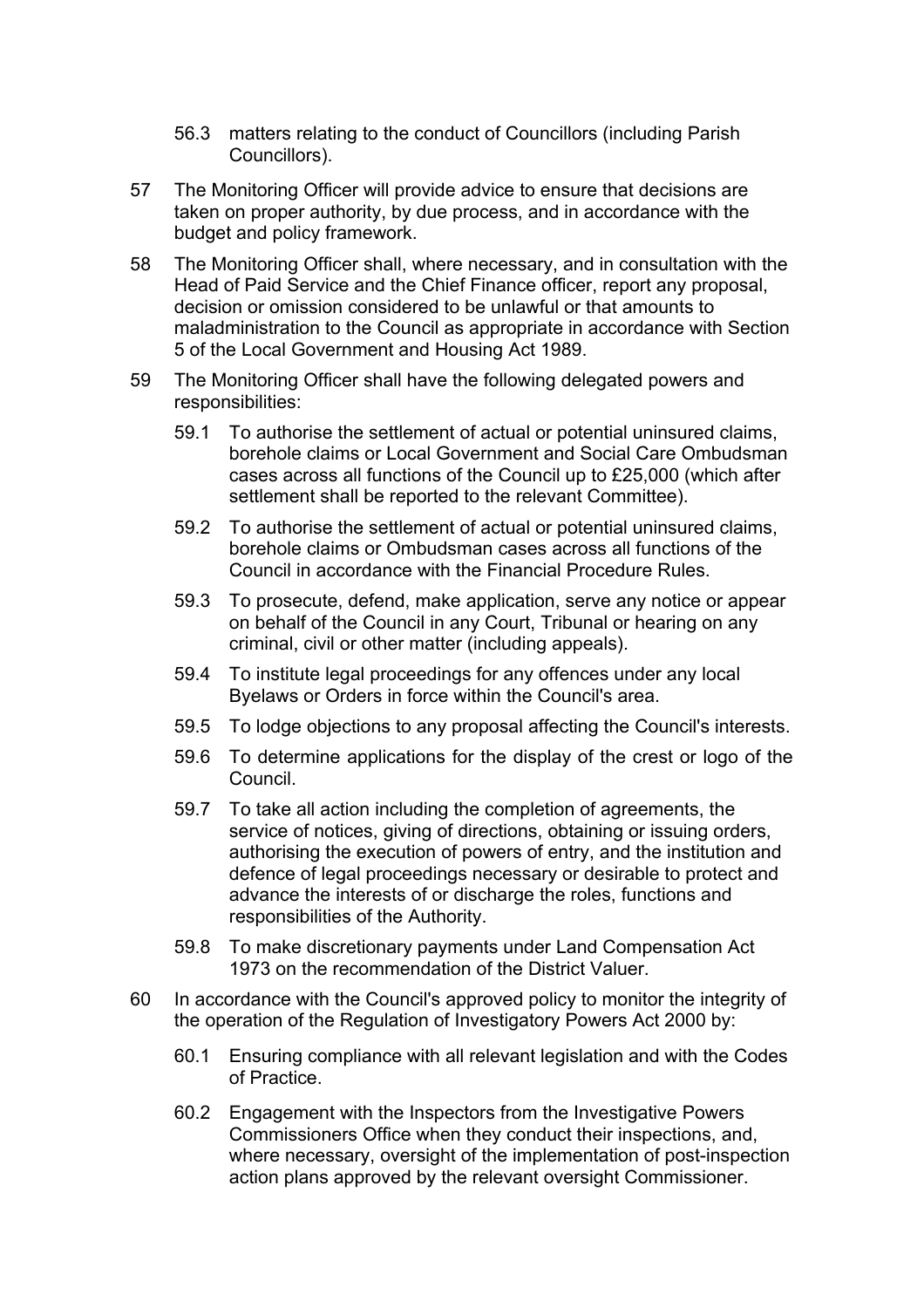- 60.3 Monitoring authorisations and conducting a quarterly review of applications, authorisations and refusals, and reviewing renewals and cancellations.
- 61 To make Orders for the Temporary Closure of Highways and Regulation of Traffic.
- 62 To attest the affixing of the Council's seal to all documents approved for sealing.
- 63 To authorise appropriate Officers to administer formal cautions in respect of criminal offences.
- 64 To determine whether a particular claim for payment under the *Councillors* Allowances Scheme is appropriate.
- 65 To authorise appropriately qualified employees or persons acting on behalf of the Council to appear in, and conduct legal proceedings in, any Court or Tribunal on behalf of the Authority.
- 66 To prove debts owed to the Authority in bankruptcy and liquidation proceedings.
- 67 In consultation with the Chair and Vice-Chair of the Constitution Committee, to make such changes to the Council's Constitution as he/she deems to be necessary and which are in the Council's interests and not major in nature, including, but not limited to, changes:
	- 67.1 amounting to routine revisions
	- 67.2 to provide appropriate clarity
	- 67.3 to correct typographical and other drafting errors
	- 67.4 to reflect new legislation
	- 67.5 to correct inconsistencies in drafting
	- 67.6 to reflect new officer structures and job titles, properly approved through Council processes.
	- 68 To determine applications for dispensations under Section 33 of the Localism Act 2011, in consultation with the Chair of the Audit and Governance Committee, as follows:
		- 68.1 if it is considered that without the dispensation the number of persons prohibited from participating in any particular business would be so great a proportion of the body transacting the business as to impede the transaction of the business;
		- 68.2 if it is considered that without the dispensation the representation of different political groups on the body transacting any particular business would be so upset as to alter the likely outcome of any vote relating to the business;
		- 68.3 if it is considered that granting the dispensation is in the interests of persons living in the authority's area; or